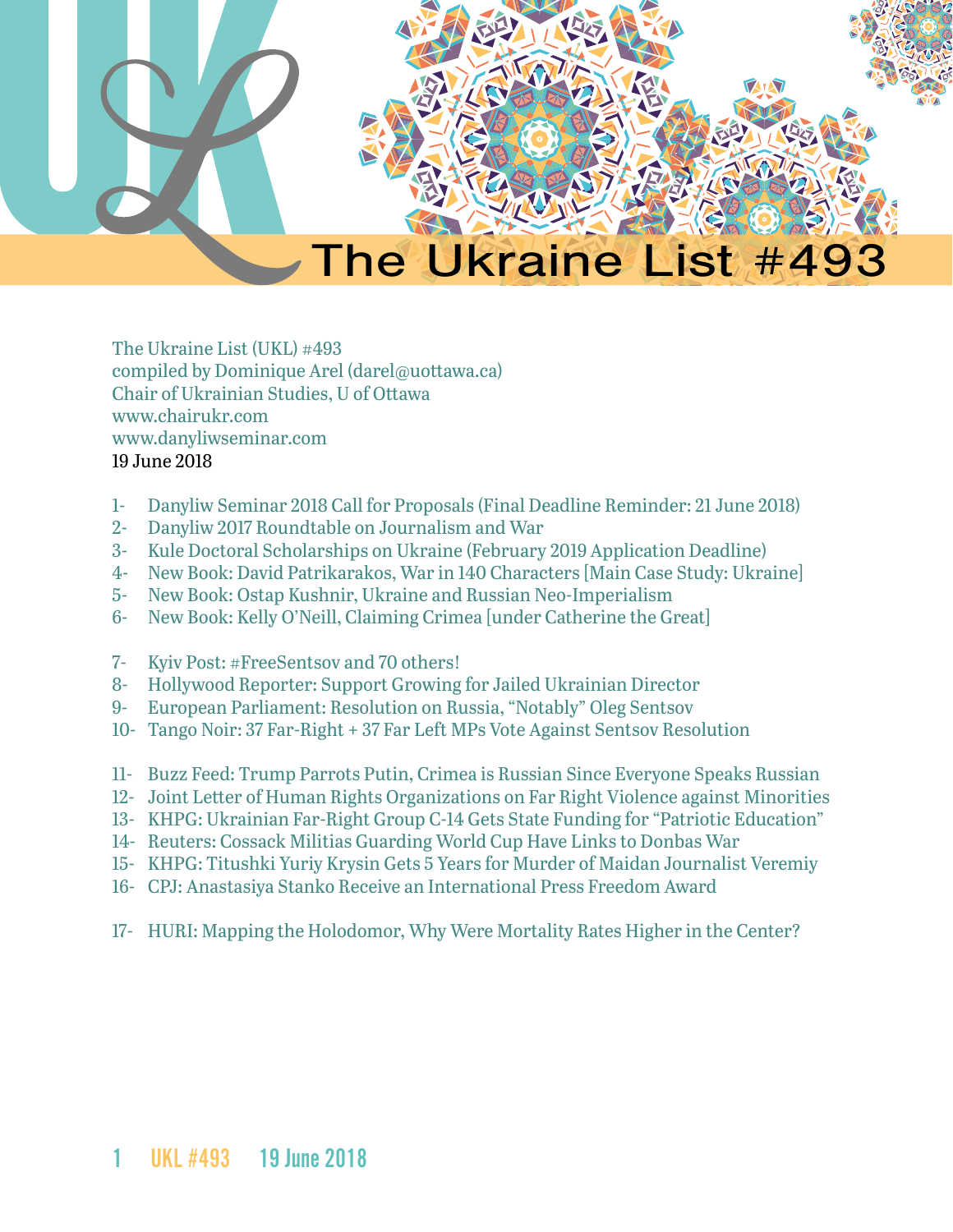## <span id="page-1-0"></span>#1 14th Annual Danyliw Research Seminar on Contemporary Ukraine

- - - - - - - - - - - - - - - - - - - - - - - - - - - - - - - - - - - - - - - - - - - - - - - - - - - - - - - - - - - - - - - - - - - - - - - - - - - - - - - - - -

Chair of Ukrainian Studies, University of Ottawa, 8-10 November 2018 <http://www.danyliwseminar.com>

## CALL FOR PAPER PROPOSALS Final Deadline Reminder: 21 June 2018

The Chair of Ukrainian Studies, with the support of the Wolodymyr George Danyliw Foundation, will be holding its 14th Annual Danyliw Research Seminar on Contemporary Ukraine at the University of Ottawa on 8-10 November 2018. Since 2005, the Danyliw Seminar has provided an annual platform for the presentation of some of the most influential academic research on Ukraine.

The Seminar invites proposals from scholars and doctoral students —in political science, anthropology, sociology, history, law, economics and related disciplines in the social sciences and humanities— on a broad variety of topics falling under thematic clusters, such as those suggested below:

#### *Conflict*

•war/violence (combatants, civilians in wartime, DNR/LNR, Maidan) •security (conflict resolution, Minsk Accords, OSCE, NATO, Crimea) •nationalism (Ukrainian, Russian, Soviet, historical, far right)

#### *Reform*

•economic change (energy, corruption, oligarchies, EU free trade, foreign aid) •governance (rule of law, elections, regionalism, decentralization) •media (TV/digital, social media, information warfare, fake news)

#### *Identity*

•history/memory (World War II, Holodomor, Soviet period, interwar, imperial) •language, ethnicity, nation (policies and practices) •culture and politics (cinema, literature, music, performing arts, popular culture)

#### *Society*

•migration (IDPs, refugees, migrant workers, diasporas)

•social problems (reintegration of combatants, protests, welfare, gender, education) •state/society (citizenship, civil society, collective action/protests, human rights)

**\*\*To mark the 85th Anniversary of the Ukrainian Famine (Holodomor), a number of papers/events will be devoted to the Holodomor. Holodomor-related proposals are most welcome\*\***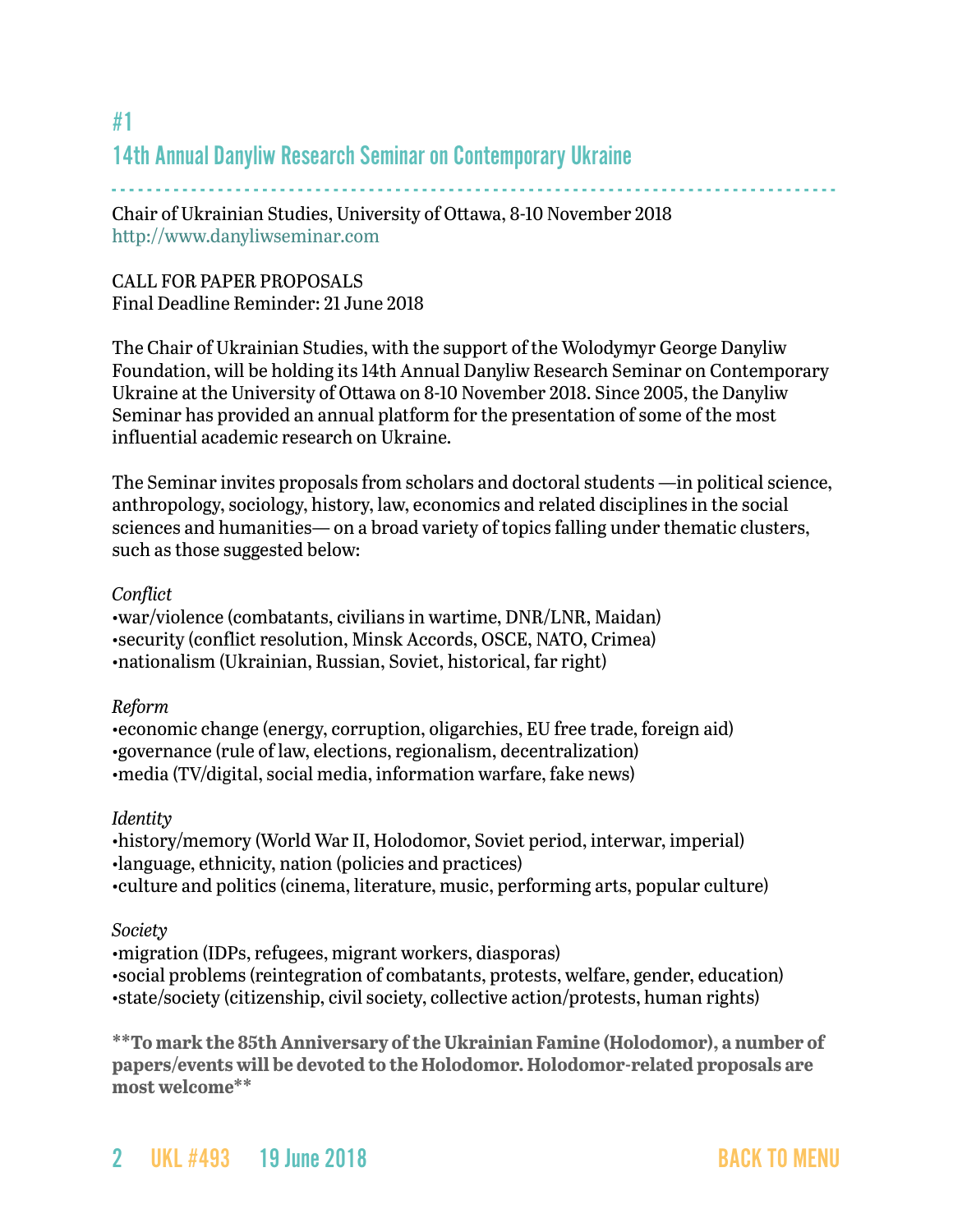The Seminar will also be featuring panels devoted to recent/new books touching on Ukraine, as well as the screening of new documentaries followed by a discussion with filmmakers. In 2017, new books by Oleh Havrylyshyn, Yuliya Yurchenko and Mayhill Fowler were featured, as well as the films *The Trial* (by Askold Kurov) and *Alisa in Warland* (by Alisa Kovalenko), with the filmmakers present. Information on the 2016 and 2017 book panels and films can easily be accessed from the top menu of the web site. The 2018 Seminar is welcoming book panel proposals, as well as documentary proposals.

Presentations at the Seminar will be based on research papers (6,000-8,000 words) and will be made available, within hours after the panel discussions, in written and video format on the Seminar website and on social media. The Seminar favors intensive discussion, with relatively short presentations (12 minutes), comments by the moderator and an extensive Q&A with Seminar participants and the larger public.

People interested in presenting at the 2018 Danyliw Seminar are invited to submit a 500 word paper proposal and a 150 word biographical statement, by email attachment, to Dominique Arel, Chair of Ukrainian Studies, at [darel@uottawa.ca](mailto:darel@uottawa.ca) AND [chairukr@gmail.](mailto:chairukr@gmail.com) [com](mailto:chairukr@gmail.com). Please also include your full coordinates (institutional affiliation, preferred postal address, email, phone, and Twitter account [if you have one]). If applicable, indicate your latest publication or, in the case of doctoral or post-doctoral applicants, the year when you entered a doctoral program, the title of your dissertation and year of (expected) completion. Note that a biographical is not a CV, but a written paragraph.

Books published between 2017 and 2019 (as long as near-final proofs are available prior to the Seminar) are eligible for consideration as a book panel proposal. The proposal must include a 500 word abstract of the book, as well as the 150 word bio and full coordinates.

Films produced between 2016 and 2018 are eligible for consideration as a documentary proposal. The proposal must include a 500 word abstract of the film, as well as the 150 word bio, full coordinates, and a secure web link to the film.

In addition to scholars and doctoral students, policy analysts, practitioners from nongovernmental and international organizations, journalists, and artists are also welcome to send a proposal.

**The proposal deadline is 21 June 2018.** The Chair will cover the travel and accommodation expenses of applicants whose proposal is accepted by the Seminar. The proposals will be reviewed by an international selection committee and applicants will be notified in the course of the summer.

To celebrate the 10th Anniversary of the Danyliw Seminar in 2014, a special website was created at [www.danyliwseminar.com.](http://www.danyliwseminar.com) The site contains the programs, papers, videos of presentations and photographs of the last fourseminars (2014-2017). To access the abstracts, papers and videos of the 2017 presenters, click on "Participants" in the menu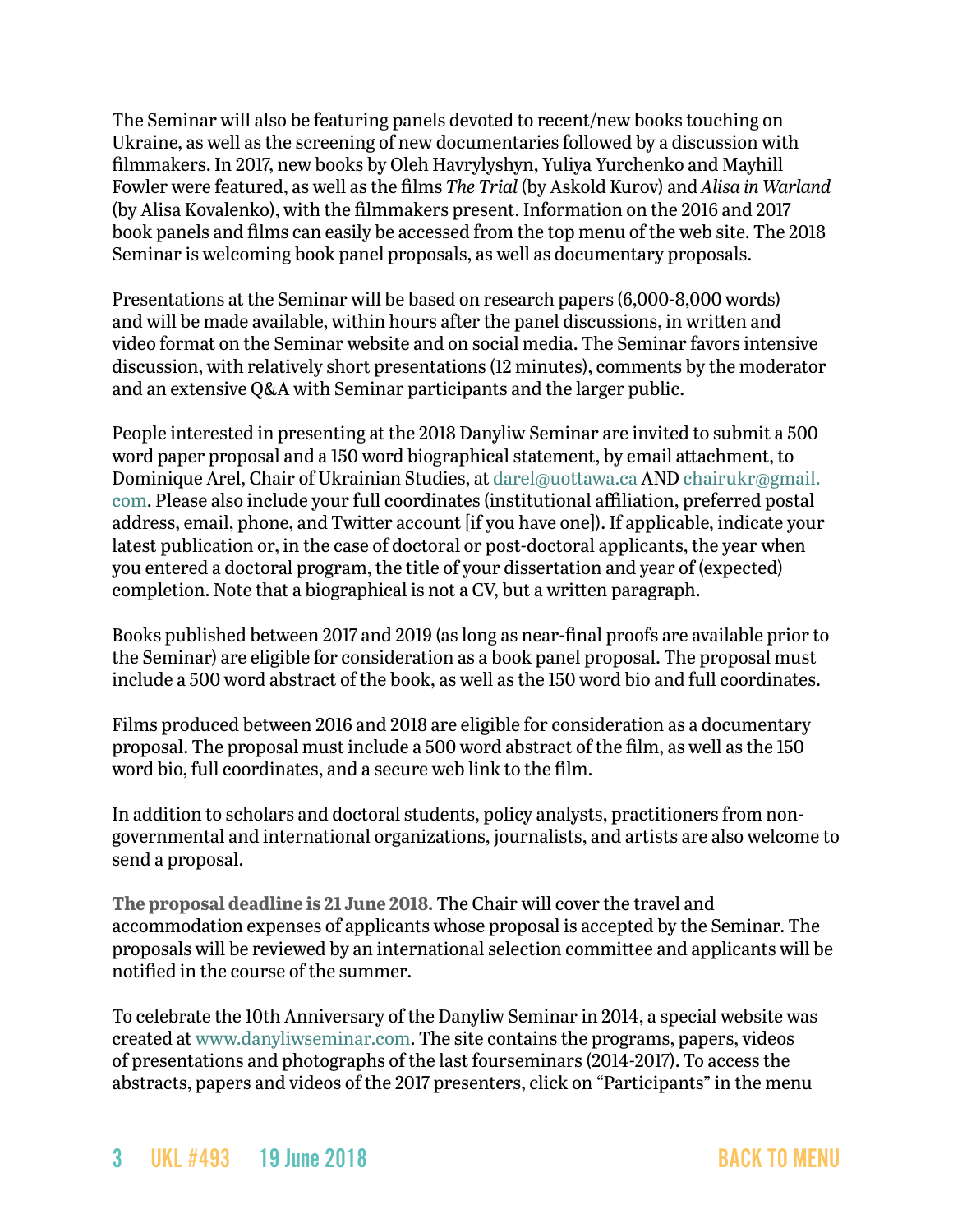and then click on the individual names of participants. The 2017 Program can be accessed at<https://www.danyliwseminar.com/program-2017>.

Check the "Danyliw Seminar" Facebook page at<http://bit.ly/2rssSHk>. For information on the Chair of Ukrainian Studies, go to <https://www.chairukr.com>. (The site is being re-developed).

The Seminar is made possible by the generous commitment of the Wolodymyr George Danyliw Foundation to the pursuit of excellence in the study of contemporary Ukraine.

## <span id="page-3-0"></span>#2

## Journalism and War

- - - - - - - - - - - - - - - - - - - - - - - - - - - - - - - - - - - - - - - - - - - - - - - - - - - - - - - - - - - - - - - - - - - - - - - - - - - - - - - - - - Danyliw Seminar 2017 Roundtable

<https://www.danyliwseminar.com/journalism-and-war>

Speakers: Stéphane Siohan (Freelance Journalist, Kyïv, Ukraine) and Oksana Grytsenko (Kyiv Post, Ukraine).

Moderated by Anna Colin Lebedev and Ioulia Shukan (U Paris-Ouest Nanterre, France)

[Videos of the panel discussion are online at <https://bit.ly/2t61zSj>]

by Ainslie Pierrynowski

What does it mean to be a journalist amid the conflict in Ukraine? During the Danyliw Seminar's panel on Journalism and War, reporters Stéphane Siohan and Oksana Grytsenko delved into their work, roles, and challenges on the ground in post-Maidan Ukraine. Both journalists attested to their commitment to illuminating truth. Yet, as the panel discussion progressed, it became clear that in this war, the truth is often elusive and much more complex than one might anticipate.

When Mr. Siohan arrived in Ukraine on November 24th, 2013, he was supposed to stay in the country for a week as part of a reporting assignment. Soon after the Maidan protests erupted, however, Mr. Siohan's excursion in Ukraine turned into a long-term commitment to covering Maidan and the ensuing war. From the beginning, however, Stéphane Siohan grappled with how to explain Ukraine's "political constellation" as conflict unfolded around him, especially when he started to face pressures to apply a binary view to this convoluted situation. He recalls being asked by commentators "who are the good guys and who are the bad guys? Is it a conflict between Western Ukraine and Eastern Ukraine? Where is the political left and where is the political right?"

In search of a way to ground his coverage of the conflict, Mr. Siohan was struck by the nature of the Maidan protests, noting that it was the first instance in his reporting career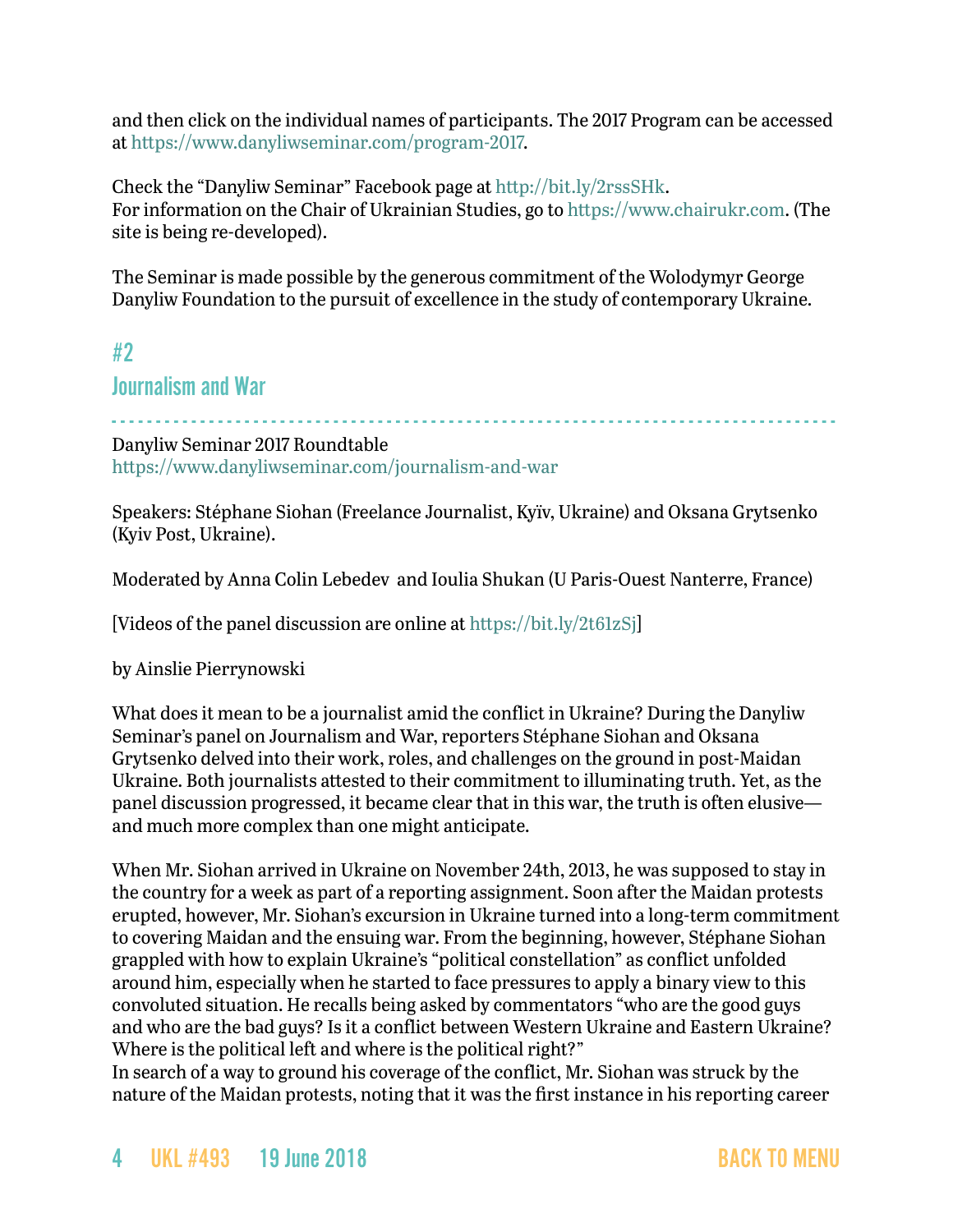where he had seen people reject the authority of the state. Accordingly, Mr. Siohan's writings on Ukraine emphasized individuals' and particular groups' viewpoints, actions, and stories throughout the protests and the subsequent, ongoing war.

Mr. Siohan noted that his difficulties as a journalist did not end there. An article commissioned by *Elle* magazine, for which Mr. Siohan interviewed an 18-year-old female combatant, took on a seemingly problematic tone when that combatant was revealed to be a member of the far right. Indeed, in Ukraine Mr. Siohan was confronted with battalions whose members seemingly came from all parts of Ukrainian society—members of the radical far right alongside leftists, not to mention individuals from across regional and religious lines. Moreover, what Mr. Siohan terms the "information war," a battle of words and propaganda, further threatened to blur the reality of events on the ground in Ukraine. For instance, Mr. Siohan relates his jarring experience covering the crisis in Crimea, witnessing Russian paratroopers pass by while other reporters far from the warzone emphatically denied the presence of Russian troops in Crimea.

Therefore, the role of a journalist, as Mr. Siohan's words attest, involves shining a light on the truth—despite seemingly contradictory realities, the challenge of discerning interviewees' identities and allegiances, the lure of simple, binary narratives, and the power of propaganda. Mr. Siohan also stressed the centrality of fairness to the journalist's task. In his own words, when talking to those on the separatist side "the more you understand that they are people…have similar problems…and threats" the better one can paint an accurate image of the conflict. In fact, ordinary people are a key part of Mr. Siohan's work. During the panel discussion, he emphasized the importance of spending time in villages interacting with civilians, as by doing otherwise one risks becoming lost in the war of information.

Oksana Grytsenko likewise described her journalistic duty in terms of exposing the truth. A reporter with the *Kiev Post* whose work has taken her to Georgia in the midst of war and, more recently, to the battlegrounds of eastern Ukraine, Ms. Grytsenko has found that article deadlines, coupled with the complexity and rapid unfolding of events in the warzone, make reporting on this conflict particularly challenging. Ms. Grytsenko also cites the tendency of people caught up in the war to—whether out of fear or intentionally—distort the truth. When encountering abandoned Ukrainian army vehicles in Luhansk Oblast, for instance, Ms. Grytsenko heard civilians attest that the damaged vehicles were empty due to an army defeat that cost the drivers their lives. Further investigation, however, soon revealed that the vehicles had been intentionally abandoned and had been burned to prevent their capture and use by separatist forces.

In addition, barriers to reporting on the truth do not only exist on in the conflict zones themselves. According to Ms. Grytsenko, journalists in Ukraine who cover the war often face pressures to take sides. Ms. Grytsenko commented that whereas journalists in Ukraine are often pushed to omit unsavoury details regarding pro-Ukrainian troops from their articles, one must report misconduct in order to effect change. As Ms. Grytsenko put it, the job of a journalist is, quite simply, to tell the truth. Similarly, when discussing how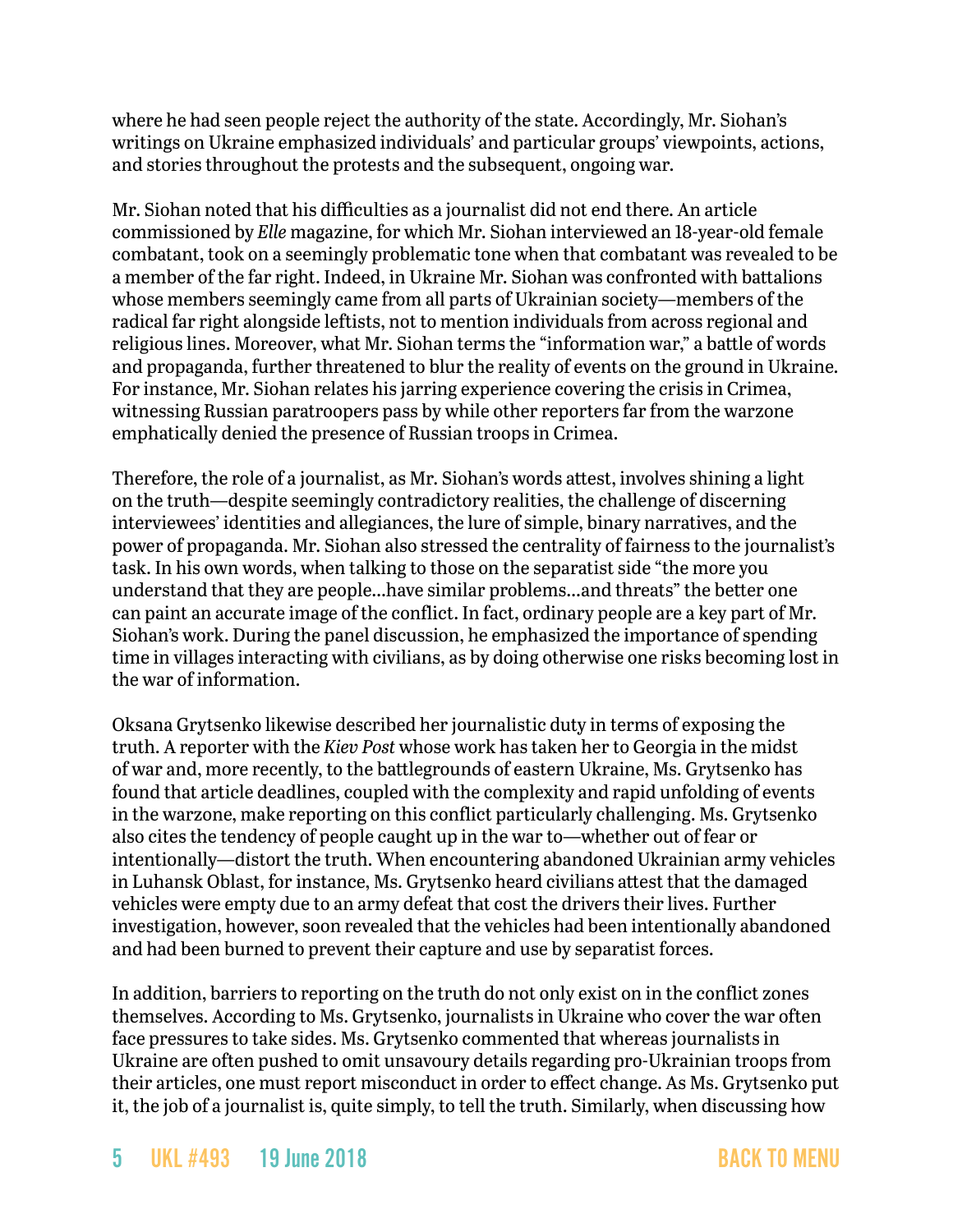she ensures that her coverage of the conflict is balanced, Ms. Grytsenko observed that "it is difficult to remain balanced when you are a citizen of that country" where the war is taking place.

Other factors can be double-edged swords, sometimes serving to further Ms. Grytsenko's search for the truth and, in other situations, serving to impede it. For instance, Ms. Grytsenko notes that as a woman, she is often perceived as less of a threat than a man and therefore may be better able to bypass checkpoints and access conflict zones. On the other hand, Ms. Grytsenko remarked that male soldiers tend to be much less open with a woman and often don't perceive women seriously, which can inhibit the interview process. Likewise, Ms. Grytsenko's hometown initially served as a point of connection between her and the separatist partisans whom she wanted to interview. Nonetheless, as Ukraine's political web shifted, that same factor began to serve as a dividing force between Ms. Grytsenko and members of separatist groups.

Ms. Grytsenko's account of how she has worked to confront these challenges speaks to the key role played by trust in her coverage of the war in Ukraine. While recounting her work reporting on the war, Ms. Grytsenko's words were underpinned by a focus on journalistic ethics. In one telling instance, Ms. Grytsenko mentioned her interaction with a released SBU captive who told her—off the record—that he was affiliated with the separatist cause. Due to this confidential comment, Ms.Grytsenko opted not to publish any of his words, on the grounds that doing so would require her to betray the man's trust or else lie to her readers. Trust indeed seems to be closely tied to the truth in Ms. Grytsenko's journalistic work. Both Ms. Grytsenko and Mr. Siohan note that gaining the trust of interviewees and thereby uncovering the truth regarding the conflict—involves careful listening. Being a journalist, Ms. Grytsenko maintained, means listening and then telling a story.

Overall, the Danyliw Seminar's panel on Journalism and War was a testament to the role of journalists in illuminating the truth behind the complex and often contested situation unfolding in Ukraine. As the conflict in Ukraine continues, reporters like Stéphane Siohan and Oksana Grytsenko represent an ever-important force in the parallel war of information.

## <span id="page-5-0"></span>#3

## Kule Doctoral Scholarships on Ukraine

- - - - - - - - - - - - - - - - - - - - - - - - - - - - - - - - - - - - - - - - - - - - - - - - - - - - - - - - - - - - - - - - - - - - - - - - - - - - - - - - - - Chair of Ukrainian Studies, University of Ottawa Application Deadline: 1 February 2019 (International & Canadian Students) <https://www.chairukr.com/kule-doctoral-scholarships>

The Chair of Ukrainian Studies at the University of Ottawa, the only research unit outside of Ukraine predominantly devoted to the study of contemporary Ukraine, is announcing a new competition of the Drs. Peter and Doris Kule Doctoral Scholarships on Contemporary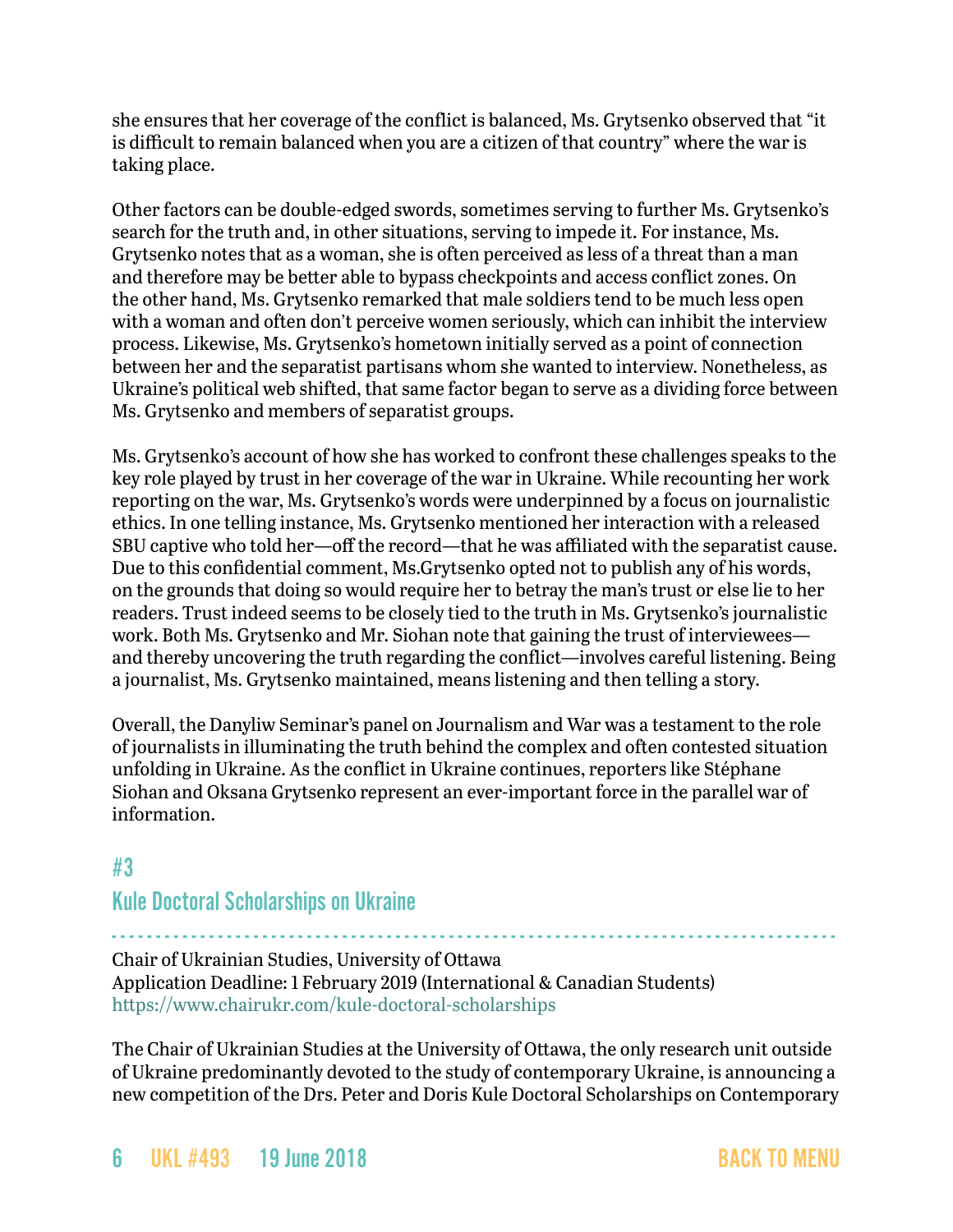Ukraine. The Scholarships will consist of an annual award of \$22,000, with all tuition waived, for four years (with the possibility of adding a fifth year).

The Scholarships were made possible by a generous donation of \$500,000 by the Kule family, matched by the University of Ottawa. Drs. Peter and Doris Kule, from Edmonton, have endowed several chairs and research centres in Canada, and their exceptional contributions to education, predominantly in Ukrainian Studies, has recently been celebrated in the book Champions of Philanthrophy: Peter and Doris Kule and their Endowments.

Students with a primary interest in contemporary Ukraine applying to, or enrolled in, a doctoral program at the University of Ottawa in political science, sociology and anthropology, or in fields related with the research interests of the Chair of Ukrainian Studies, can apply for a Scholarship. The competition is open to international and Canadian students.

The application for the Kule Scholarship must include a 1000 word research proposal, two letters of recommendation (sent separately by the referees), and a CV and be mailed to Dominique Arel, School of Political Studies, Faculty of Social Sciences Building, Room, 7067, University of Ottawa, 120 University St., Ottawa ON K1N 6N5, Canada. Applications will be considered only after the applicant has completed an application to the relevant doctoral program at the University of Ottawa. Consideration of applications will begin on **1 February 2019** and will continue until the award is announced. The University of Ottawa is a bilingual university and applicants must have a certain oral and reading command of French. Specific requirements vary across departments.

Students interested in applying for the Scholarships beginning in the academic year 2017- 2018 are invited to contact Dominique Arel [\(darel@uottawa.ca](mailto:darel@uottawa.ca)), Chairholder, Chair of Ukrainian Studies, and visit our web site [www.chairukr.com](http://www.chairukr.com).

## <span id="page-6-0"></span>#4

## New Book

- - - - - - - - - - - - - - - - - - - - - - - - - - - - - - - - - - - - - - - - - - - - - - - - - - - - - - - - - - - - - - - - - - - - - - - - - - - - - - - - - - David Patrikarakos War in 140 Characters How Social Media Is Reshaping Conflict in the Twenty-First Century Basic Books, 2017 <https://bit.ly/2t8uG7B>

*David Patrikarako is an author and journalist who works for the Daily Beast and Politico, and has contributed to the New York Times, Financial Times, Wall Street Journal and many other publications.*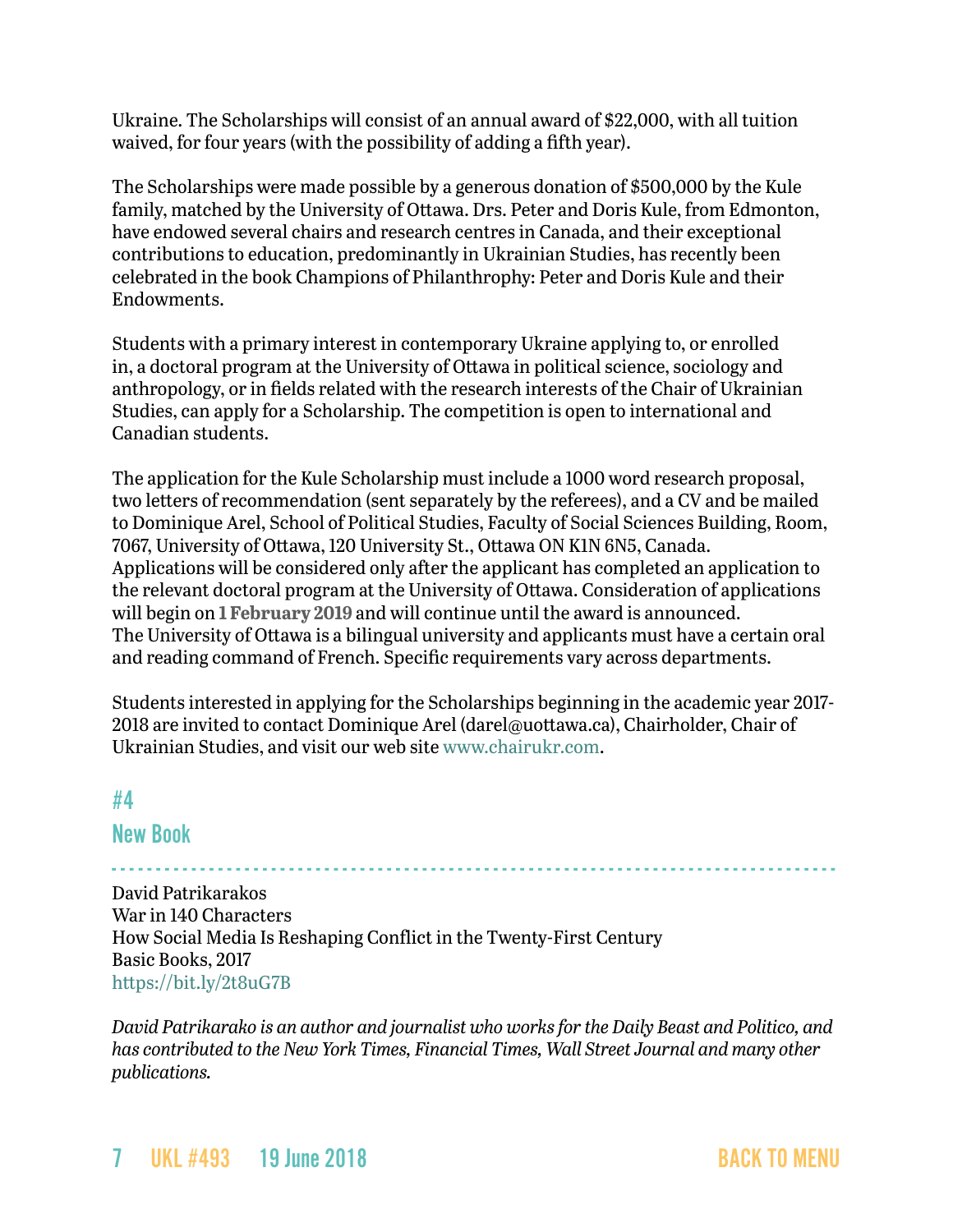A leading foreign correspondent looks at how social media has transformed the modern battlefield, and how wars are fought

Modern warfare is a war of narratives, where bullets are fired both physically and virtually. Whether you are a president or a terrorist, if you don't understand how to deploy the power of social media effectively you may win the odd battle but you will lose a twenty-first century war. Here, journalist David Patrikarakos draws on unprecedented access to key players to provide a new narrative for modern warfare. He travels thousands of miles across continents to meet a de-radicalized female member of ISIS recruited via Skype, a liberal Russian in Siberia who takes a job manufacturing "Ukrainian" news, and many others to explore the way social media has transformed the way we fight, win, and consume wars-and what this means for the world going forward.

## <span id="page-7-0"></span>#5 New Book

- - - - - - - - - - - - - - - - - - - - - - - - - - - - - - - - - - - - - - - - - - - - - - - - - - - - - - - - - - - - - - - - - - - - - - - - - - - - - - - - - -

Ostap Kushnir Ukraine and Russian Neo-Imperialism The Divergent Break Rowman & Littlefield, 2018 <https://bit.ly/2snu9yu>

#### *Ostap Kushnir is assistant professor at Lazarski University in Warsaw, Poland.*

This book first proves that the rationale behind Russia's aggressive actions in its neighborhood resides in its goal of achieving certain geostrategic objectives which are largely predefined by the state's imperial traditions, memories, and fears that the Kremlin may irretrievably lose control over lands which were once Russian. In other words, Russia constantly remains an expansion-oriented and centralized state regardless of epochs and political regimes ruling over it. That is its geopolitical modus operandi successfully tested throughout history. This book also scrutinizes Ukraine as a young post-colonial and postcommunist state which, unlike Russia, is more prone to democratize and decentralize. To understand the logics of the ongoing Ukrainian transformation, its domestic and international developments are assessed in their connection to the Soviet political tradition and the medieval legacy of the Cossack statehood (15–18 centuries). This book outlines differences between the political cultures of Ukrainian and Russian nations. This envisages scrutiny of historical experiences and their impacts on the Ukrainian and Russian state-building, institutional structures, national identity, religious issues, and other features of sovereignty. Based on these discoveries, a structure of symbolic thinking which predefines indigenous understandings of justice and order has been constructed for Ukrainians and Russians.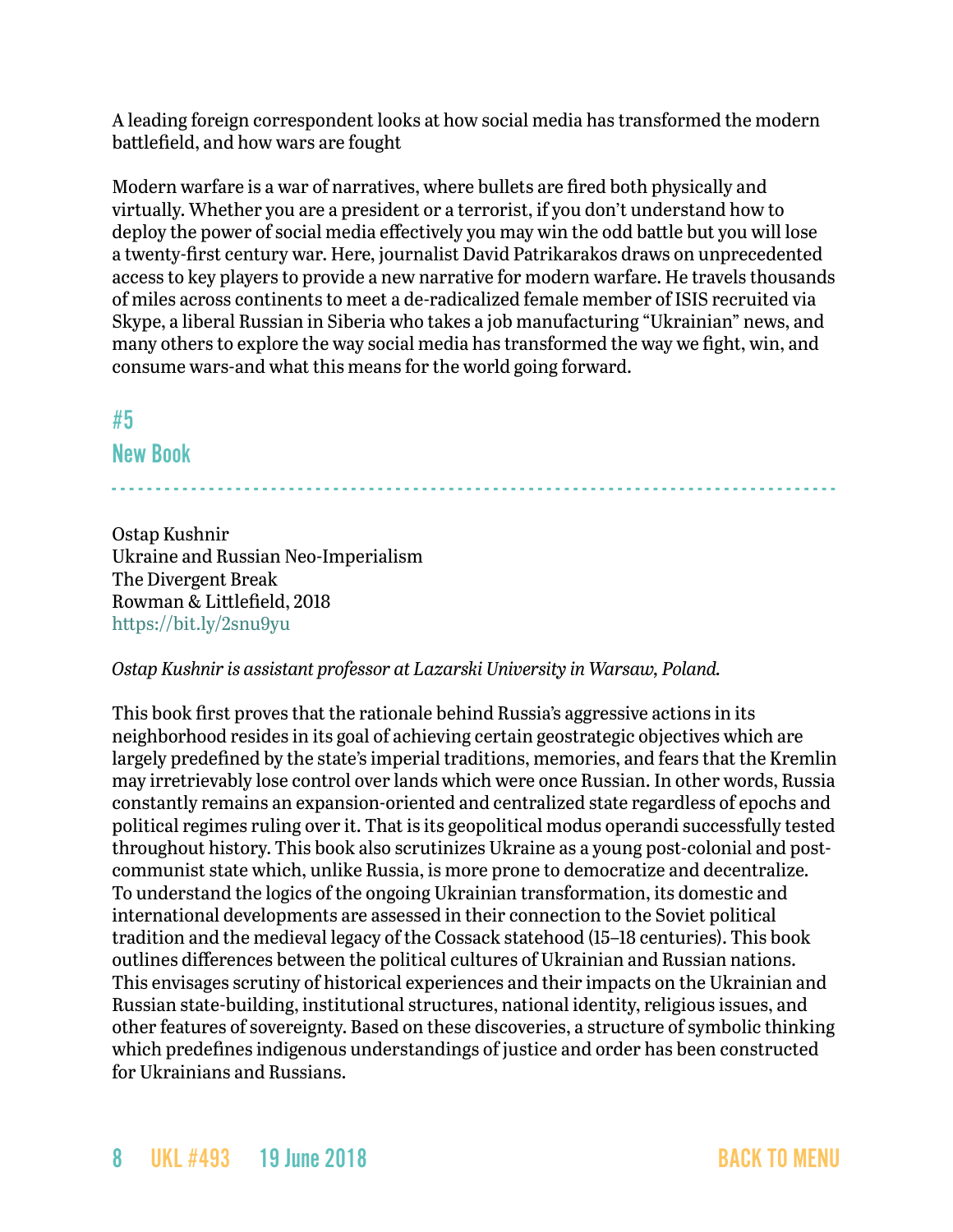New Book

<span id="page-8-0"></span>#6

- - - - - - - - - - - - - - - - - - - - - - - - - - - - - - - - - - - - - - - - - - - - - - - - - - - - - - - - - - - - - - - - - - - - - - - - - - - - - - - - - -

Kelly O'Neill Claiming Crimea A History of Catherine the Great's Southern Empire Yale University Press, 2017 <https://bit.ly/2JWnB0a>

#### *Kelly O'Neill is associate professor of history at Harvard University and a faculty associate of the Davis Center for Russian and Eurasian Studies.*

Russia's long-standing claims to Crimea date back to the eighteenth-century reign of Catherine II. Historian Kelly O'Neill has written the first archive-based, multidimensional study of the initial "quiet conquest" of a region that has once again moved to the forefront of international affairs. O'Neill traces the impact of Russian rule on the diverse population of the former khanate, which included Muslim, Christian, and Jewish residents. She discusses the arduous process of establishing the empire's social, administrative, and cultural institutions in a region that had been governed according to a dramatically different logic for centuries. With careful attention to how officials and subjects thought about the spaces they inhabited, O'Neill's work reveals the lasting influence of Crimea and its people on the Russian imperial system, and sheds new light on the precarious contemporary relationship between Russia and the famous Black Sea peninsula.

## <span id="page-8-1"></span>#7

## #FreeSentsov and 70 others!

Oksana Grytsenko Kyiv Post, 15 June 2018 <https://bit.ly/2HTQsRe>

When the World Cup 2018 football championship started in Russia on June 14, Russia's now-famous political prisoner Oleg Sentsov was 32 days into his hunger strike.

- - - - - - - - - - - - - - - - - - - - - - - - - - - - - - - - - - - - - - - - - - - - - - - - - - - - - - - - - - - - - - - - - - - - - - - - - - - - - - - - - -

Sentsov, the 41-year-old Ukrainian film director and writer, is a political prisoner, sentenced to 20 years in prison in a sham trial, allegedly for terrorism. His real crime: Opposing Russia's invasion and annexation of Crimea in 2014.

Sentsov is determined to draw attention to dozens of Ukrainians, perhaps 71 by the latest best estimate, illegally imprisoned Russia and Russian-annexed Crimea.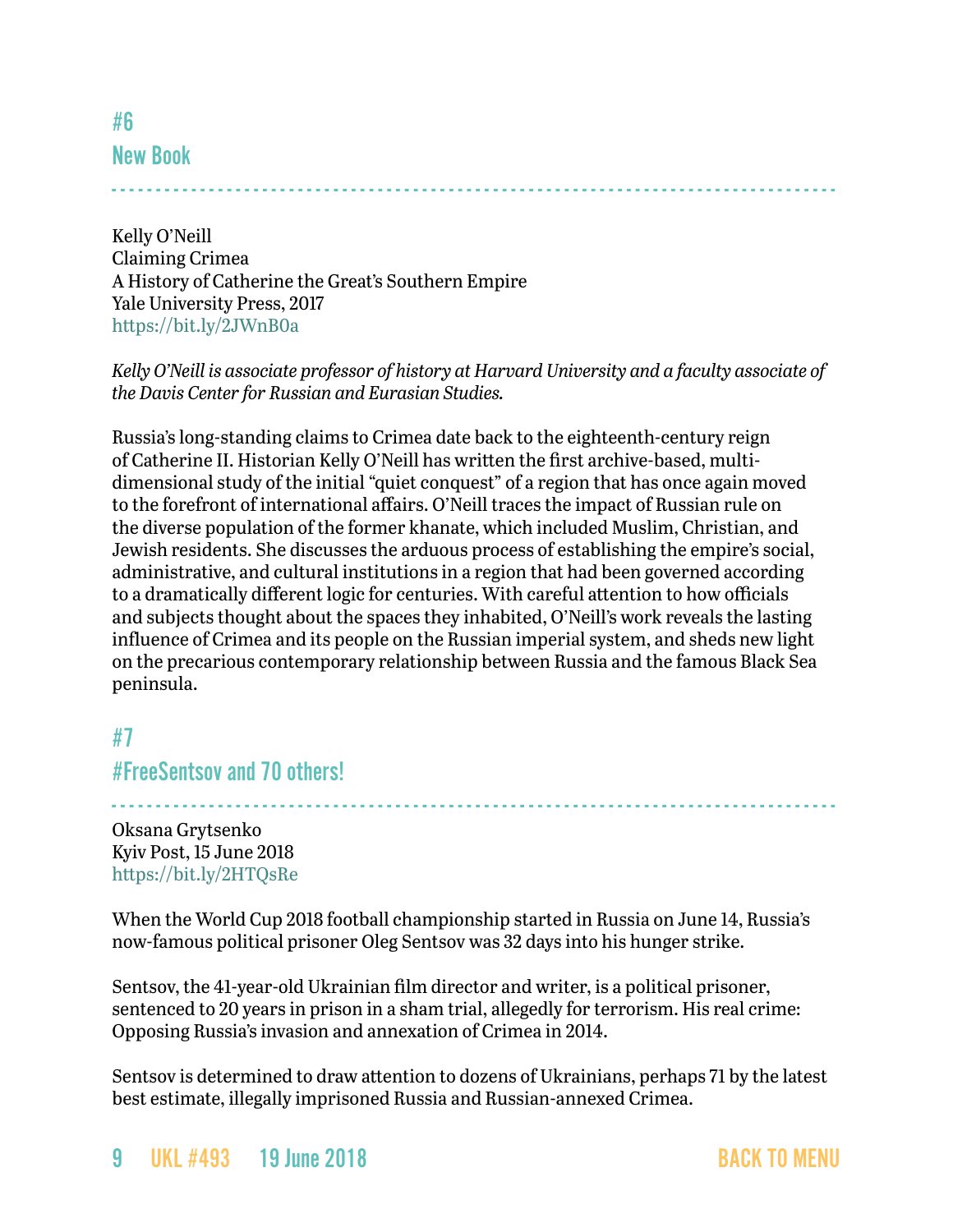The fear is that his convictions and his principles may cost him his life.

Sentsov only drinks boiled water. To keep him alive, prison doctors started intravenously giving him a glucose solution, which should support the functioning of his internal organs and extend his life for a few weeks. They also moved him to a prison ward to monitor his condition. After the 30th day of a hunger strike, the body suffers irreversible effects.

But Askold Kurov, a Russian filmmaker who visited Sentsov on June 4, told the Kyiv Post that Sentsov "was very determined to go by the end."

As the world's eyes are turned to Russia for the World Cup, Sentsov's strike has drawn more attention to the plight of Ukrainian prisoners in the last month than in the last four years.

"This topic was absolutely unnoticed," said Mariya Tomak, coordinator of Media Initiative for Human Rights.

There are also some hopes that Russian President Vladimir Putin, if he cares about improving his image, might find this a good time to free the prisoners. He did so before Russia hosted the Olympic games in Sochi in 2014.

"Sentsov's actions are the extreme way of a peaceful struggle," said Emil Kurbedinov, a lawyer who is defending several Crimean Tatar political prisoners. "And it gives hope to many."

#### **Worldwide campaign**

President Petro Poroshenko on June 8 met for the first time with family members of Sentsov and other Ukrainians jailed in Russia and Crimea.

On the next day, Poroshenko spoke by phone with Putin. They agreed that Ukrainian ombudswoman Lyudmyla Denisova would visit Ukrainians kept in Russia and Crimea, while Russian ombudswoman Tatyana Moskalkova would meet with Russian nationals kept in Ukrainian jails.

Putin had previously refused even comment on Sentsov's case, repeatedly calling him a "terrorist." But in late May Putin had to answer questions about Sentsov in talks with French President Emmanuel Macron. On June 8, European Council President Donald Tusk called on the countries of G7 to demand the release of Sentsov.

An international campaign to free Sentsov reached even Russian state TV, where several filmmakers spoke in his support during the award ceremony of Kinotavr, Russia's largest film festival, which was broadcast live on June 11.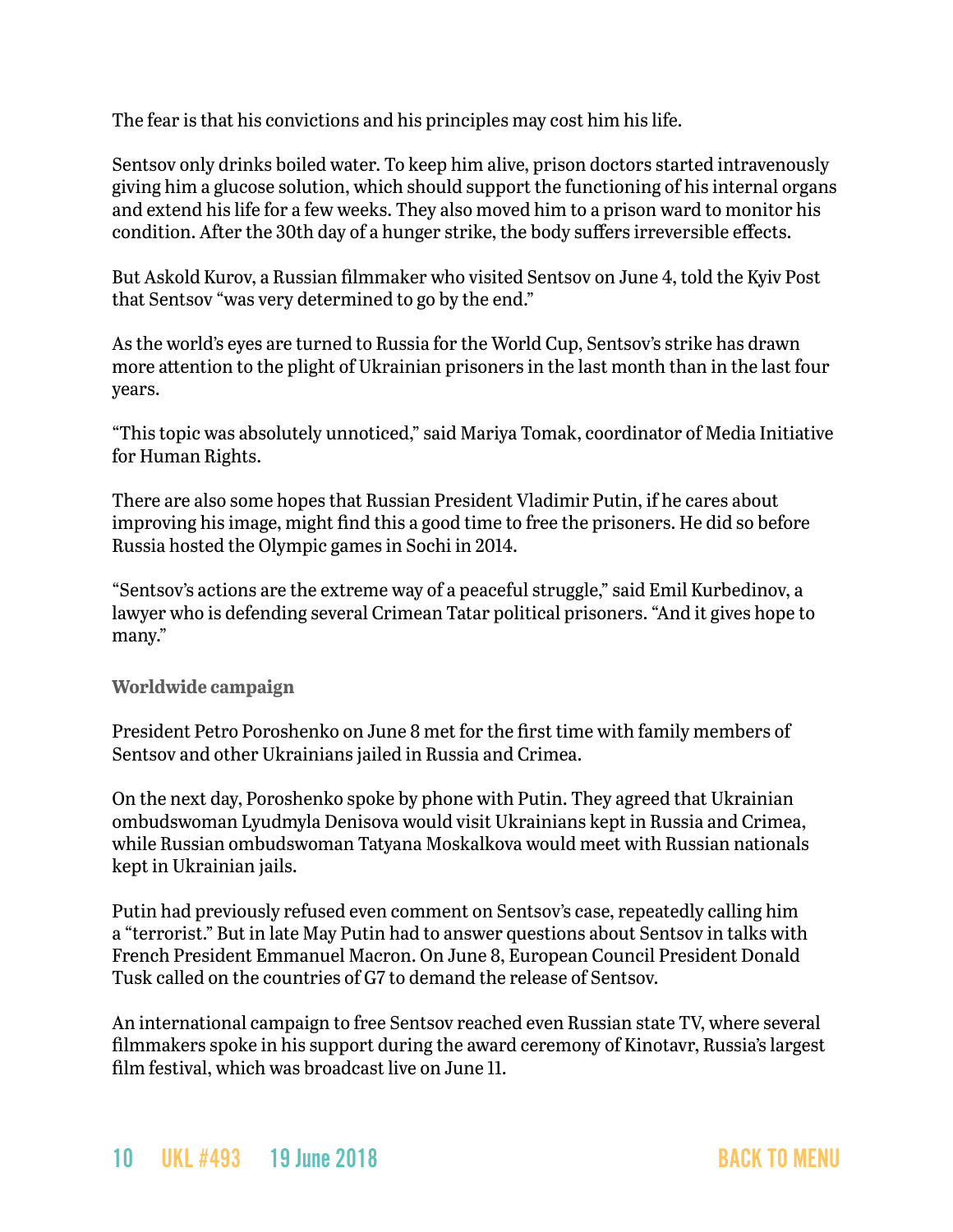#### **Possible exchange**

Lawmaker Iryna Gerashchenko, who represents Ukraine at the peace talks in Minsk, Belarus, said on June 4 in parliament that Ukraine is ready to release 23 Russian nationals convicted in Ukraine in exchange for Sentsov, Oleksandr Kolchenko, who was sentenced for 10 years in the same case, as well as Stanislav Klykh and Pavlo Hryb.

Historian and journalist Klykh, sentenced to 20 years in prison for allegedly fighting in first Chechen war in Russia, has serious mental problems which he acquired after torture by Russian law enforcement.

University student Hryb, 19, was abducted from Belarus by the Federal Security Service, the Russian successor to the Soviet KGB. He was accused of terrorist activity and faces up to 10 years in prison. He is suffering health problems. "Pavlo needs a special medical regime and a special diet, which he can't get in prison," his father Igor Hryb said.

Apart from Sentsov, there are at least two other Ukrainian prisoners who currently remain on hunger strike, Tomak said. They are Volodymyr Balukh, a pro-Ukrainian activist, convicted in Crimea and sentenced to for 3 years and 7 months and Oleksandr Shumkov, who was convicted in Russia for involvement with the Right Sector, a nationalist Ukrainian organization.

Gerashchenko didn't name the 23 Russians kept in Ukrainian prisons. The only name known definitively is Kyrylo Vyshynsky, who worked at the Kyiv office of the Russian propagandist RIA-Novosti news agency. He was arrested by the Security Service of Ukraine, or SBU, on May 15. Ukraine's prosecutors accuse Vyshynsky, who has both Ukrainian and Russian citizenship, of state treason for work for Russian state propaganda.

#### **More Kremlin prisoners**

The number of Ukrainian prisoners is growing every year. Two Crimean Tatar activists were arrested in Bakhchisaray on May 21: Server Mustafayev, who coordinated Crimean Solidarity, the Crimean Tatar civil movement formed in 2016 to support political prisoners and those families, and Edem Smailov, who is a religious leader of a Crimean Tatar community in Bakhchisaray.

They were accused of links to Hizb ut-Tahrir, a pan-Islamist movement banned in Russia, based on secret FSB recordings in a mosque.

"Now they face up to 15 years in jail, which is more than for a murder," said Kurbedinov, a Crimean Tatar lawyer and member of Crimean Solidarity.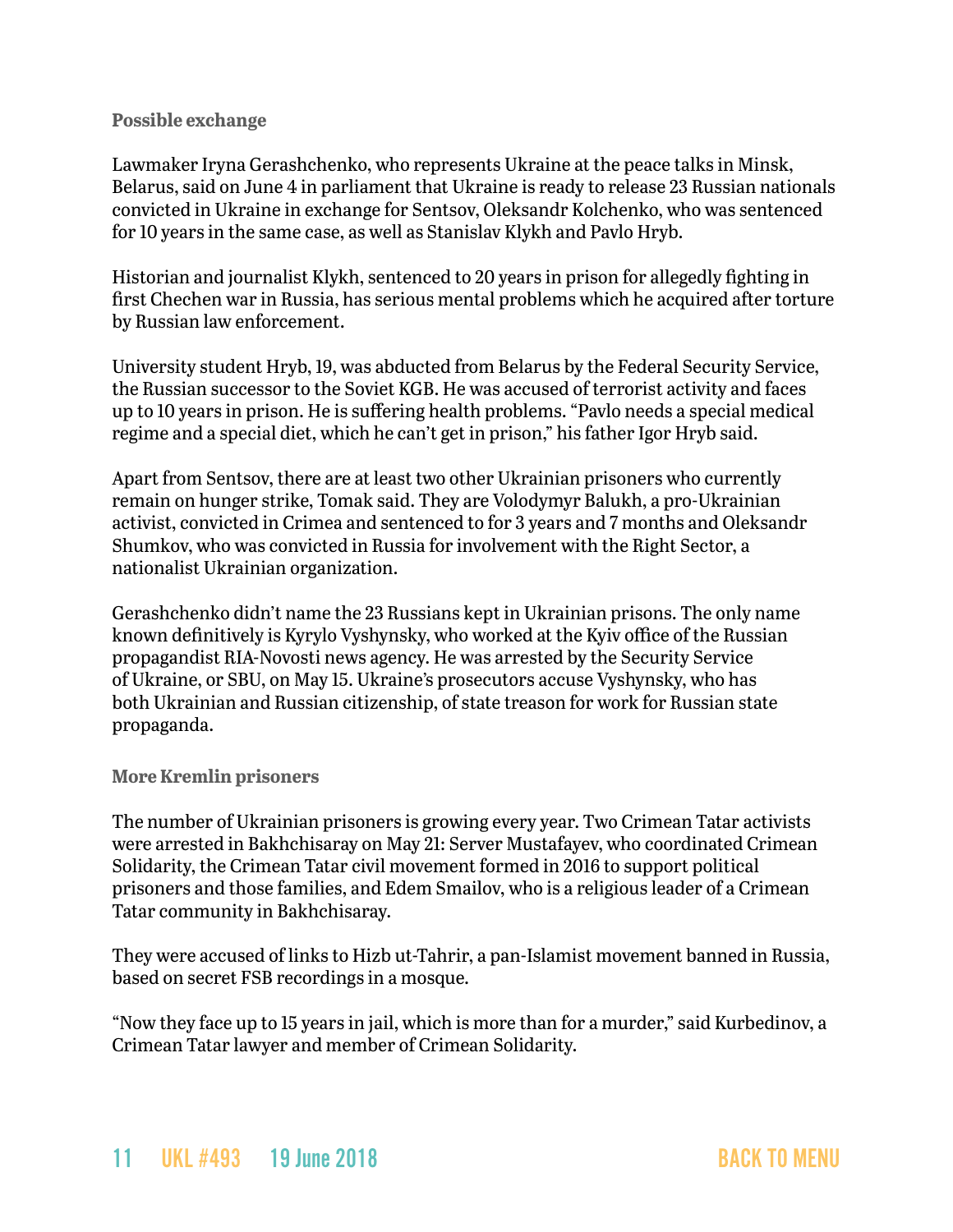The criminalizing of political movements, like Hizb ut-Tahrir or Right Sector, is a common strategy used by Russian law enforcement to persecute the activists or simply to create the image of fighting against terrorism, Tomak said.

"A person may be sentenced for terrorism even if he has never committed or even planned any violent actions," Tomak said, adding that 45 out of 71 Ukrainian political prisoners are held under this pretext.

#### **Hope for freedom**

Putin has released only nine Ukrainian political prisoners since Russia launched its war against Ukraine in 2014.

The Ukrainian government secured the freedom of Nadiya Savchenko, Hennadiy Afanasiyev and Yuriy Soloshenko. Turkey intervened to secure the releae of Crimean Tatars Akhtem Chiygoz and Ilmi Umerov. Yuriy Yatsenko was released from Russian prison thanks to the efforts of his lawyer.

Yuriy Ilchenko managed to escape home arrest in Crimea and reach mainland Ukraine. Khaiser Dzhemilev, the son of Crimean Tatar leader Mustafa Dzhemilev, and Redvan Suleimanov were released after serving their prison terms.

However the Sentsov saga turns out, he is already providing powerful inspiration and hope to families of Ukrainian political prisoners.

One of them is Yevhen Panov, a former volunteer fighter in eastern Ukraine who was captured while entering Crimea. He was there to help evacuate one family to the mainland.

FSB officers tortured Panov for four days and charges him with planning terrorist attacks in Crimea. Panov is jailed in Simferopol and faces up to 20 years in prison. Panov's brother Igor Kotelianets believes the Russian FSB made up the case.

"We will do all possible to make him free through the prisoner exchange," he said.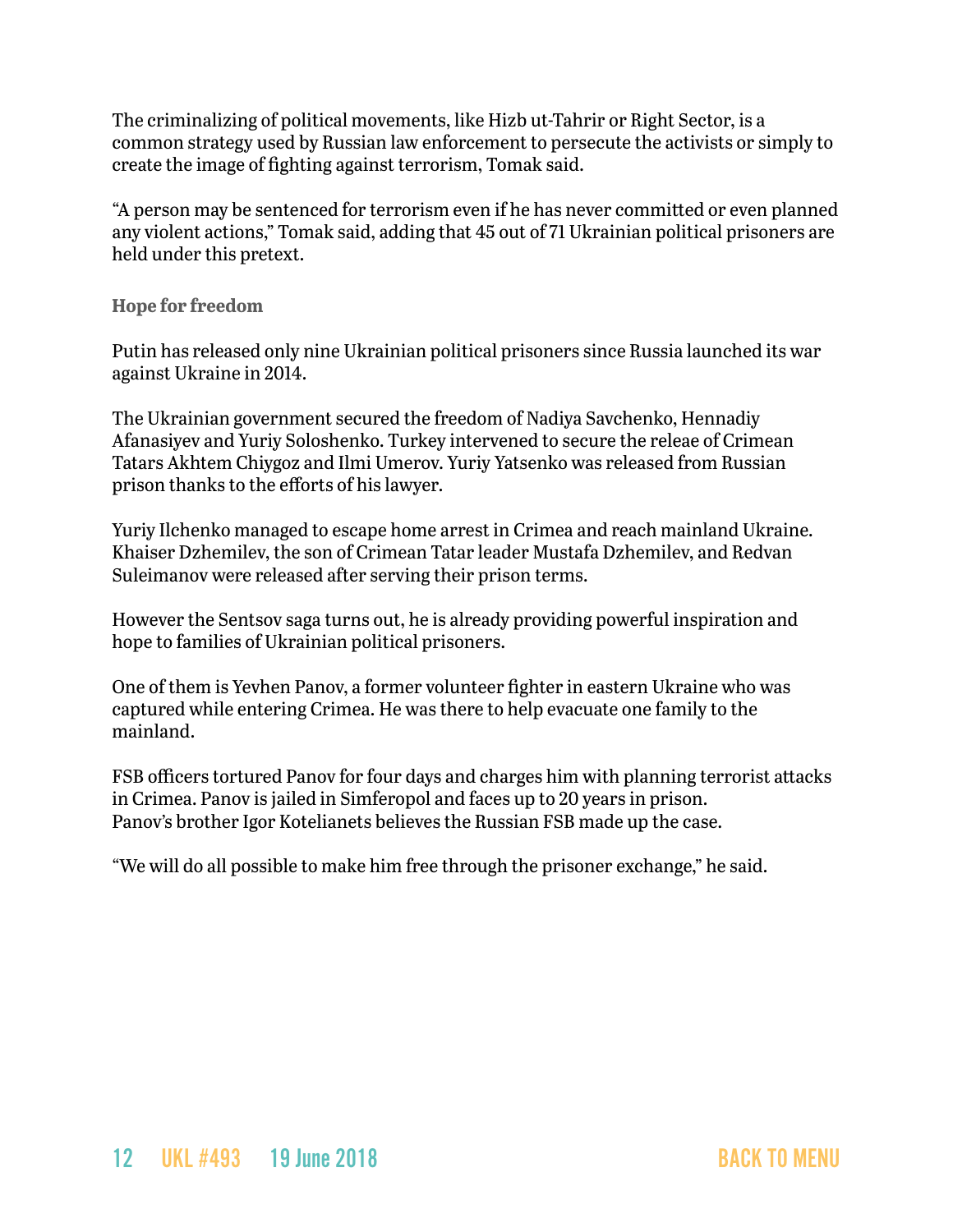# Support Growing for Jailed Ukrainian Director on Hunger Strike in Russia

- - - - - - - - - - - - - - - - - - - - - - - - - - - - - - - - - - - - - - - - - - - - - - - - - - - - - - - - - - - - - - - - - - - - - - - - - - - - - - - - - by Nick Holdsworth Hollywood Reporter, 18 June 2018 <https://bit.ly/2teZeE1>

The Toronto film festival and the Canadian city's Luminato arts event are the latest to issue statements calling for the release of Oleg Sentsov.

The Toronto International Film Festival and the city's Luminato arts festival have issued a joint statement calling for the release of jailed Ukrainian director Oleg Sentsov, who Monday entered his 36th day of hunger strike in a Russian prison.

The move is the latest expression of support for the imprisoned director from within the international film world and comes just days after author and screenwriter Stephen King added his name to an open letter by PEN America calling for Sentsov's release.

Prominent organizations and film industry figures backing calls for Sentsov's release include the European Film Academy; British directors Mike Leigh, Stephen Daldry and Ken Loach; German filmmakers Volker Schlondorff and Wim Wenders; British actor Patrick Stewart; Hollywood star Johnny Depp; and Russian activists/Pussy Riot founders Masha Alyokhina and Nadezhda Tolokonnikova.

Last week the European Parliament issued an official statement urging the release of Sentsov and other Ukrainian political prisoners in Russia.

French president [Emmanuel Macron h](https://www.hollywoodreporter.com/news/european-film-academy-pen-america-call-release-ukrainian-director-1114825)as also voiced his support for the filmmaker's cause.

The statement signed by Toronto head Piers Handling, Josephine Ridge, artistic director of Luminato and Anthony Sargent, Luminato's CEO, said: "As organizations that vehemently believe in the right, value and necessity of artistic and political expression, Sentsov and other political prisoners have been denied their basic human rights and their detention is a serious violation of international law.

"As the world's attention turns to Russia for the World Cup, we urge the international artistic community and Canadian government to join us in calling for the immediate release of Mr. Sentsov and 70 additional Ukrainian political prisoners."

The statement was prepared in partnership with Natalia Kaliada, co-founder of the Belarus Free Theater, which is staging a theatrical version of Sentsov's story Burning Doors in Toronto next week as part of the Luminato Festival.

## <span id="page-12-0"></span>#8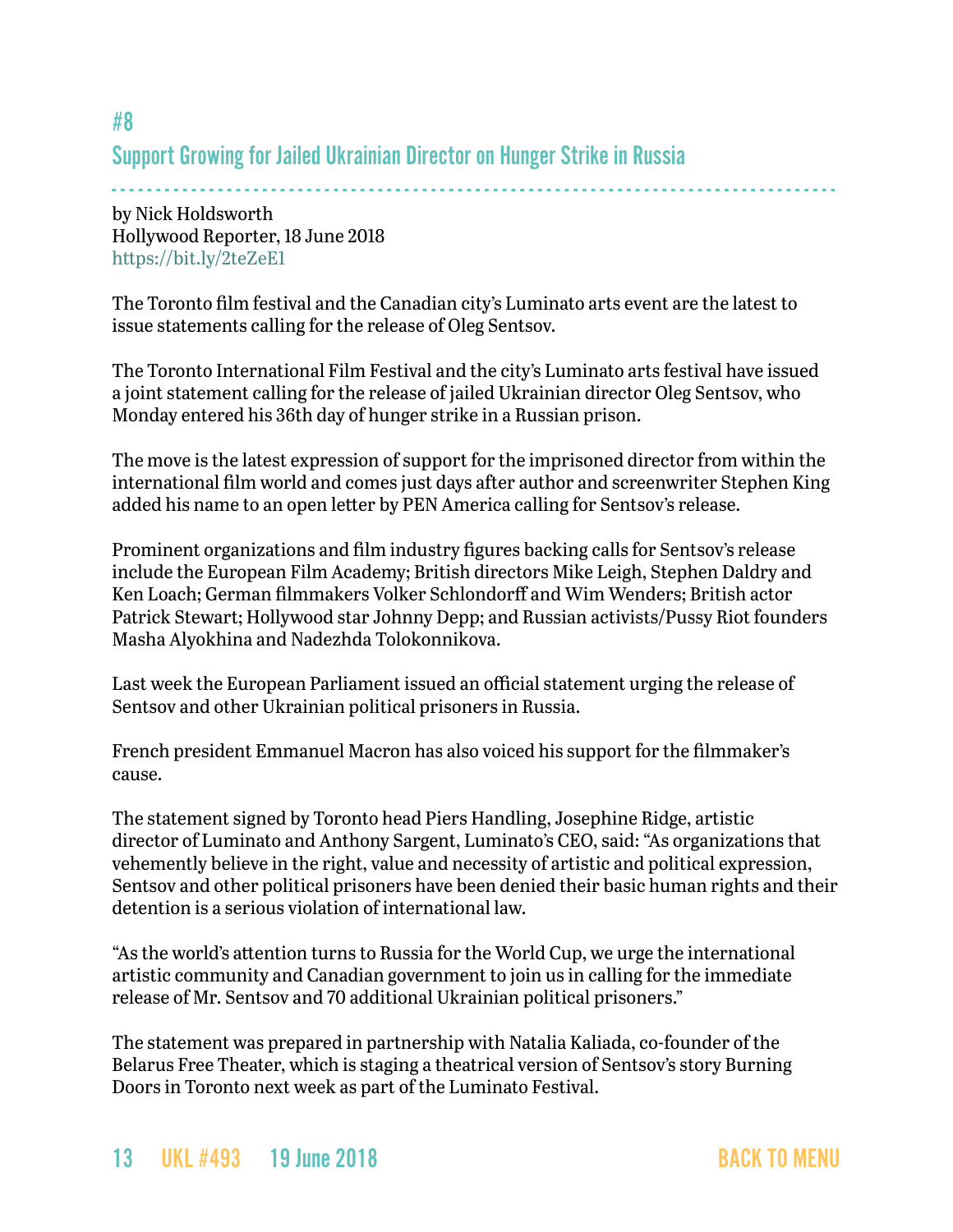Last week Kaliada met with Sentsov's sister Natalia Kaplan in Ukraine and said: "It's clear that the time for 'just words' has passed. What we need now are urgent and immediate actions to ensure that Oleg is released."

She added: "This is not the time for festivities and comradery at the World Cup in Russia. It's time to leverage political pressure. It's time for moral politicians to speak up and save human lives in Russia."

Sentsov was seized by Russian security forces after Moscow forcibly annexed Crimea in 2014, accused of a terrorist plot to blow up a statue of Lenin and of setting fire to the offices of a Kremlin-loyal political party. He was taken to Russia where — treated as a Russian citizen although he holds a Ukrainian passport — the director was tried by a military court and sentenced to 20 years in prison, based on falsified evidence and witness statements that were later retracted.

Sentsov, who is currently serving his sentence in a high- security prison known as the Polar Bear in Russia's Far North Yamalo-Nenets Autonomous District, announced a hunger strike May 14, calling for the release of other jailed Ukrainians he says are, like him, political prisoners.

Although Sentsov's health has suffered after four years in a harsh prison regime, the director is understood to have rigorously prepared himself to endure a long hunger strike that would coincide with the opening of the World Cup, June 14.

He is on record as stating that he is prepared to die for the cause of freedom of Ukrainian political prisoners in Russian jails.

"There have been mixed reports on the state of Oleg's health in recent days, and information is hard to come by," Irish/U.K. producer Mike Downey told The Hollywood Reporter.

Downey, who is deputy chairman of the European Film Academy and active in the campaign calling for Sentsov's release, added: "Lyudmyla Denisova, the Ukrainian ombudsman, had been due to visit Sentsov last week, but was refused access to the prison. The latest news is that after more than a month on hunger strike, Oleg continues to take liquds and has an IV line with a full range of nutrients, proteins and vitamins and is holding up. Tatyana Moskalkova, Russia's human rights commissioner, said Friday that Sentsov's condition is satisfactory, but it remains to be seen if her request to the Federal Penitentiary Service to permit an independent health examination by Russian and Ukrainian doctors is approved."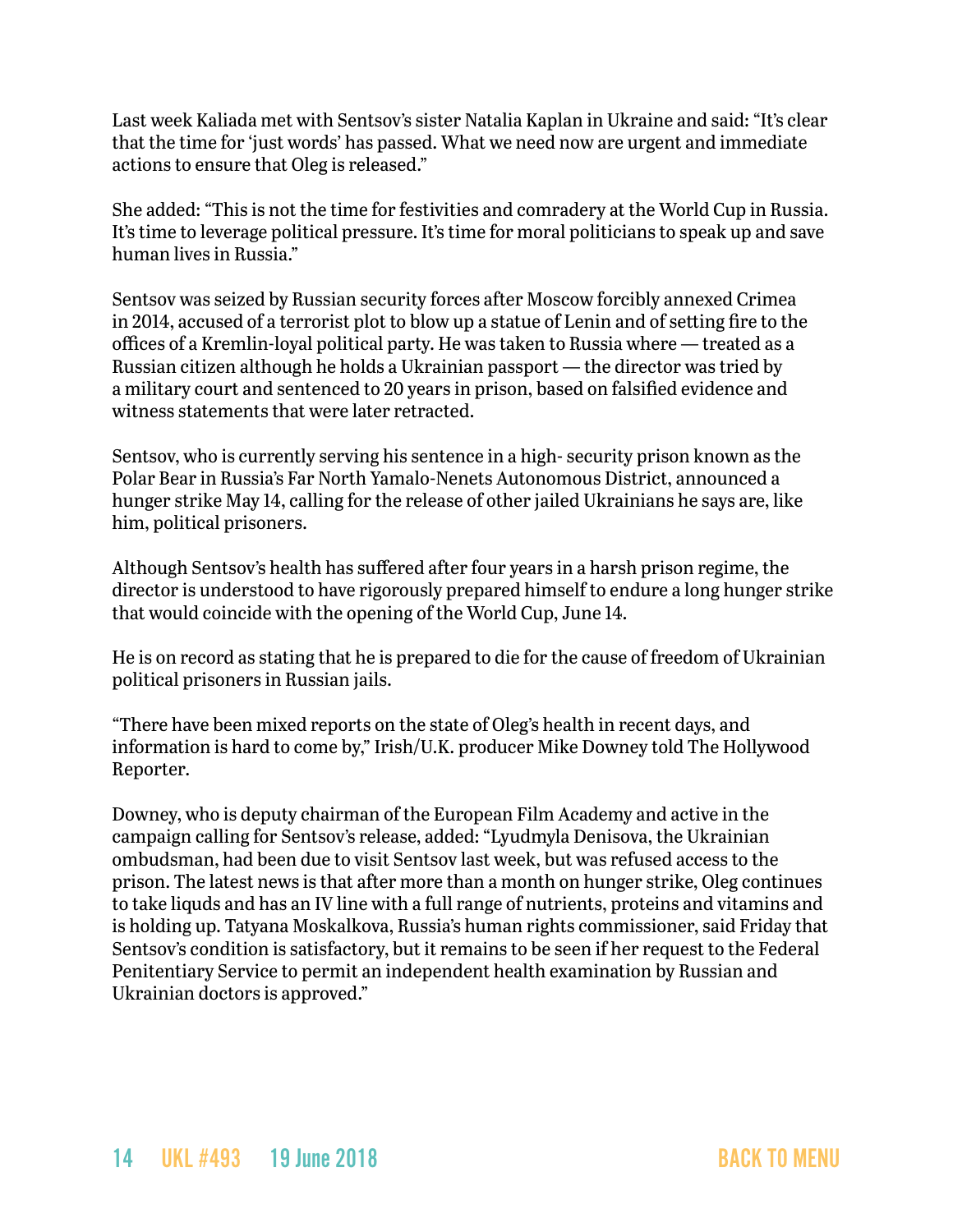# European Parliament resolution on Russia, notably the case of Ukrainian political prisoner Oleg Sentsov (2018/2754[RSP])

- - - - - - - - - - - - - - - - - - - - - - - - - - - - - - - - - - - - - - - - - - - - - - - - - - - - - - - - - - - - - - - - - - - - - - - - - - - - - - - - - -

13 June 2018 <https://bit.ly/2JZ3sKn>

The European Parliament,

– having regard to its previous resolutions on Russia, in particular its resolution of 16 March 2017 on the Ukrainian prisoners in Russia and the situation in Crimea.

– having regard to the statement of 25 May 2018 by the Spokesperson of the European External Action Service (EEAS) on the cases of several detainees in or from the illegallyannexed Crimea and Sevastopol,

– having regard to the exchange of views in the Foreign Affairs Council on Russia of 16 April 2018,

– having regard to the Order of 19 April 2017 of the International Court of Justice on the request for the indication of provisional measures submitted by Ukraine in the case concerning Application of the International Convention for the Suppression of the Financing of Terrorism and of the International Convention on the Elimination of All Forms of Racial Discrimination (Ukraine v. Russian Federation),

– having regard to Article 5 of the Universal Declaration of Human Rights and Article 7 of the International Covenant on Civil and Political Rights, both of which provide that no one shall be subjected to torture or to cruel, inhuman or degrading treatment or punishment and to which the Russian Federation is a party,

– having regard to the United Nations Declaration on Human Rights Defenders, adopted by the UN General Assembly on 9 December 1998,

– having regard to the Geneva Convention relative to the Protection of Civilian Persons in Time of War,

– having regard to Rules 135(5) and 123(4) of its Rules of Procedure,

A. whereas the Ukrainian filmmaker Oleg Sentsov, who opposed the illegal annexation of the Crimean Peninsula by Russia, was arrested in May 2014 in connection with alleged activities conducted in Crimea; whereas he was treated as Russian citizen despite holding Ukrainian citizenship;

## <span id="page-14-0"></span>#9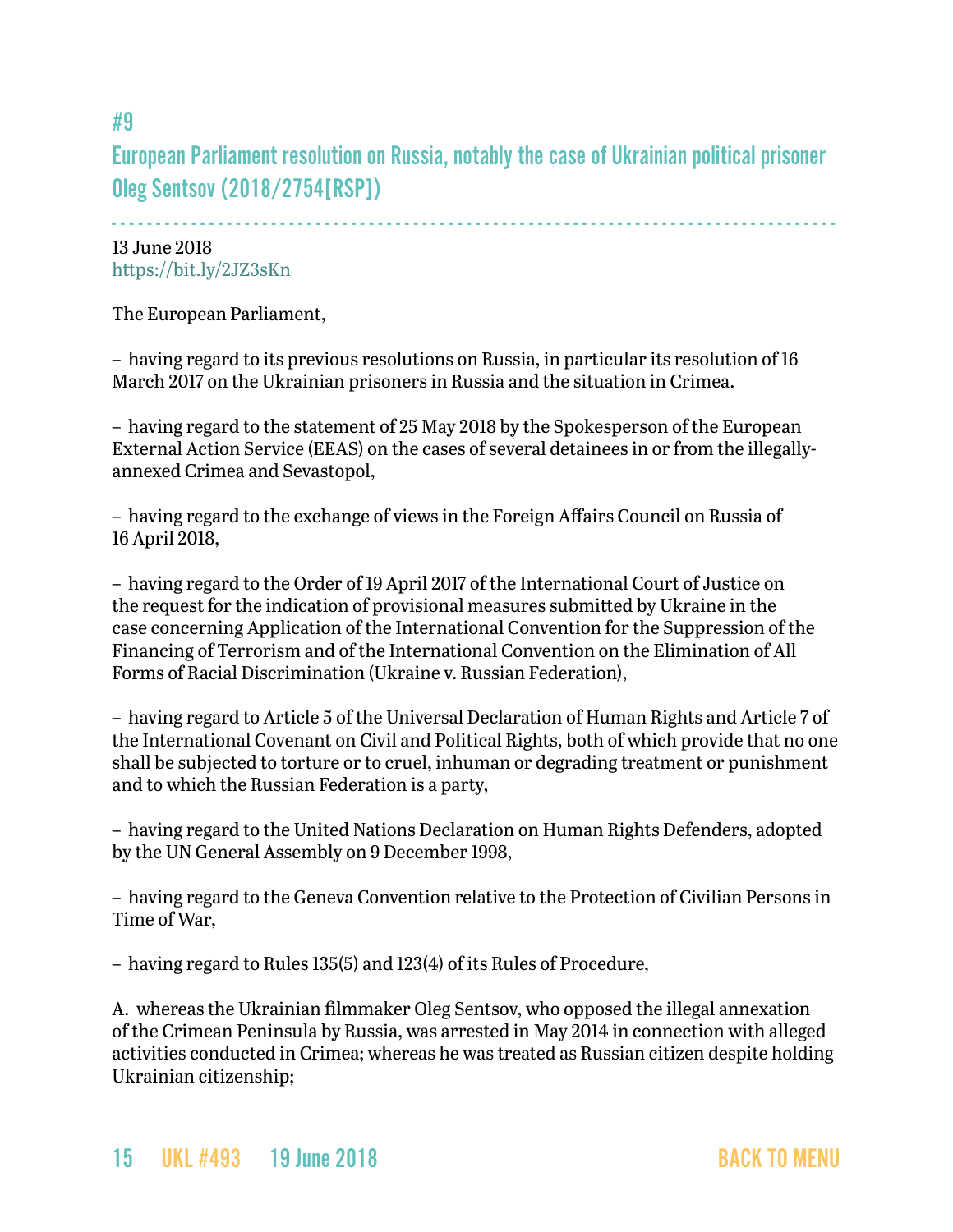B. whereas in the case of Oleg Sentsov there have been allegations of torture and severe mistreatment leading to the illegal extraction of depositions that have subsequently been given legal value;

C. whereas on 25 August 2015 Oleg Sentsov was sentenced by a court the jurisdiction of which the EU does not recognise, in breach of international law and elementary standards of justice;

D. whereas Oleg Sentsov, who currently serves out a sentence in Russia's northernmost prison in Labytnangi, Yamalo-Nenets, announced an indefinite hunger strike on 14 May 2018;

E. whereas the number of political prisoners in Russia has increased significantly in recent years; whereas the Human Rights Centre Memorial, which was awarded the Sakharov Prize in 2009, published a list on 29 May 2018 with the names of 158 political prisoners;

F. whereas Oyub Titiev, the Chechnya office director at the Human Rights Centre Memorial, was arrested by local police on 9 January 2018 and charged with drug possession; whereas these charges have been denied by Mr Titiev and denounced as fabricated by NGOs and other human rights defenders;

G. whereas the arrest of Oyub Titiev is part of a worrying trend of arrests, attacks, intimidations and discreditations of independent journalists and human rights defenders;

H. whereas human rights defenders and civil society actors, particularly Crimean Tatars, have faced threats, intimidation and arrests;

I. whereas the use of torture, and cruel and degrading treatment has been reported in various cases; whereas to date, these allegations have not been investigated in an appropriate way; whereas torture has been used to obtain confessions and support false evidence of guilt;

J. whereas many of the prisoners and detainees have faced harsh and inhumane conditions in prisons, causing physical and psychological risks to their health; whereas there are prisoners who require urgent medical attention and treatment;

K. whereas restrictive Russian legislation regulating political and civil rights has been extended to temporarily occupied Crimea, resulting in the drastic curtailment of the freedoms of assembly, expression, association, access to information, and religion, as well as in credible reports of intimidation, enforced disappearances and torture;

L. whereas arbitrary arrests, enforced disappearances, censorship and bans on peaceful gatherings have become an everyday reality in Crimea; whereas several Crimean Tatars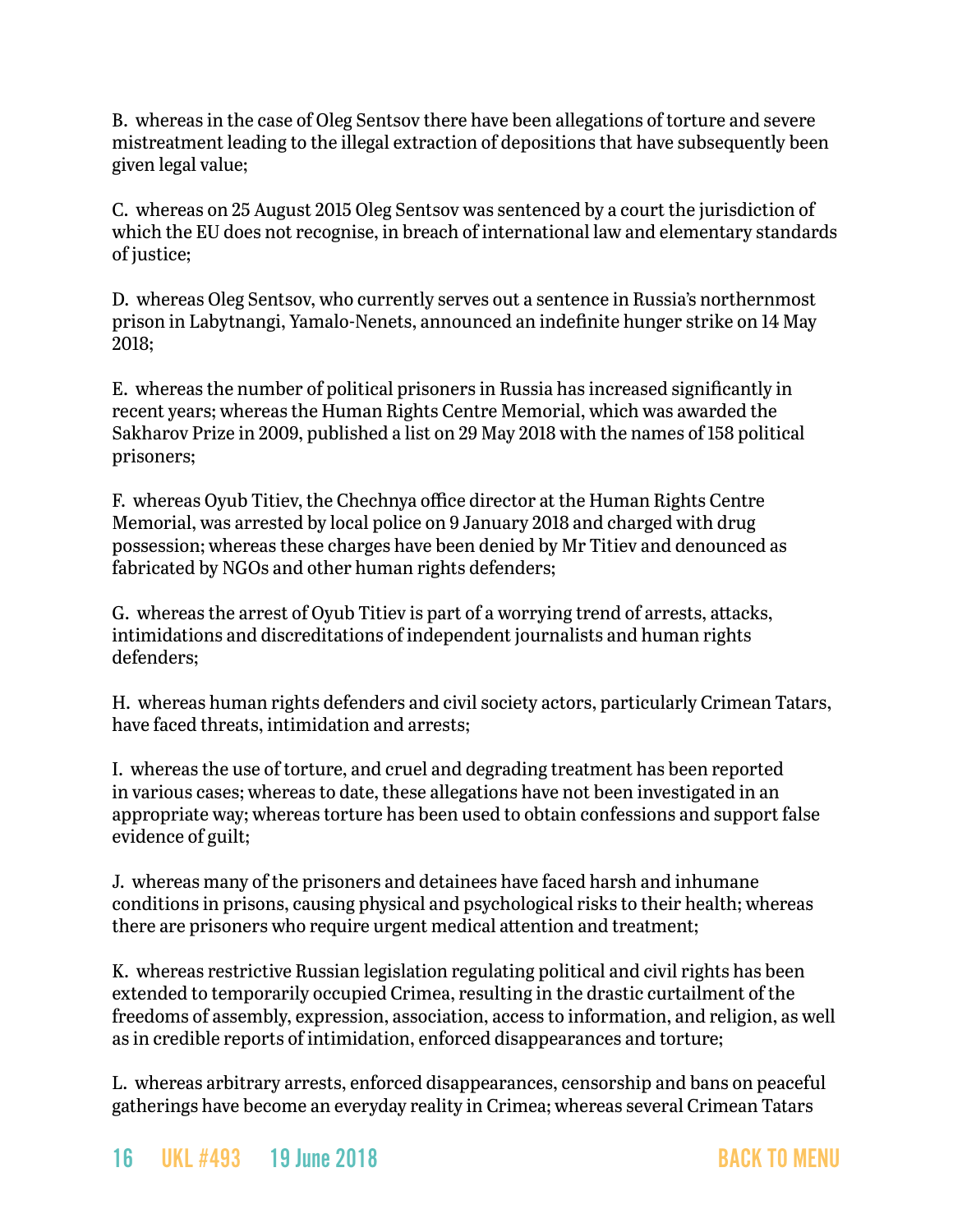have been arrested, are under investigation or prosecuted; whereas Crimean lawyers providing legal assistance to these arrestees, human rights defenders reporting on cases of politically-motivated enforced disappearance in Crimea and journalists reporting on the situation of Crimean Tatars have also been targeted;

M. whereas occupation authorities in Crimea have systematically and deliberately suppressed freedom of speech in Crimea, pushing out independent media and creating obstacles to the work of professional journalists; whereas on 22 March 2018, citizen journalist and Crimean Tatar activist Nariman Memedeminov, who covered wrongdoings of occupation authorities, was detained by Russian security forces and arrested on the grounds of wrongful accusations; whereas on 21 May 2018, Russian security forces detained another citizen journalist, Server Mustafaiev, after a search in his house in Russia-occupied Crimea, in particular on religious grounds;

N. whereas Russia loses a substantial number of cases in the European Court of Human Rights and fails to implement the judgments delivered;

O. whereas the Russian Federation, as a full member of the Council of Europe, the Organisation for Security and Cooperation in Europe (OSCE) and the United Nations, has committed itself to the principles of democracy, the rule of law and respect for fundamental freedoms and human rights; whereas, as a result of numerous serious violations of the rule of law and the adoption of restrictive laws in recent years, there are grave concerns about Russia's compliance with its international and national obligations; whereas the European Union has repeatedly offered additional assistance and expertise to help Russia to modernise and abide by its constitutional and legal order, in line with Council of Europe standards;

P. whereas according to the Russian law on 'foreign agents', NGOs that receive foreign funding and are engaged in 'political activity' must apply for inclusion on a special government list of foreign agents subject to additional and close scrutiny by the government, and are required to state in all publications, press-releases and reports that these have been produced by a foreign agent;

Q. whereas, in reaction to the illegal annexation of Crimea and the hybrid war launched against Ukraine, the EU has adopted a series of step-by step restrictive measures against Russia;

1. Demands that the Russian authorities immediately and unconditionally release Oleg Sentsov and all other illegally detained Ukrainian citizens in Russia and on the Crimean peninsula; recalls that currently there are in total more than 70 Ukrainian political prisoners in Russia and in occupied Crimea;

2. Demands the immediate and unconditional release of Oyub Titiev, Director of the Human Rights Centre Memorial in the Chechen Republic, and all other political prisoners in the Russian Federation;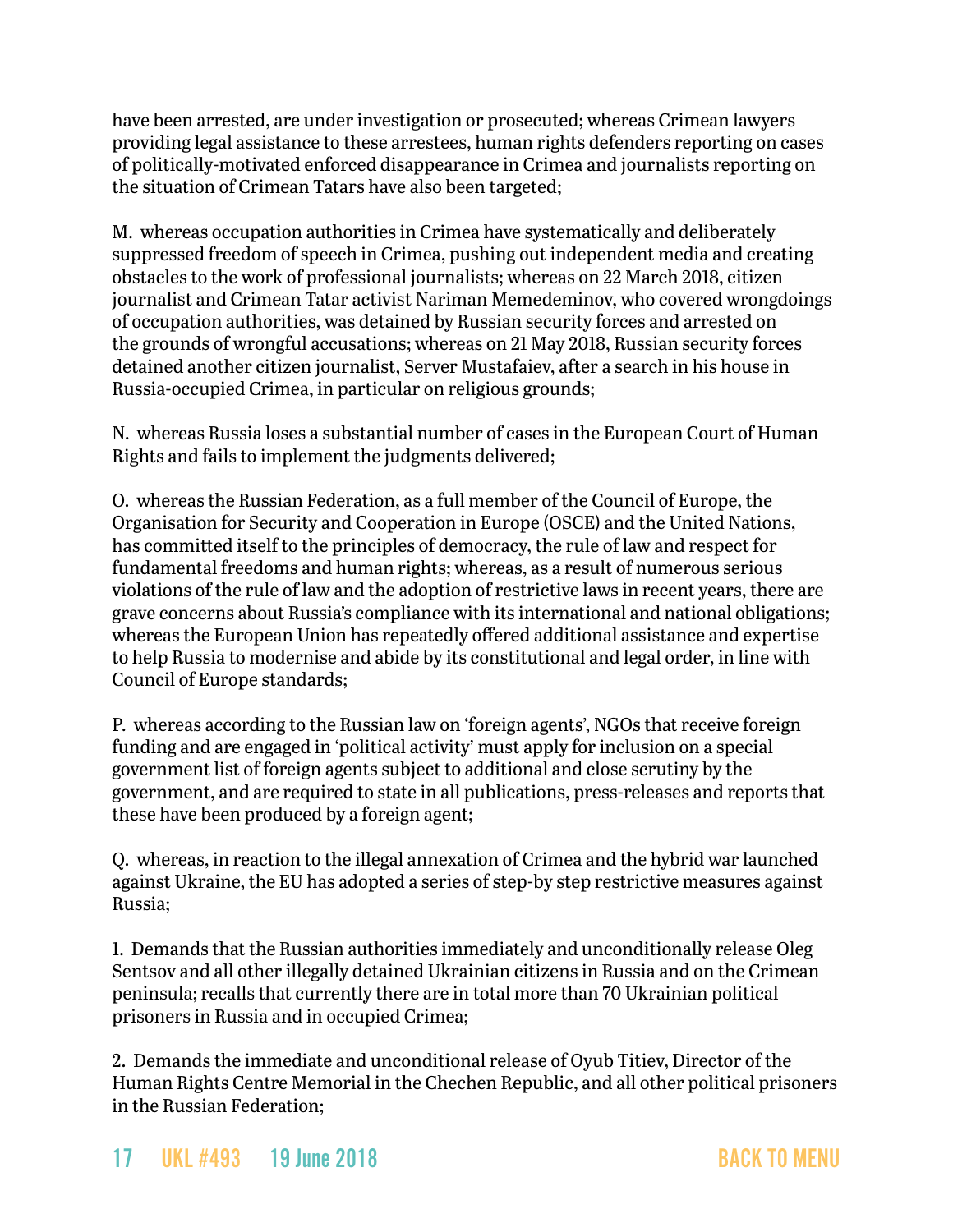3. Demands that the Russian authorities cease the intimidation and harassment of the Human Rights Centre Memorial, its staff and other human rights defenders, and allow them to carry out their human rights work;

4. Underlines that the treatment of all prisoners must meet international standards and that all detainees should have access to legal counsel, to their families, to their diplomatic representatives and to medical treatment; stresses that the Russian authorities and judicial personnel bear full responsibility for the safety and wellbeing of those detained, especially in Crimea, in line with the Fourth Geneva Convention;

5. Reminds Russia of the importance of full compliance with its international legal obligations, as a member of the Council of Europe and the Organisation for Security and Cooperation in Europe, and with the principles of fundamental human rights and the rule of law enshrined in the European Convention on Human Rights and in the International Covenant on Civil and Political Rights;

6. Stresses that freedom of assembly in the Russian Federation is granted under Article 31 of the Russian Constitution and under the European Convention on Human Rights, to which Russia is a signatory, obliging the Russian authorities to respect this freedom;

7. Urges the Russian authorities at all levels to recognise the crucial role of human rights defenders as pillars of democracy and watchdogs of the rule of law, and to publicly condemn all attacks against human rights defenders, particularly in the Chechen Republic;

8. Expresses its solidarity with the Ukrainian filmmaker, political activist and political prisoner Oleg Sentsov, who began a hunger strike on 14 May 2018 to press for the release of illegally detained compatriots, and is concerned about the effects of the hunger strike on Oleg Sentsov's health; recalls that Oleg Sentsov, who was arrested in Crimea shortly after Russia took control over the Black Sea peninsula in 2014 and then sentenced on the basis of testimony received under torture, is now serving a 20-year sentence on multiple terrorism charges in a high-security prison camp in the Yamal Nenets region in Russia's far north;

9. Deplores the fact that another convict in the case, Oleksandr Kolchenko, has been sentenced to ten years in prison;

10. Notes that another illegally detained Ukrainian citizen, Volodymyr Balukh, is on hunger strike since 19 March;

11. Calls on the responsible Russian authorities and medical services to give these imprisoned individuals proper medical attention and to respect medical ethics, including by not imposing force feeding or any unwanted treatment that may amount to torture and other forms of ill treatment;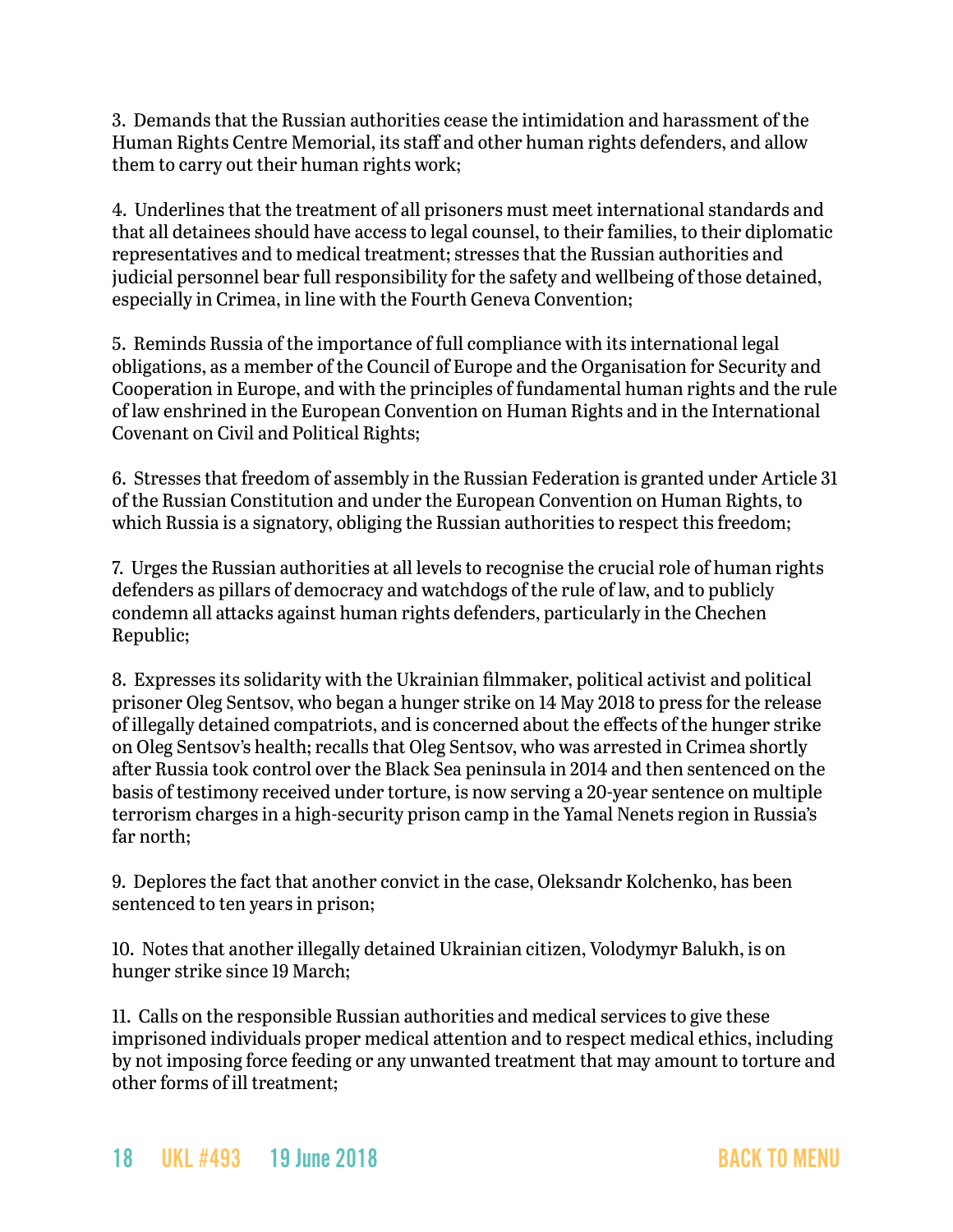12. Expresses its deep concern that many of the Ukrainian political prisoners, such as Mykola Karpiyuk, Volodymyr, Prysych, Oleksiy Chirniy and Yevhen Panov, have been seriously tortured;

13. Expresses its deep concern regarding the worrying trend of arrests, attacks, intimidations and discreditations of independent journalists and human rights defenders working in Russia, in particular in Chechnya; highlights the significance of civil society and of organisations such as Memorial, and the message that civil society activists everywhere must be free to exercise their most basic rights of freedom of thought and expression; calls on the Chechen and Russian authorities to abide by their domestic legislation and international commitments and uphold the rule of law;

14. Expresses serious concern about the climate of impunity that allows these acts to take place, and calls for the development of legal and other measures to prevent, monitor and effectively prosecute perpetrators of such violence, in cooperation with civil society; underlines the fact that Russia and its Government carries the ultimate responsibility for investigating these acts, bringing the perpetrators to justice and protecting all Russian citizens from unlawful abuse;

15. Draws attention to the fact that Russian authorities in occupied Crimea detained several Crimean Tatars in May 2018, including Sever Mustafayev, Edem Smailov and family members of the political prisoner Nuri Primov;

16. Condemns Russia's violations of international law in occupied Crimea, including the enforcement of Russian legislation, the heavy militarisation of the Crimean peninsula, which threatens the regional security, and the massive and systematic human rights violations targeting, in particular, ethnic Ukrainians and Crimean Tatars;

17. Welcomes the release of Crimean Tatar leaders Akhtem Chiygoz and Ilmi Umerov, who were sentenced to prison by Russian courts in the temporarily occupied Ukrainian territory of Crimea in September 2017, and who were allowed by the Russian authorities to leave the peninsula on 25October 2017; extends its gratitude to all those who worked for their release, including Russian human rights organisations such as Memorial;

18. Reminds the Russian authorities that in their de facto capacity as occupying power exercising effective control over Crimea, they are fully responsible for the protection of Crimean citizens from arbitrary judicial or administrative measures, and, in the same capacity, they are bound by international humanitarian law to ensure the protection of human rights on the peninsula;

19. Emphasises that Russian courts, whether military or civilian, are not competent to judge acts committed outside the internationally recognised territory of Russia, and points out that judicial proceedings in such cases cannot be regarded as legitimate;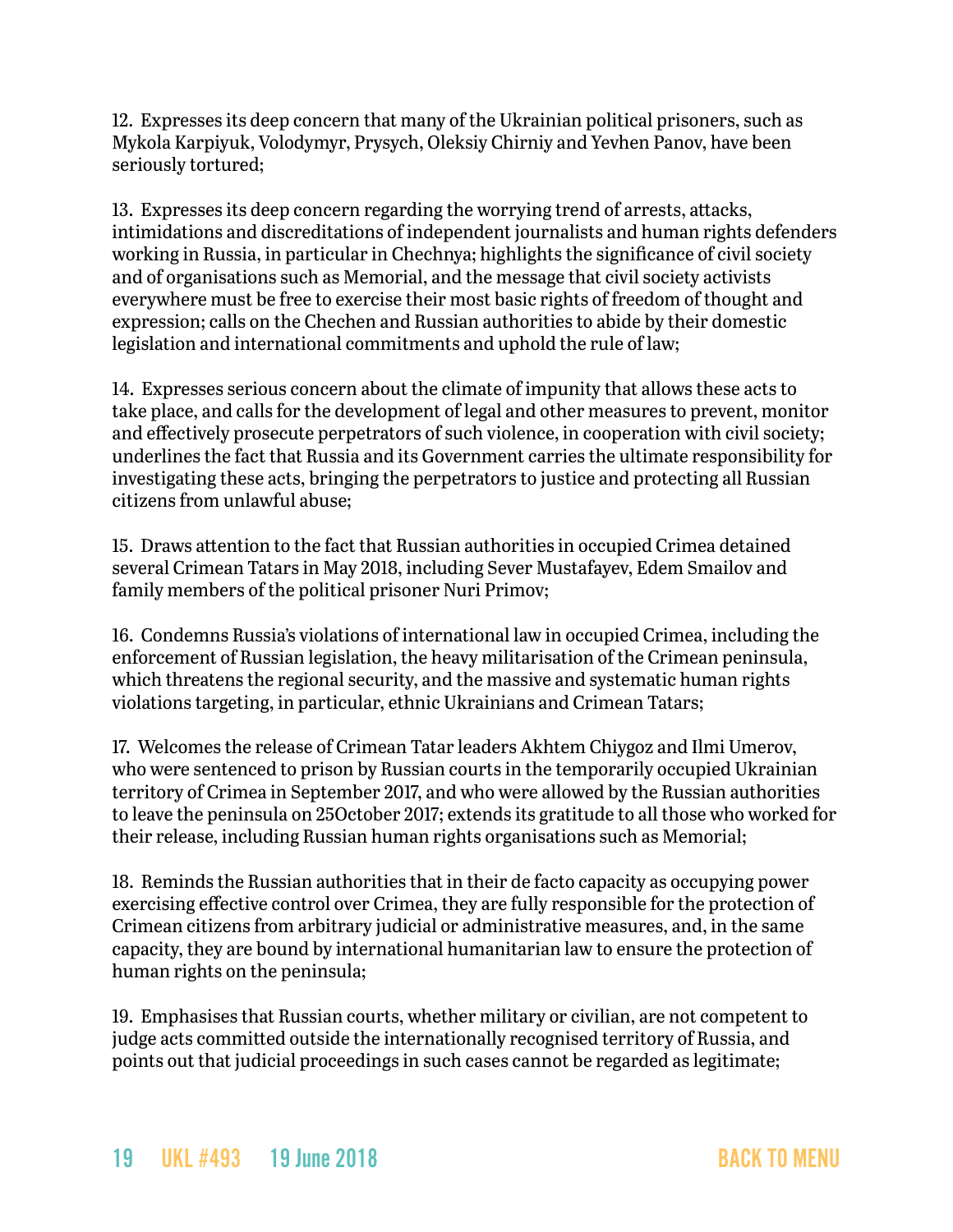20. Reiterates its serious concerns about the 'foreign agent' law and the way it is being implemented; considers that the definition of 'political activity' carried out by NGOs that accept foreign funding is so broad as to allow, in practice, government control over just about any organised activity relating to public life;

21. Urges Russia to ensure unconditional and unimpeded access to international human rights observers and monitoring missions; calls on international organisations such as the United Nations, the Council of Europe and the Organisation for Security and Co-operation in Europe to monitor the human rights situation in Crimea more closely and to take appropriate measures;

22. Calls on the European Union's Special Representative for Human Rights to pay continuous attention to the human rights situation on the Crimean peninsula and in the non-government controlled areas of eastern Ukraine;

23. Calls on the Council and the Member States to remain firm and united in their commitment to the agreed sanctions against Russia and to prolong them, and to consider targeted measures against the individuals responsible for the detention and trial of the political prisoners;

24. Underlines that is important that the Delegation of the European Union to Russia and the embassies of EU Member States monitor the trials of human rights defenders; 25. Calls on the Presidents of the Council and the Commission, as well as on the Vice-President of the Commission / High Representative of the Union for Foreign Affairs and Security Policy (VP/HR), to continue to follow the cases of non-compliance of international legal obligations closely and to raise these issues in different formats and meetings with Russia;

26. Reiterates its call on the VP/HR, and on the EEAS, to ensure that all cases of persons prosecuted for political reasons are raised in EU-Russia human rights consultations, when resumed, and that Russia's representatives in these consultations are formally requested to respond in each case and to report back to Parliament on their exchanges with the Russian authorities;

27. Urges the VP/HR and the EEAS to ensure that the Union seeks every opportunity, within the boundaries of Russian domestic law, to continue to engage with and support Russian civil-society organisations, including those working to promote the values of democracy, human rights and the rule of law;

28. Calls on the EU to make a statement to condemn human rights violations in Russia and the attempt to hide them under the cover of the FIFA World Cup;

29. Instructs its President to forward this resolution to the Vice-President of the Commission/High Representative of the Union for Foreign Affairs and Security Policy, the Council, the Commission, the governments and parliaments of the Member States,

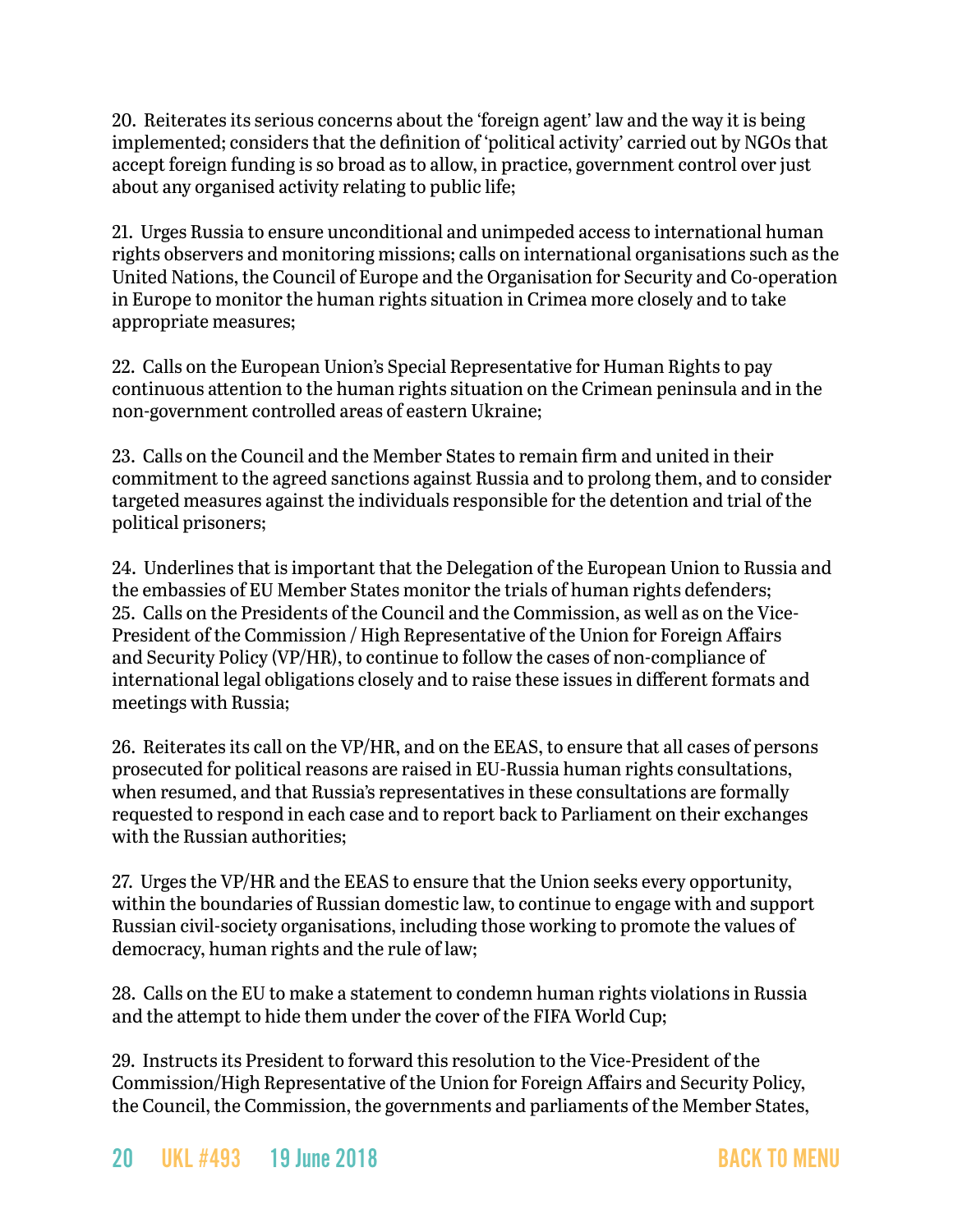the Council of Europe, the Organisation for Security and Cooperation in Europe and the President, Government and Parliament of the Russian Federation.

## <span id="page-20-0"></span>#10

Full list of Members of the European Parliament who voted against the resolution on political prisoners in Russia

- - - - - - - - - - - - - - - - - - - - - - - - - - - - - - - - - - - - - - - - - - - - - - - - - - - - - - - - - - - - - - - - - - - - - - - - - - - - - - - - - -

Tango Noir, 16 June 2018 <https://bit.ly/2tf4uHE>

On 14 June this year, the European Parliament adopted a resolution that, in particular, demanded "that the Russian authorities immediately and unconditionally release Oleg Sentsov and all other illegally detained Ukrainian citizens in Russia and on the Crimean peninsula".

Oleg Sentsov is a Ukrainian film maker who lived in Crimea. He stayed there after Russia had annexed the Crimean peninsula; shortly after the annexation, Sentsov was arrested, forcibly "granted" a Russian citizenship, falsely charged with terrorist activities and sentenced to 20 years.

On 14 May 2018, Sentsov went on an [indefinite hunger strike](https://www.opendemocracy.net/od-russia/ganna-grytsenko/this-is-why-ukrainian-film-director-oleg-sentsov-is-on-hunger-strike) demanding to release all Ukrainian political prisoners held in Russia and Crimea – there are more than 70 of them. [Sentsov is dying right now.](http://www.euronews.com/2018/05/25/ukrainian-filmmaker-sentsov-says-he-may-die-during-world-cup-to-save-fellow-prisoners)

Out of 627 Members of the European Parliament (MEPs), 485 voted for the resolution, 76 voted against, and 66 abstained. Here is a full list of MEPs voted against the resolution on political prisoners in Russia and Crimea. It is hardly a coincidence that almost all the MEPs listed here represent the pro-Putin "red-brown alliance".

[The full list is at <https://bit.ly/2tf4uHE>. In a symmetrical ideological compulsion to disregard human rights, 37 were from the far-right and 37 from the far-left, with only 2 from non-extremist parties. 20 of the far-right votes were from France, all but one associated with the Front National –UKL]

## <span id="page-20-1"></span>#11

Trump Told World Leaders Crimea Is Russian Because Everyone There Speaks Russian

- - - - - - - - - - - - - - - - - - - - - - - - - - - - - - - - - - - - - - - - - - - - - - - - - - - - - - - - - - - - - - - - - - - - - - - - - - - - - - - - - -

by Alberto Nardelli and Julia Ioffe BuzzFeed, 14 June 2018 <https://bzfd.it/2MsSP0O>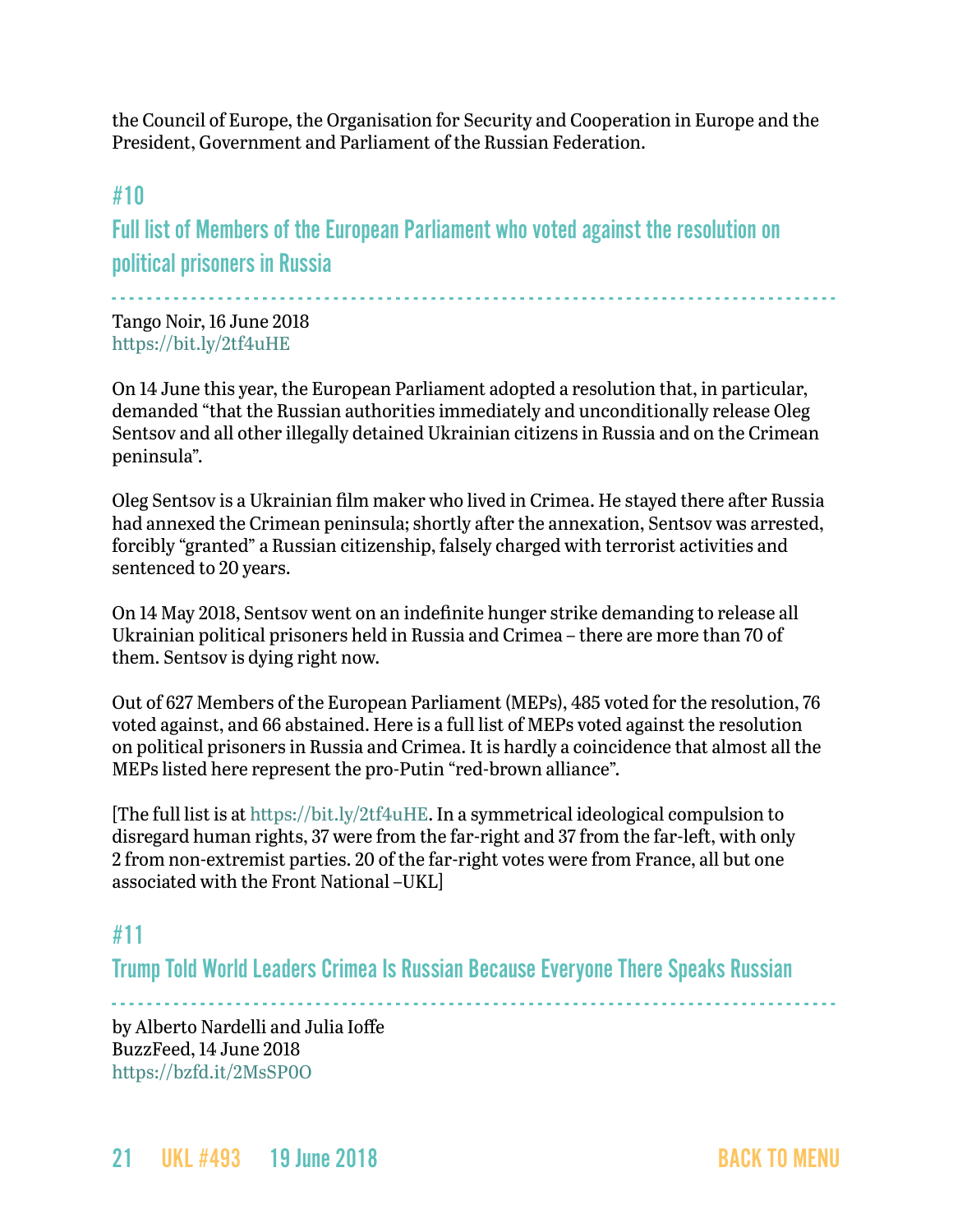*Trump made the remarks over dinner with other world leaders at the G7 summit in Canada.*

President Donald Trump told G7 leaders that Crimea is Russian because everyone who lives there speaks Russian, according to two diplomatic sources.

Trump made the remarks over dinner last Friday during a discussion on foreign affairs at the G7 summit in Quebec, Canada, one of the diplomats told BuzzFeed News.

The sources spoke on the condition of anonymity as they were not authorised to speak on the matter.

Russia invaded and then annexed Crimea from Ukraine in 2014, leading to widespread international condemnation and sanctions. It also directly led to Russia being kicked out of the then-G8. Russian President Vladimir Putin defended Russia's intervention in Crimea at the time saying that he had the right to protect Russian citizens and Russian speakers in Ukraine.

During the dinner, Trump also seemed to question why the G7 leaders were siding with Ukraine. The president told leaders that "Ukraine is one of the most corrupt countries in the world," the source said.

It is unclear whether Trump's comments were throwaway remarks said in jest, or whether he was signalling a radical departure from current US foreign policy. The White House did not respond to a request for comment.

When he departed the White House to travel to the summit last Friday, Trump caused bewilderment by telling reporters that Russia should be readmitted to the G7, the group of seven nations – the US, Germany, France, Italy, the UK, Japan, Canada – which represent the world's most advanced economies.

On the second day of the summit, Trump again called for Russia to rejoin the groupdownplaying the country's invasion of Ukraine. "This used to be the G8, not the G7," Trump said. "Something happened a while ago where Russia is no longer in."

Trump also blamed former president Barack Obama for what happened in Ukraine. "Obama can say all he wants, but he allowed Russia to take Crimea," Trump said.

European leaders at the G7, including French President Emmanuel Macron and German Chancellor Angela Merkel, told reporters that Russia could not be readmitted to the group until there was progress on Ukraine.

"Unfortunately we are not there yet," Merkel said.

Macron said: "The ball is in Russia's court."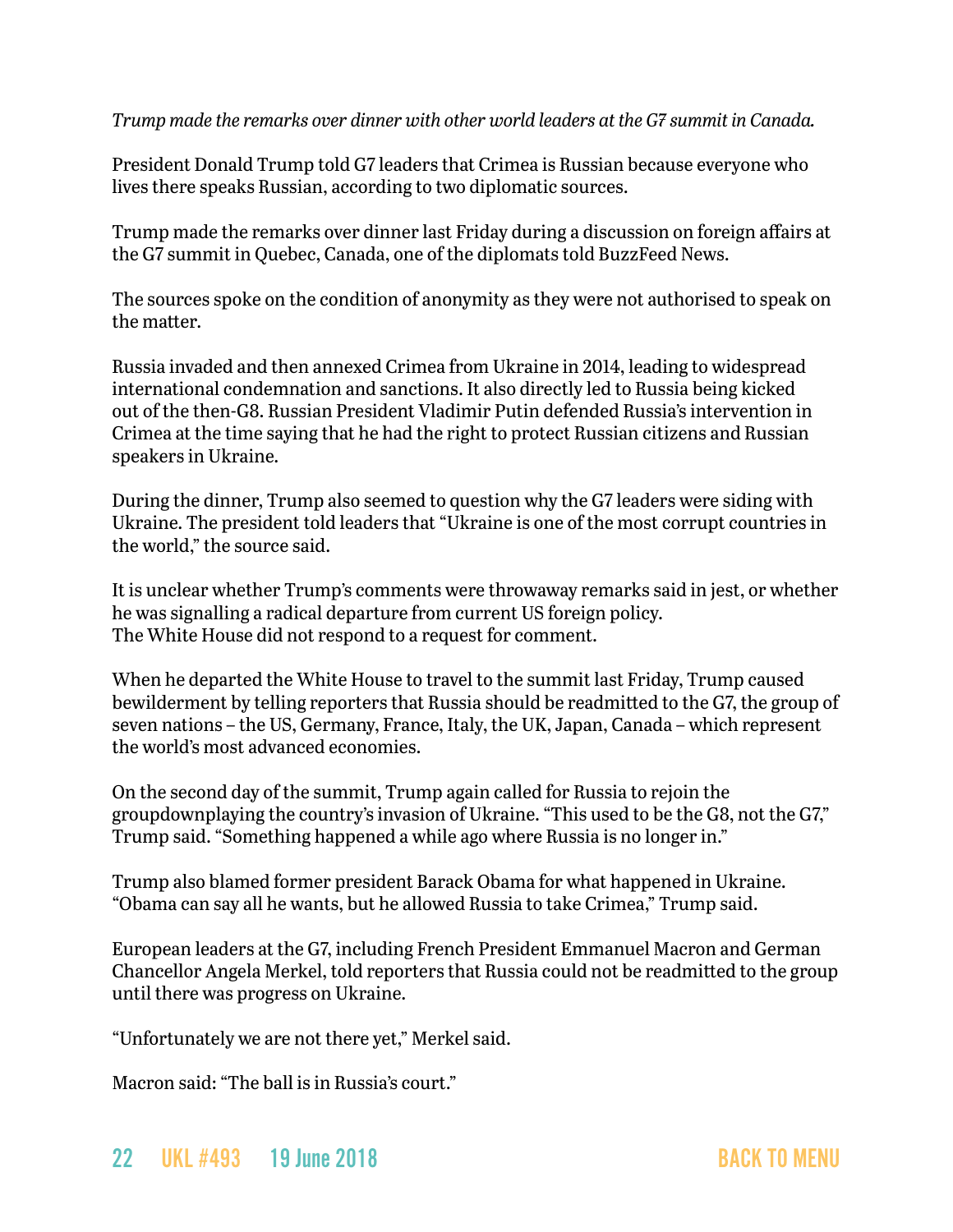Trump repeated the call to readmit Russia during an interview aboard Air Force One while returning from his summit with North Korean leader Kim Jong Un in Singapore, explaining that it would make sense to have Russian President Vladimir Putin at the table given that the G7 spends so much time talking about Russia.

Deep differences over trade issues had generated direct and frank conversations between the seven leaders at the summit. Still, despite these, the leaders had been able to find a compromise agreement before Trump stunned the other six by announcing the US wouldn't endorse the agreement because Canadian Prime Minister Justin Trudeau had made "false statements" at a press conference.

## #12

Joint Letter to Ukraine's Minister of Interior Affairs and Prosecutor General Concerning Radical Groups

- - - - - - - - - - - - - - - - - - - - - - - - - - - - - - - - - - - - - - - - - - - - - - - - - - - - - - - - - - - - - - - - - - - - - - - - - - - - - - - - - - Human Rights Watch, 14 June 2018 <https://bit.ly/2l7vSnn>

June 14, 2018

Minister of Interior Arsen Avakov Ministry of Internal Affairs cademician Bogomolets St., 10 Kyiv, 01601, Ukraine Prosecutor General Yuriy Lutsenko 3/15 Riznytska St. Kyiv, 01011, Ukraine

Dear Minister Avakov and Mr. Lutsenko,

We are writing on behalf of Amnesty International, Front Line Defenders, Human Rights Watch and Freedom House to ask that Ukrainian authorities urgently take steps to strongly condemn and effectively address attacks and intimidation by radical groups that are promoting hatred and discrimination. While Ukrainian authorities have responded in a few instances to such attacks, the authorities have so far failed in recent months to respond to most incidents, which has created an atmosphere of near total impunity that cannot but embolden these groups to commit more attacks. It is no surprise that the number of violent attacks and threats by such groups is growing, as the inadequate response from the authorities sends a message that such acts are tolerated. We urge you to take effective action to prevent and stop acts that promote hatred and discrimination and hold those responsible to account.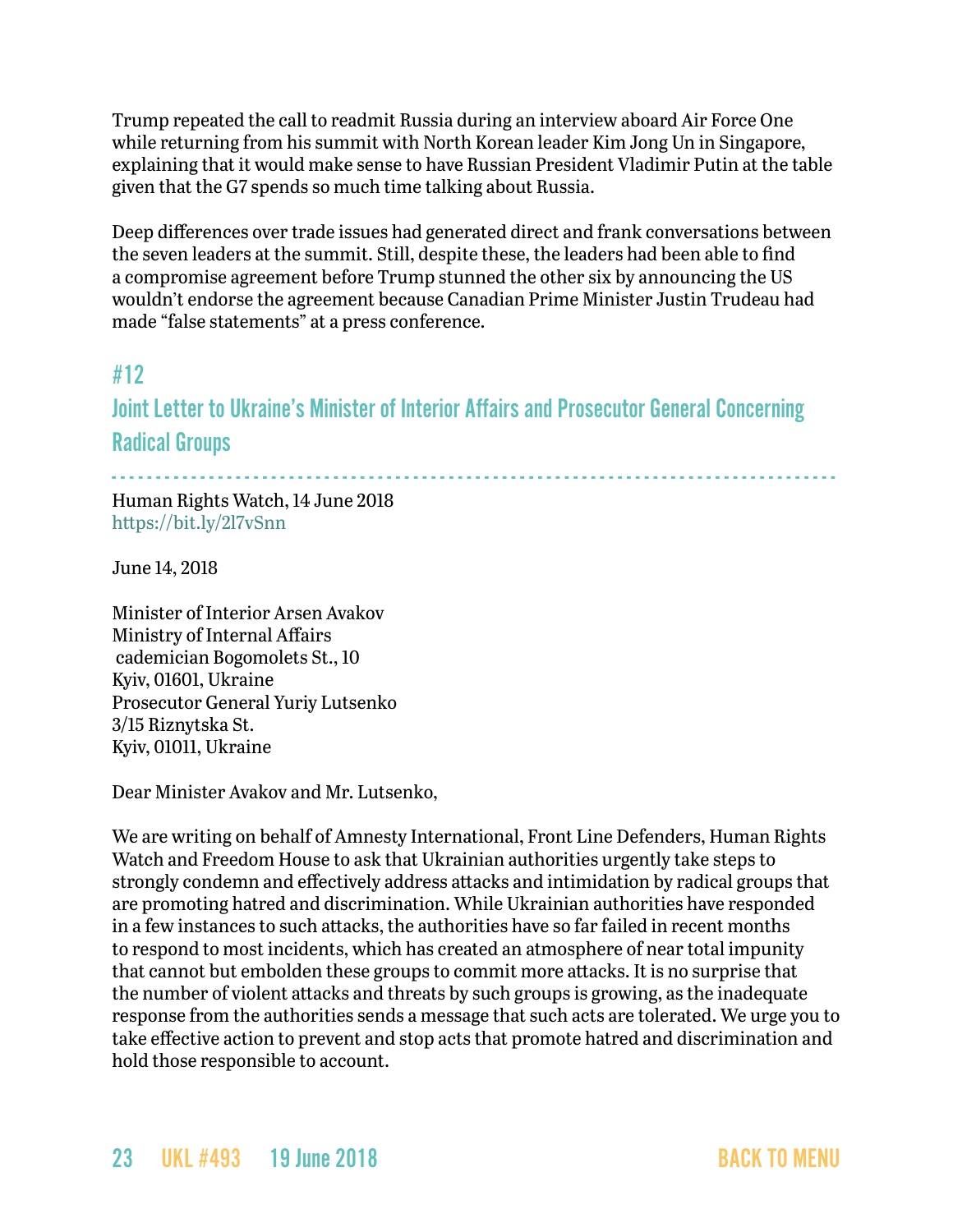Hiding under a veneer of patriotism and what they describe as "traditional values", members of these groups have been vocal about their contempt for and intent to harm women's rights activists, ethnic minorities, lesbian, gay, bisexual, transgender, and intersex (LGBTI) people, and others who hold views that differ from their own. These acts are restricting the peaceful exercise of their human rights and is further shrinking the space for civil society for groups that they believe do not have a right to public representation or participation in civic life

#### **Violent attacks by groups that promote hatred and discrimination**

In recent months, our four organizations have noted a significant increase in physical attacks, threats, and intimidation against LGBTI activists, women's rights activists, and other human rights defenders and journalists. In most cases, those responsible for the attacks have enjoyed impunity for their actions and have not been prosecuted. The National Police of Ukraine has particularly not responded consistently with adequate measures to the relevant threats and attacks. In at least two incidents, described below, national police officers, who were present when assailants threatened or attacked activists, failed to intervene and showed no intention to deal with such crimes.

Since the beginning of 2018, members of radical groups such as C14, Right Sector, *Traditsii i Poryadok*, *Karpatska Sich* and others have carried out at least two dozen violent attacks, threats, or instances of intimidation in Kyiv, Vinnitsa, Uzhgorod, Lviv, Chernivtsi, Ivano-Frankivsk and other Ukrainian cities. The law enforcement authorities have rarely launched investigations into the threats and attacks committed by these groups. In the cases where investigations were launched, there is no indication that effective investigative measures were undertaken, and perpetrators were identified, despite attackers publicly claiming, in some cases, responsibility for the attacks on social media.

On March 8, International Women's Day, members of radical groups attacked the participants of the Women's March in Kyiv, physically assaulting them and using pepper spray. The police officers present at the scene merely observed the attacks and took no steps to stop them or detain them. Police filed administrative offense charges against one of the marchers who was attacked, but to the best of our knowledge filed no charges against the assailants. Women's rights activists were also violently attacked in Lviv and Uzhgorod during their respective peaceful rallies on the same day.

On April 20, about five members of C14, a radical group that promotes hatred and discrimination, acting in their capacity as municipal patrols of the Holoseevsky City District, attacked a Roma settlement in Kyiv. A widely circulated video shows how the masked attackers chased women and small children with rocks and pepper spray after burning down their tents. Two criminal investigations have been launched, but we are not aware of any results.

On May 10, about 30 members of other groups that use violence and advocate hatred disrupted an event organized in Kyiv by Amnesty International, at which it was planned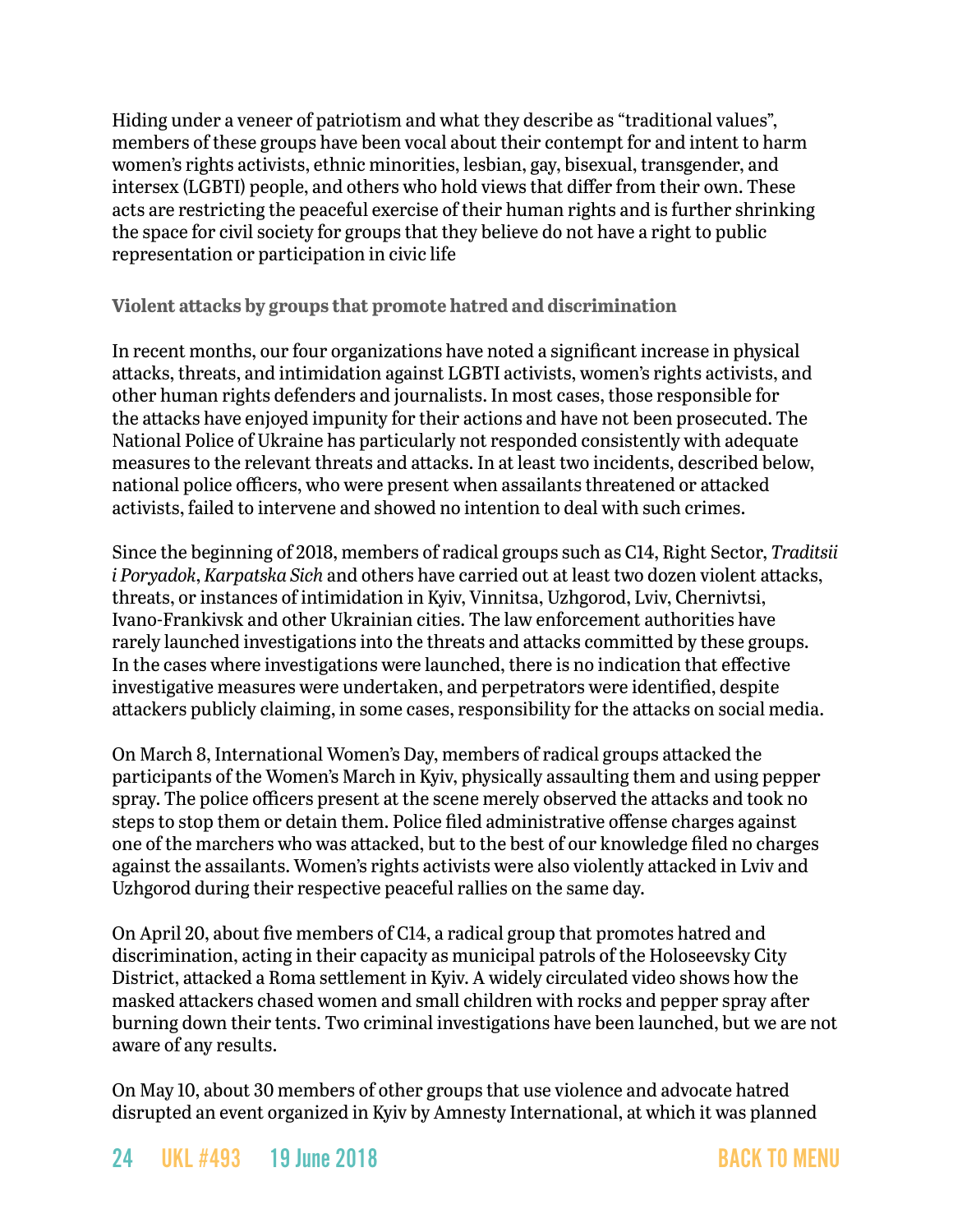to discuss human rights violations against LGBTI people in Russia and Ukraine. The attackers blocked the entrance to the venue and shouted death threats at the organizers and participants. Police officers from the Pechersky District Unit present at the scene refused to interfere and made homophobic comments against Amnesty International's staff. It was only after the organizers contacted the police emergency hotline and following the arrival of members of Kyiv City Patrol Police at the scene, that participants were evacuated, but the event had to be cancelled that day. Amnesty International has since filed complaints with the police regarding the police officers' failure to protect the event's participants and organizers from intimidation and discrimination. At time of writing, we have no information about whether an investigation has been launched yet.

On May 19, about 50 members of other groups, including some whom witnesses identified as involved in the violence on March 8 and May 10 in Kyiv, disrupted the Festival of Equality in Chernivtsi. Despite numerous prior meetings and reassurances from the local police, they did not effectively protect the event and allowed clearly identifiable people from these groups into the indoor event venue, putting participants' safety and well-being at risk. The police then led the event's organizers and participants outside on the pretext that there was a bomb threat, where assailants attacked them by throwing heavy objects, including hammers, at them. At time of writing, we have no information about whether an investigation into this incident has been launched.

We are deeply concerned by the inaction of the Ukrainian authorities in responding to the attacks and intimidation described above. The near-total impunity enjoyed by members of groups that promote hatred and discrimination through violent means creates the impression that these attacks are tolerated by the Ukrainian authorities.

#### **"Policing" activities by groups promoting hatred and discrimination**

We are also concerned about media reports which indicate that some municipal administrations have recruited individuals from groups that promote hatred and discrimination to conduct "policing activities", such as patrolling the streets and performing "policing" functions during peaceful demonstrations or pickets. While citizen assistance of law enforcement authorities may be compatible with Ukrainian and international human rights law, such volunteers have no greater power or exemptions than citizens of the general population. They do not have the authority to use force in any circumstance and they may not exercise the powers of restraint, detention, or confiscation, including for example of flags or banners used at a rally.

If any official status is to be granted to volunteer officers and they are to be allowed to use any special powers ordinarily reserved for trained law enforcement, such as the power to use force or detain individuals, these volunteers must be bound by the same standards and mechanisms as regular law enforcement officials. As such they should be fully trained in the law and standards applicable and must be clearly identifiable to third parties so that if they abuse their power they can be held accountable.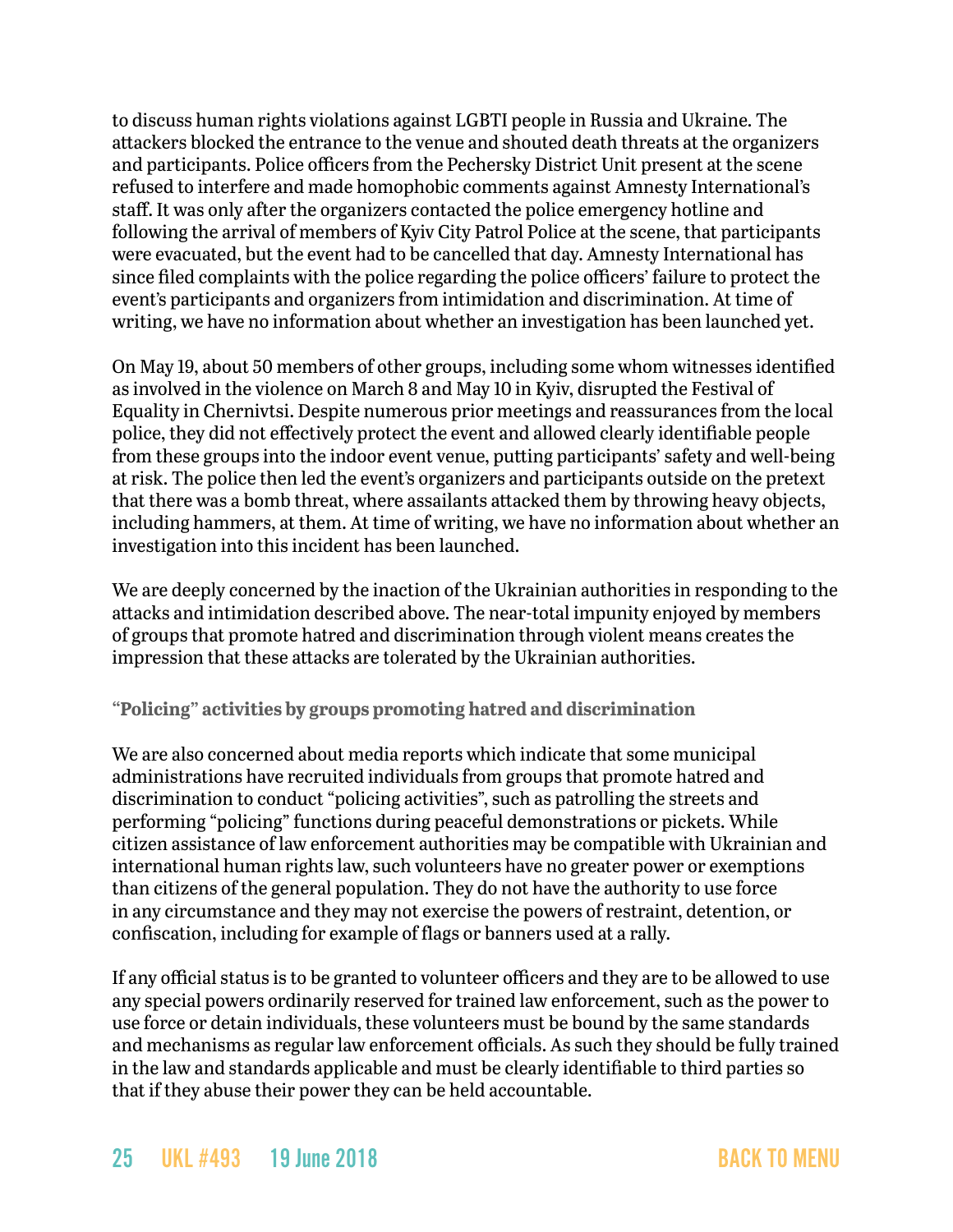We call on the Ministry of Interior, the National Police of Ukraine, the Prosecutor General's Office of Ukraine, and Ukraine's political leaders to meet their obligations to guarantee the rights to freedom of peaceful assembly and expression, and the right to safety and security to all people in Ukraine. The perpetrators of these violent attacks should be held to account through independent and impartial investigations. The Ukrainian police must be clearly instructed on how to effectively prevent or stop members of groups that promote hatred and discrimination from using violence and intimidation against ethnic groups, LGBTI people, human rights defenders, and other groups and individuals targeted.

We urge you to swiftly respond to these recent instances of violence and intimidation with unambiguous public condemnation, and conducting prompt, thorough, impartial, and independent investigations to hold those responsible to account. This would be an important first step to preventing these acts from happening again in the future.

We also call on the Ukrainian law enforcement agencies to take effective steps to prevent the unlawful use of force or acts of intimidation by members of groups that promote hatred and discrimination and investigate any complaints about their actions, in order to bring anyone found responsible to justice. We also urge Ukrainian law enforcement agencies to take immediate action to address and prevent discrimination and intolerance within its ranks by taking appropriate action towards officers who use discriminatory or derogatory language towards people they are supposed to protect.

Ukrainian leaders and law enforcement officials should develop an effective set of measures that goes beyond response to crimes and includes regular monitoring and engagement to identify and address problems before they deteriorate into further human rights violations.

Sincerely,

Hugh Williamson Director, Europe and Central Asia Division Human Rights Watch

Marie Struthers Director, Eastern Europe and Central Asia Regional Office Amnesty International

Andrew Anderson **Director** Front Line Defenders

Marc Behrendt Director, Europe and Eurasia Programs Freedom House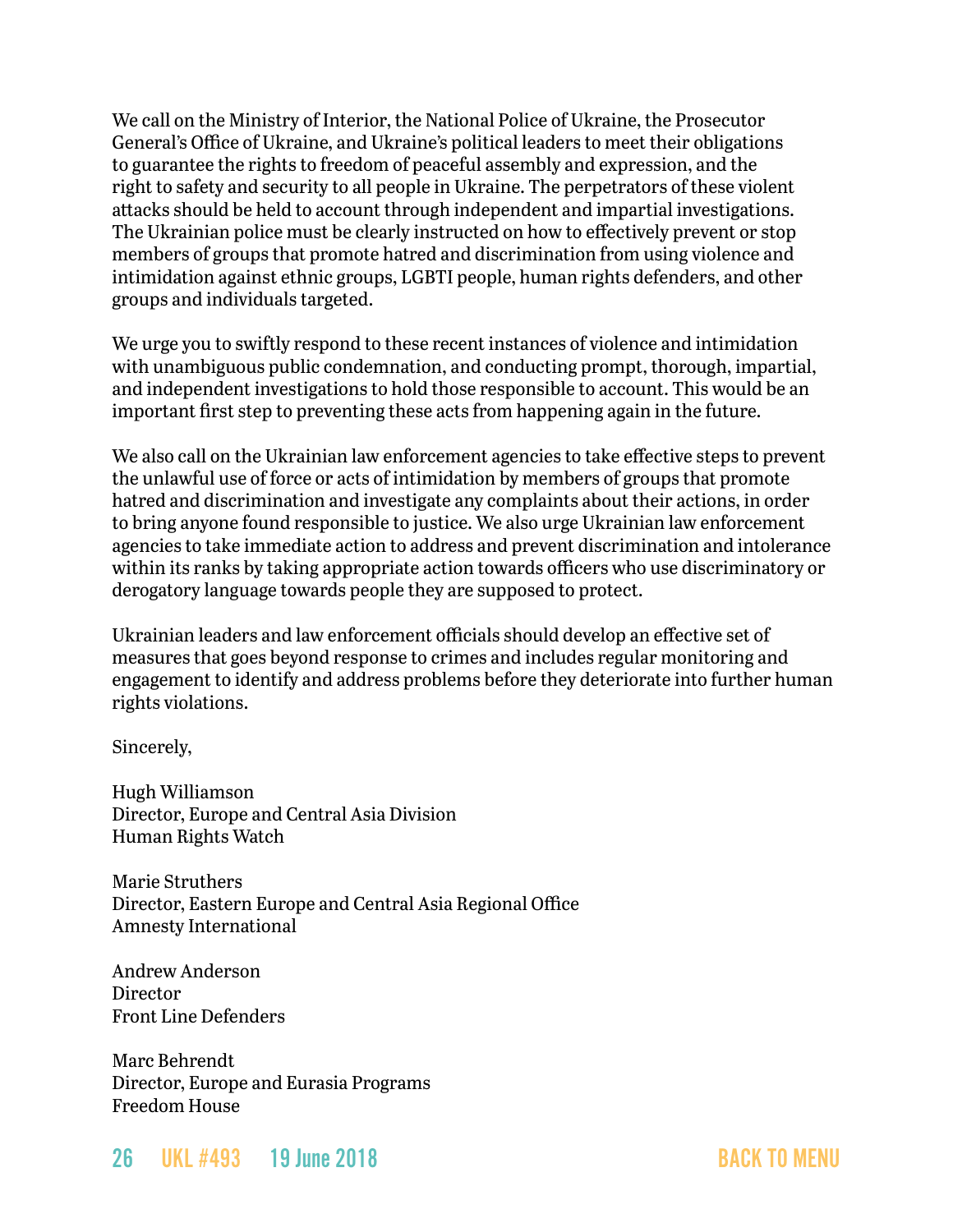<span id="page-26-0"></span>#13 Ukrainian Neo-Nazi C14, Known for Racist and Homophobic Attacks, Gets Public Funding for "Patriotic Education"

- - - - - - - - - - - - - - - - - - - - - - - - - - - - - - - - - - - - - - - - - - - - - - - - - - - - - - - - - - - - - - - - - - - - - - - - - - - - - - - - - - Halya Coynash Human Rights in Ukraine, 14 June 2018 <https://bit.ly/2t64sSt>

 'C14', a neo-Nazi group involved over recent months in anti-Roma, homophobic and other attacks in Ukraine, has become one of the recipients of Ministry of Youth and Sport grants, together with an organization linked to the far-right Svoboda party. The news was first reported by Hromadske Radio a day after the authors of a Freedom House report warned of a sharp increase in political violence from precisely such radical groups in Ukraine and of the danger they pose for Ukrainian democracy.

Three organizations were successful in the competition for 'national-patriotic education projects'. 'Educational Assembly' [«Освітна асамблея»], founded by the head of C14, Yevhen Karas; 'C14 Sich', founded by Volodymyr Karas, who shares the same patronymic, surname and address as the head of C14; and Holosiyiv Hideout [«Голосіївська криївка»], whose founders include several members of Svoboda.

Three events by 'Educational Assembly', as well as a C14 Sich children's camp will all get 440 thousand UAH (a little over 14 thousand euros), while Holosiyiv Hideout will receive 760 thousand UAH (nearly 25 thousand euros) for four festivals. The successful projects included 'National-patriotic education as guarantor of Ukraine's information security', a nationwide distance learning centre for such national-patriotic education, and the use of historical simulations as a means of popularizing Ukraine's historical heritage.

The commission which chose successful applicants for grants is headed by Deputy Minister of Youth and Sport, Mykola Danevych, although he was not present at the final meeting on 8 June. The chair on that occasion was the commission secretary, Mykola Lyakhovych who is the head of the Ministry of Youth and Sport's Department for National-Patriotic Education. The number of people present at the final meeting seemed rather small, however there are officially four representatives of the Ministry of Youth and Sport, as well as other civil servants on the commission, with 51% of the members from representatives of civic society. There is nothing to indicate how representatives of NGOs are chosen.

Lyakhovych asserts that the competition was held in full accordance with legislation. He claims that the commission cannot analyse the ideology of the organizations which put forward their proposals, and that they merely assess whether the projects meet the priorities outlined for the competition as per the relevant Cabinet of Ministers resolution from 12 October 2011.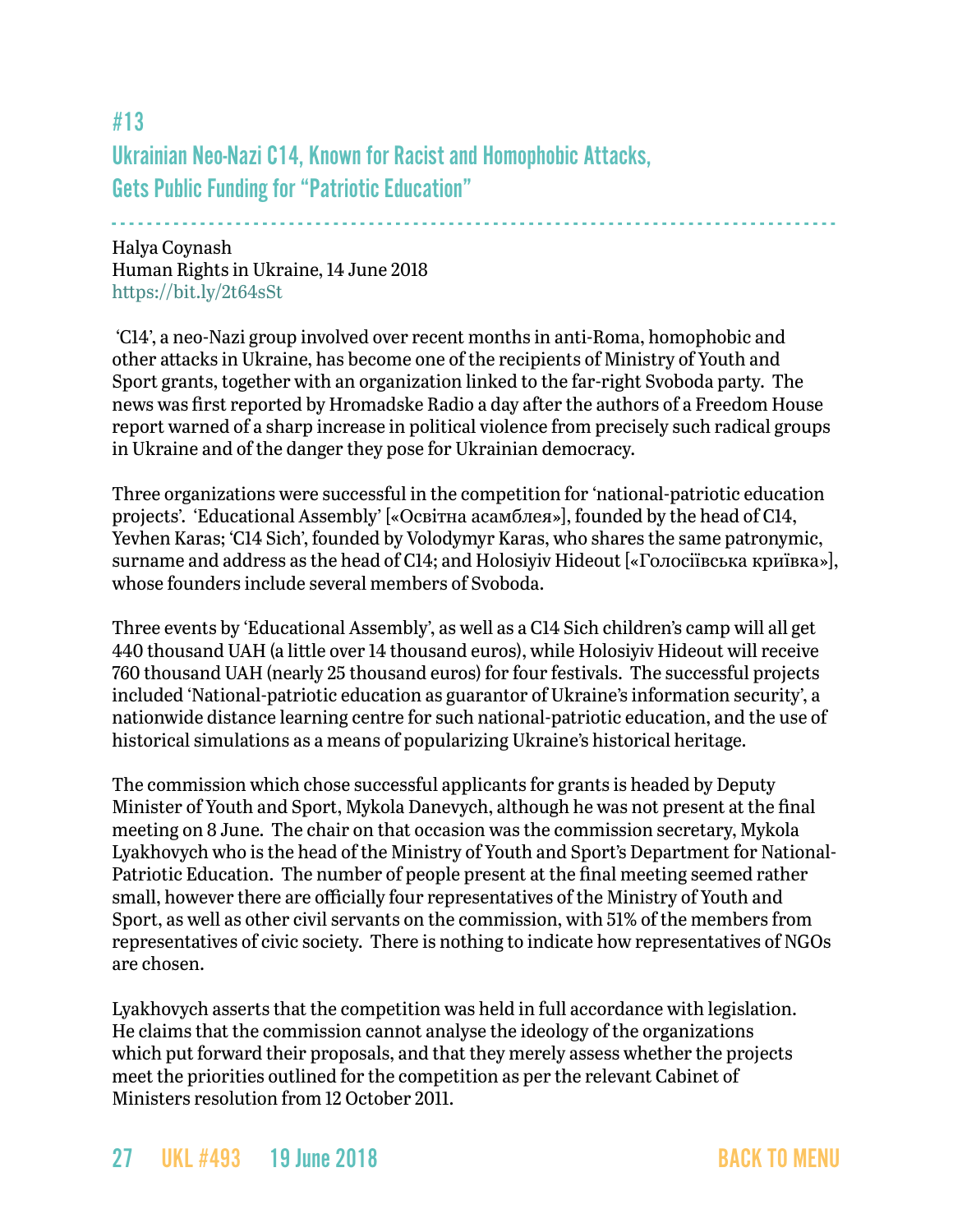Any NGO that has existed for over two years can apply, and while Lyakhovych says that as a citizen, he understands the concern about support for destructive movements, this is not something he, as a civil servant, can influence.

In fact, some scepticism may be justified here, especially given that Lyakhovych himself has a background in the UNA-UNSO [Ukrainian National Assembly – Ukrainian People's Self-Defence], an extremely far-right movement with views similar to those espoused by Svoboda and C14.

According to this logic, movements whose members do not conceal their antagonism to members of ethnic, religious or sexual minorities could come up with an educational project which would then be allocated taxpayers' money. This could lead to camps, etc, being run by activists who both espouse and practise intolerance towards minorities and other groups of Ukrainian society.

C14, Svoboda and several other far-right organizations (National Corps, National Druzhyna vigilante groups, for example) have tried to present themselves over recent years as defending Ukraine against 'separatists', as promoting 'law and order' and as fighting corruption.

Ukraine has been facing the gravest of threats from Russia over the past four years, which can make it difficult to counter the 'patriotic rhetoric' that such movements use. This is especially frustrating given the multiple issues with such claims, and with the methods these far-right movements use against Ukrainian citizens either on racist grounds, or because their views, sexual orientation or style of life are not to their liking. On January 19, 2018, members of C14 and other far-right groups preventedthe traditional remembrance gathering in Kyiv to honour Russian rights lawyer Stanislav Markelov and Novaya Gazeta journalist Anastasia Baburova, murdered in Moscow in 2009 by members of a far-right nationalist group. The claim that this had anything to do with 'fighting separatism' was simply offensive.

The police on that occasion detained only people who had come for the remembrance gathering, and did nothing to prevent the illegal obstruction of a peaceful gathering. It seems likely that louts from these far-right groups were responsible for the vicious attack on a young Briton, Liam Anthony Tong that same afternoon. Although the young man had a hood on (concealing his brightly-coloured hair), he had facial piercings which would make him a fairly typical target for such attacks.

#### *Anti-Roma pogroms*

There have been four attacks on Roma camps in different parts of Ukraine since April this year.

The first such attack on 20-21 April, 2018 was boasted about (in veiled terms) on Facebook by a prominent C14 activist. The Kyiv police initially claimed to have received no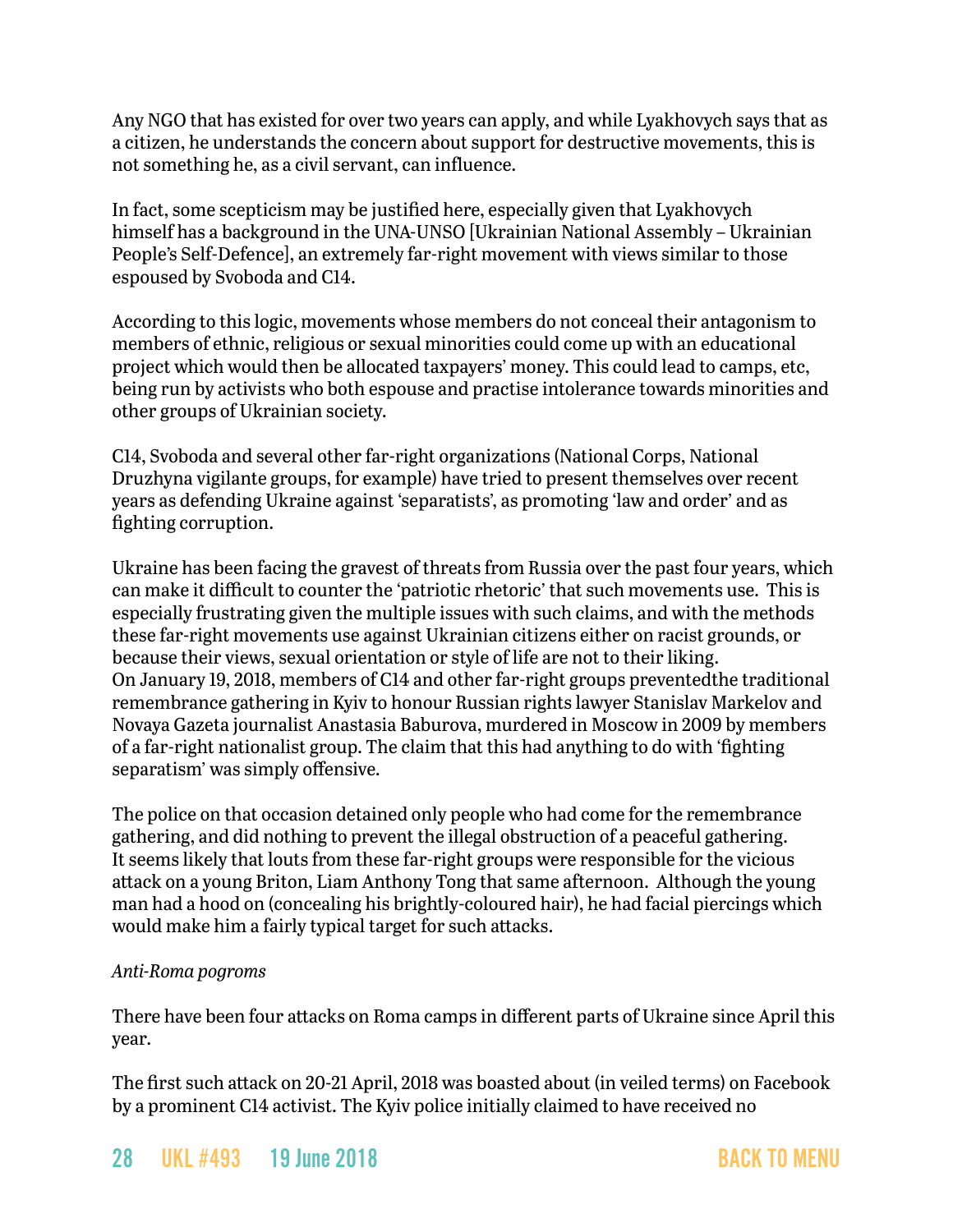complaints from Roma families driven from a camp on Lysa Hora in Kyiv and to see no reason to take any action. They were forced to change their position and, at least formally, initiate a criminal investigation only after LB.ua posted a video clearly showing families running in terror from the thugs.

It is likely that the 30 young masked thugs who burned down a permanent Roma settlement in Rudne, near Lviv on 9 May were also from far-right groups. While the Human Rights Ombudsman had no difficulty in identifying this (and the earlier Lysa Hora attack) as hate crimes, the police only initiated an investigation into 'hooliganism'. There have since been two more such pogroms – in the Ternopil oblast on 22 May and in Kyiv on June 7.

The police initiate criminal proceedings, and then nothing more is heard.

C14, National Corpus and the National Druzhyna vigilante units are often present inside the courtroom and outside high-profile court hearings. It has to be said that they do often reflect widespread concern, for example, over the initial suspended sentence passed on Yuri Krysin, a known criminal and titushki (hired thug) leader involved in the killing of Maidan journalist Vyacheslav Veremiy.

Their behaviour is often openly lawless. On May 4, 2018, C14 activists seized Rafael Lusvarghi, a Brazilian who not only fought for the Kremlin-backed militants in Donbas, but also provided propaganda to recruit other militants. A Ukrainian court had sentenced him to 13 years' imprisonment, however this sentence had later been quashed, and the case sent back for retrial. Lusvarghi had been spotted by an RFERL journalist living at a Moscow Patriarchate Orthodox Monastery outside Kyiv. The C14 activists grabbed him and took him by force to the SBU [Security Service]. Whatever one may think of the authorities' actions with respect to Lusvarghi's prosecution, the C14 behaviour was highly questionable, and probably criminal.

The same is true of the C14 blocking of the Kyiv-Pecherska Lavra in Kyiv on 8 January 2018 and damage to a car which tried to get through.

In claiming that the Ministry of Youth and Sport was powerless to prevent far-right racists and homophobes from winning grants for patriotic education programmes, Mykola Lyakhovych mentioned the need for a mechanism to be added to the above-mentioned Cabinet of Ministers resolution. In the absence of such, the only available methods for challenging such competitions is to appeal to the Prosecutor General's Office or the Justice Ministry, and implement proceedings and an investigation into the organization's illegal activities.

The SBU were, in fact, forced by the court on 19 May to initiate criminal proceedings against C14 leader Yevhen Karas over the treatment of Lusvarghi. This was on the application of Lusvarghi's lawyer, and there is nothing to indicate whether a real investigation will follow. It is doubtless the lack of firm police action, identified in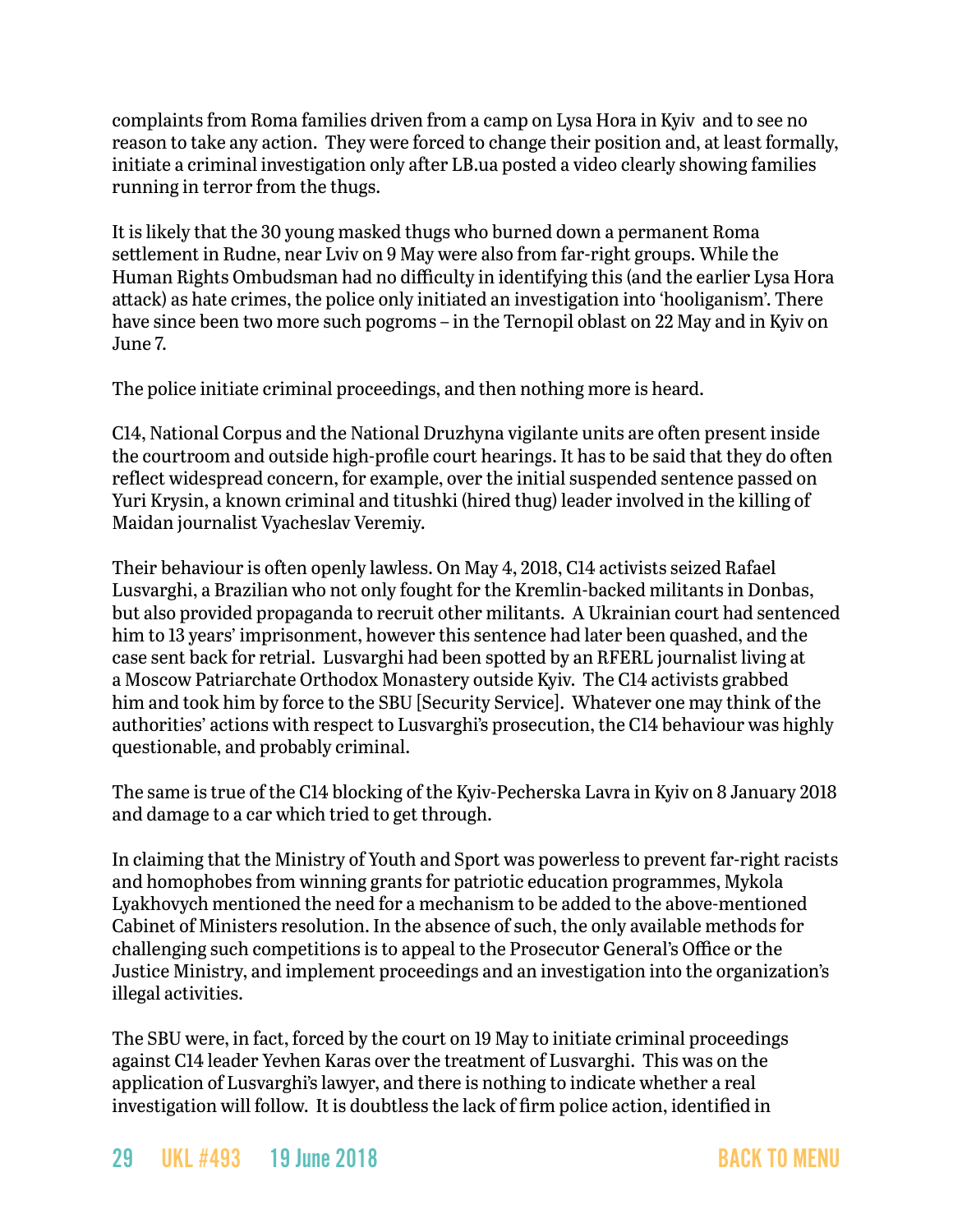Likhachev's report that explains the recent upsurge in political violence and attacks on certain groups by C14 and other far-right groups.

Criminal proceedings are important, but will not let the Ministry of Youth and Sport off the hook. You need only look to the large number of Ukrainians who feel understandably threatened by C14 and their ilk and recall C14's offer to provide head-bashing 'services' for money, to understand that there were and remain compelling grounds for withdrawing these shockingly misallocated grants.

## #14

Militias Guarding World Cup Have Links to Kremlin's Foreign Wars

- - - - - - - - - - - - - - - - - - - - - - - - - - - - - - - - - - - - - - - - - - - - - - - - - - - - - - - - - - - - - - - - - - - - - - - - - - - - - - - - - by Maria Tsvetkova Reuters, 13 June 2018 <https://reut.rs/2MurY4e>

ROSTOV-ON-DON, Russia (Reuters) - Russian paramilitary units providing security for the soccer World Cup included among their members Cossack fighters who took part in clandestine campaigns in Ukraine and Syria that Kiev and Washington condemn as backed by Moscow.

More than 800 members of at least six local Cossack organizations will patrol the streets, fan zones and team bases during the five-week tournament starting on Thursday, according to Cossack leaders and regional officials.

In some places in Russia they will also work on match days as stewards or volunteers, the Cossack commanders said.

At least 19 members of these groups have been identified by Reuters as having fought either alongside Moscow-backed separatist rebels in eastern Ukraine or as Kremlinbacked private military contractors in Syria in support of Moscow's ally, President Bashar al-Assad.

Reuters identified the fighters and confirmed they belonged to the paramilitary groups through relatives, friends and their fellow Cossacks after they died or were captured. The number would likely be much higher if those who are still alive could be included.

The Ukraine government views anyone who fought with the separatists as criminals. The European Union and the United States also treat the separatist uprising as unlawful and have imposed travel bans and financial freezes on dozens of people involved in the fighting or aiding the separatists.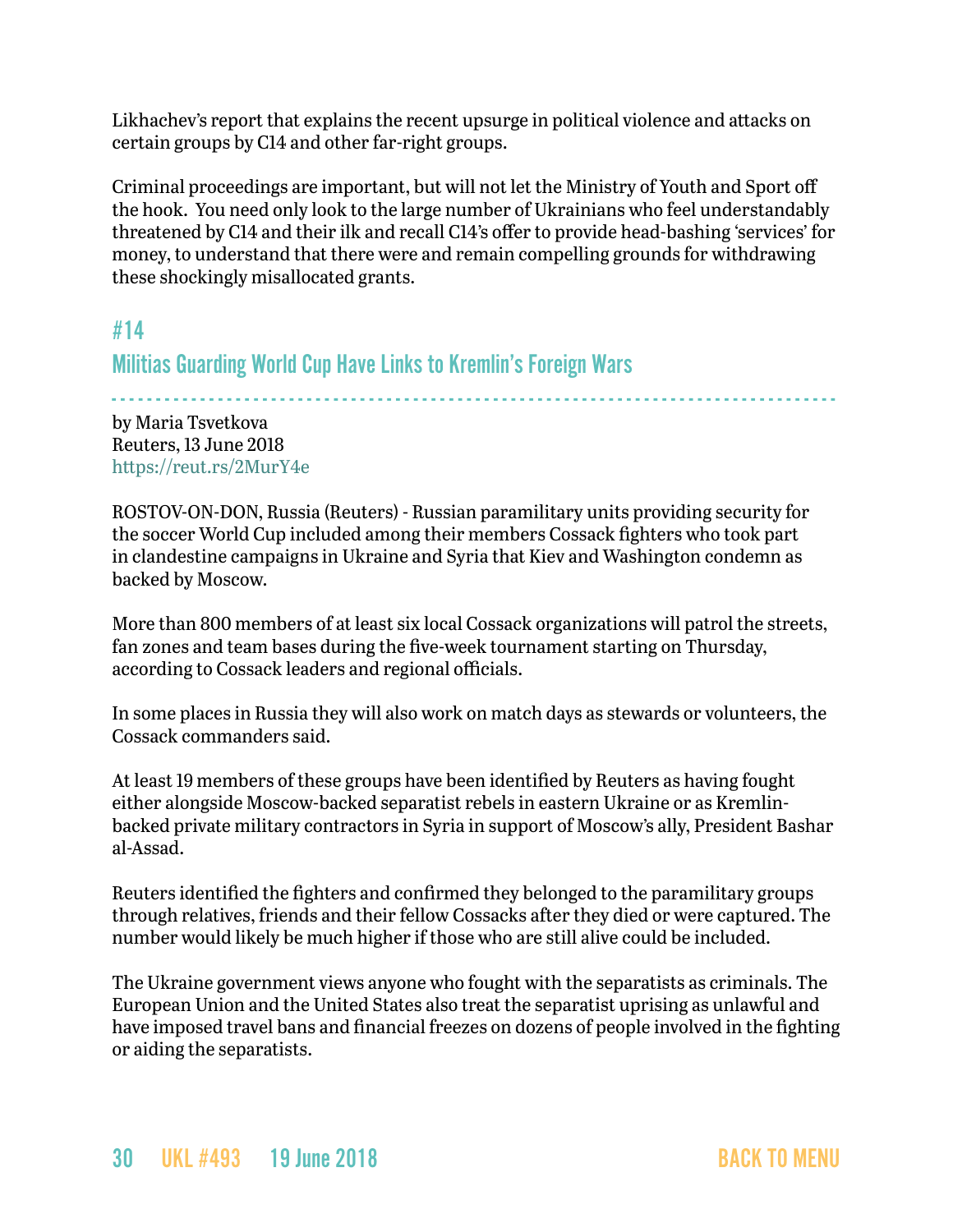The Kremlin denies providing military support for the separatists in eastern Ukraine. It also says it has nothing to do with Russian private military contractors in Syria. Working as an armed mercenary abroad is illegal under Russian law.

Self-governing and semi-military communities mainly in southern Russia and Ukraine, Cossacks traditionally guarded the borders of the Russian Empire but were repressed in the Soviet era. Today many Cossack militia units are registered and funded by the central government in return for their loyalty. The 19 fighters identified by Reuters were all members of officially-registered Cossack units.

Cossack groups say that any members taking part in armed conflicts do so as private individuals.

But there is evidence that Cossack organizations have been supportive of those deployments. For one thing, they often organize burials with full honors for people killed in combat in Syria and Ukraine, and publish eulogies about them.

Speaking in his office decorated with flags of pro-Russian separatists fighting in eastern Ukraine, Cossack leader Alexander Anishchenko told Reuters about 200 members of the Great Don Army Cossack organization will guard areas outside the Rostov stadium during the World Cup matches.

At a time of fierce fighting in early 2015, a commander in the Great Don Army, Svyatoslav Borisov, posted pictures from rebel-held eastern Ukraine on his social network account, including two of him posing in front of a burnt-out tank.

Borisov told Reuters this week he only delivered humanitarian aid to pro-Russian rebels and did not fight.

"Every person decides for himself. If he likes fighting, he fights," Borisov said of Cossacks who have fought in Ukraine. "I am a man of peace."

Roman Zabolotny, a Rostov Cossack who is a member of the Great Don Army, was captured by Islamic State in Syria last year while fighting there as a private military contractor, according to fellow Cossacks.

#### **FIFA's Premier Event**

Russia's organizing committee for the Cup referred questions about the Cossack units' role to the Interior Ministry, saying the ministry was responsible for tournament security. The ministry did not reply to a request for comment.

Oleksandr Turchynov, Secretary of Ukraine's Security Council, expressed outrage over their involvement in football's premier tournament.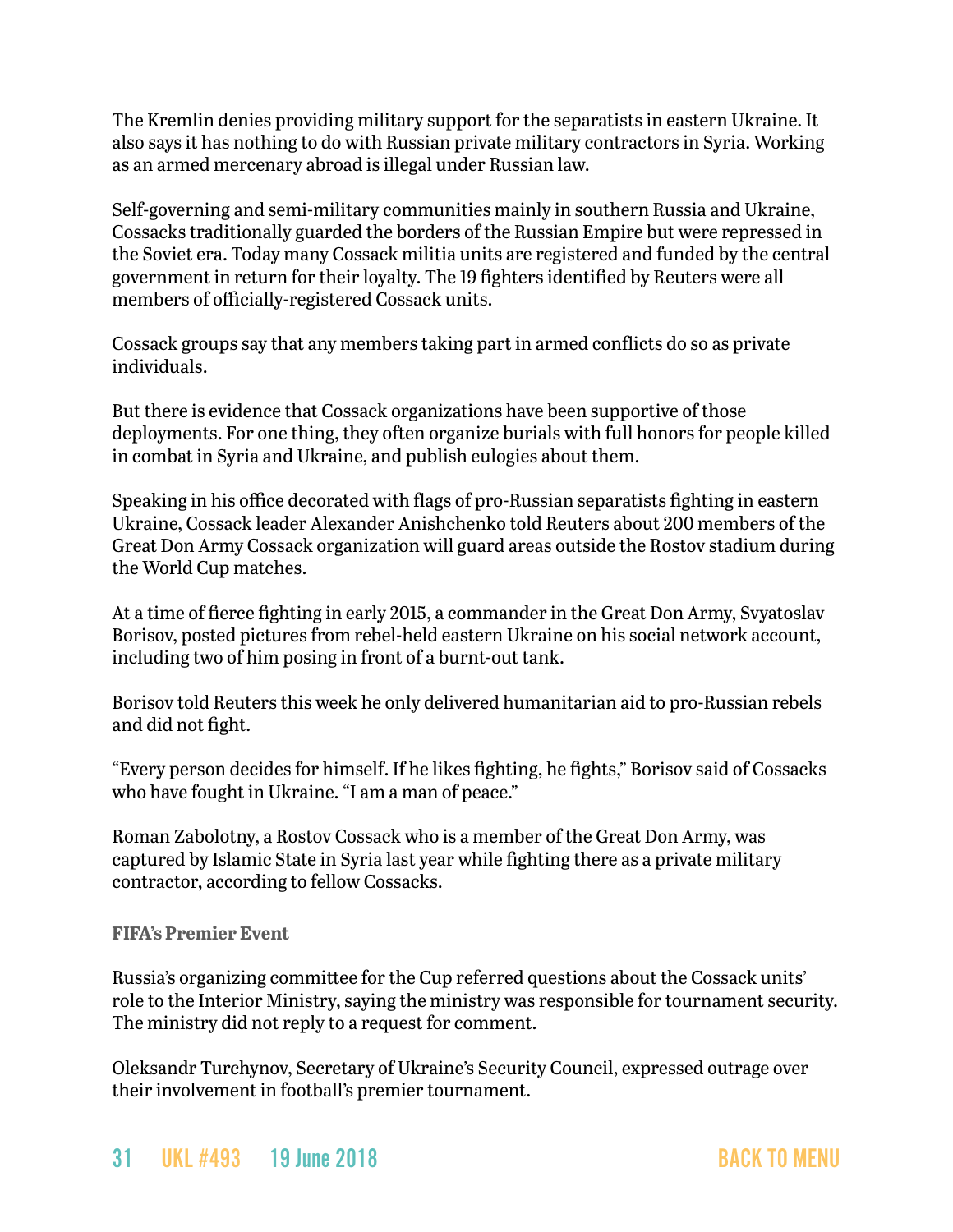"The use of Cossack paramilitary groups is, on the one hand, evidence of the inability of the Russian leadership to ensure law and order during the 2018 soccer World Cup using state agencies, and on the other hand, it compromises an official FIFA event," Turchynov said in a statement to Reuters.

"I believe that it is unacceptable on the part of the international community to consent to these actions."

The statutes of FIFA, global football's governing body, state that it "is committed to respecting all internationally recognized human rights and shall strive to promote the protection of these rights".

"For FIFA, these groups' involvement represents an outrageous betrayal of the organization's charter," U.S. Congressman Eliot L. Engel, the top Democrat on the House Foreign Affairs Committee, told Reuters.

"I fear that rather than providing security at a peaceful, multinational gathering, these forces will instead silence government critics, beat protesters, and crack down on anyone who doesn't conform to (President Vladimir) Putin's standards," he said in a statement.

Asked about the Cossacks' role, a FIFA spokesperson said the organization has "complete trust in the security arrangements and comprehensive security concept" developed by the Russian authorities and local organizers of the tournament.

Sochi, the Black Sea resort which hosted the 2014 Winter Olympics, will see the biggest deployment of Cossacks with 538 members of the local Kuban Cossack Army taking part, the group's spokeswoman told Reuters.

Five members of the Kuban Cossack Army have been killed in combat in eastern Ukraine and Syria since 2014, according to local Cossack commanders and people who knew the dead men.

## <span id="page-31-0"></span>#15

Thug Leader Finally Jailed for His Role in the Savage Killing of Maidan Journalist

- - - - - - - - - - - - - - - - - - - - - - - - - - - - - - - - - - - - - - - - - - - - - - - - - - - - - - - - - - - - - - - - - - - - - - - - - - - - - - - - - by Halya Coynash Human Rights in Ukraine, 14 June 2018 <https://bit.ly/2MxGw3s>

Yuri Krysin has received a five-year prison sentence for his role in the fatal attack on Vesti journalist Vyacheslav Veremiy during Euromaidan after the Kyiv Court of Appeal overturned the original four-year suspended sentence that had elicited outrage both in Ukraine and abroad.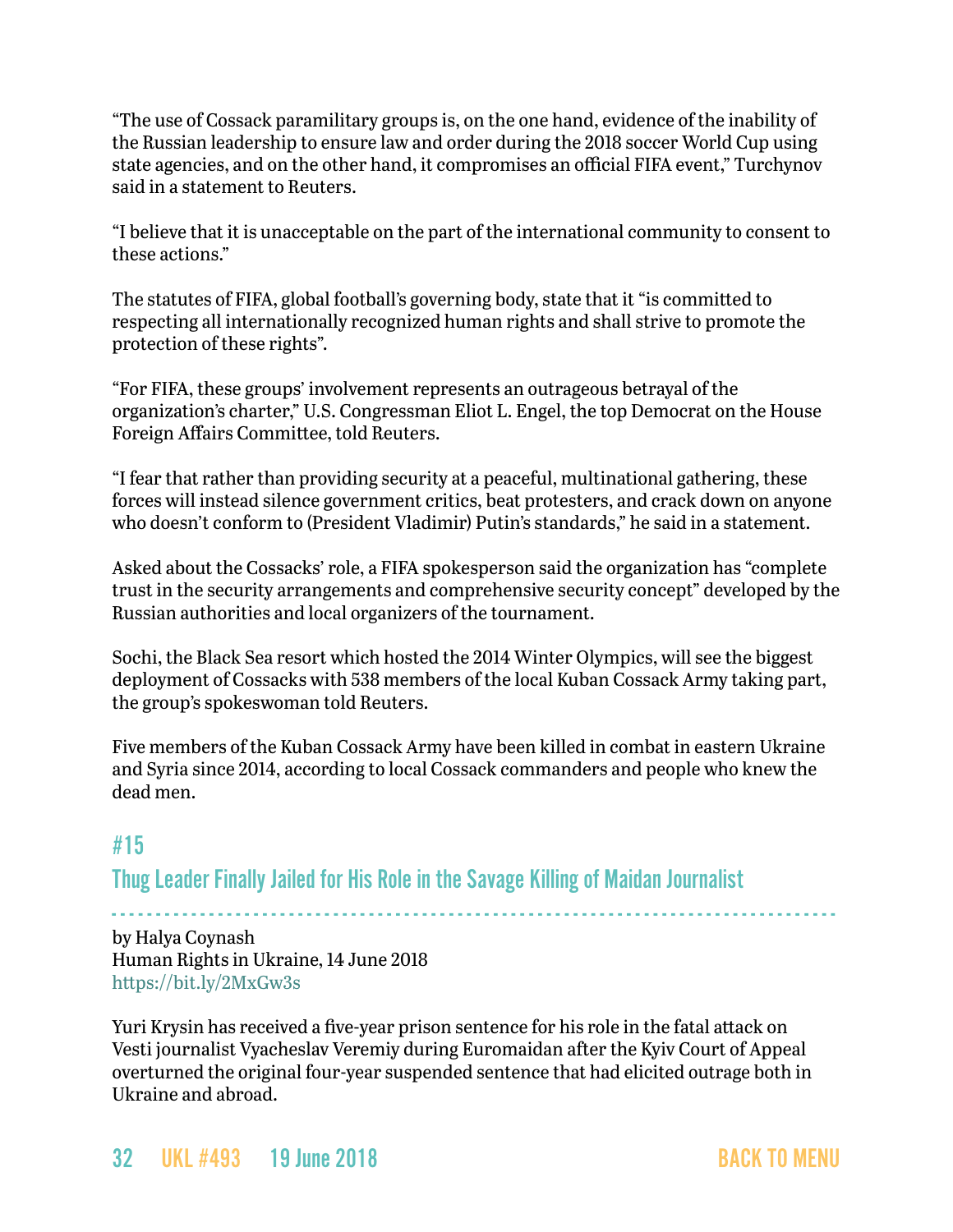According to Viktoria Deineka, the lawyer representing Veremiy's mother, she had asked for a seven-year sentence, the maximum under the article of the criminal code which Krysin had been charged under ('hooliganism'). The prosecutor demanded six years, as he had back in December 2017 before the sentence passed by Oleh Linnyk, then a judge of the Shevchenkivsky District Court in Kyiv.

The court on 13 June noted that there had been nothing, even during the appeal hearing, to suggest that Krysin repented of his actions, nor was there any evidence that Krysin had tried to prevent Veremiy's death from his injuries. This, Deineka explained, was cited as one of the grounds for the appeal, as well as the fact that the first court had ignored the gravity of the crime for which a suspended sentence was insufficient. Krysin's lawyer, Tetyana Hnyatyuk has said that they will be appealing against the sentence.

Linnyk's suspended sentence on 22 December 2017 was dramatically different from that demanded by the prosecutor. Both Krysin's alleged repentance and his two underage children were given as mitigating circumstances, while the sentence also claimed that Krysin did not have a criminal record, which was entirely untrue. He has been twice convicted of hooliganism and causing bodily injury and judge Linnyk also saw fit to ignore his current criminal record for illegal possession of ammunition.

While Krysin did not fire the shot which killed Veremiy, he was the head of the 'titushki' or hired thugs who dragged Veremiy from a taxi and began beating him, with the ferocity of the attack clearly seen here.

Krysin had admitted to his part in the events, denying only that he killed the journalist. The court established that on February 17, 2014, Krysin agreed to payment of 20 thousand USD for collecting a gang of titushki to attack Euromaidan activists.

At around 21.00 on 18 February, they used a grenade to stop the taxi in which Veremiy was a passenger, dragged him out of the car and beat him with baseball bats. It is believed that it was one of the other titushki, Dzhalal Aliev (also known as Dima Dagestanets, and now in hiding) who fired the fatal shot when Veremiy tried to flee. The 31-year-old Vesti journalist who was married with a small son died shortly afterwards in hospital.

The Krysin trial, and specifically the way in which the charges became so diluted, was given particular attention in the last Office of the United Nations High Commissioner for Human Rights Report on Ukraine. They noted with concern "what appears to be special treatment afforded to the 'titushky, resulting in denial of justice to victims of their crimes".

The details the OHCHR only briefly mentions are certainly damning. 44-year-old Krysin is believed to have been part of a criminal gang with links to Yuri Ivanyushchenko, the close associate of ex-President Viktor Yanukovych, who is suspected of having played a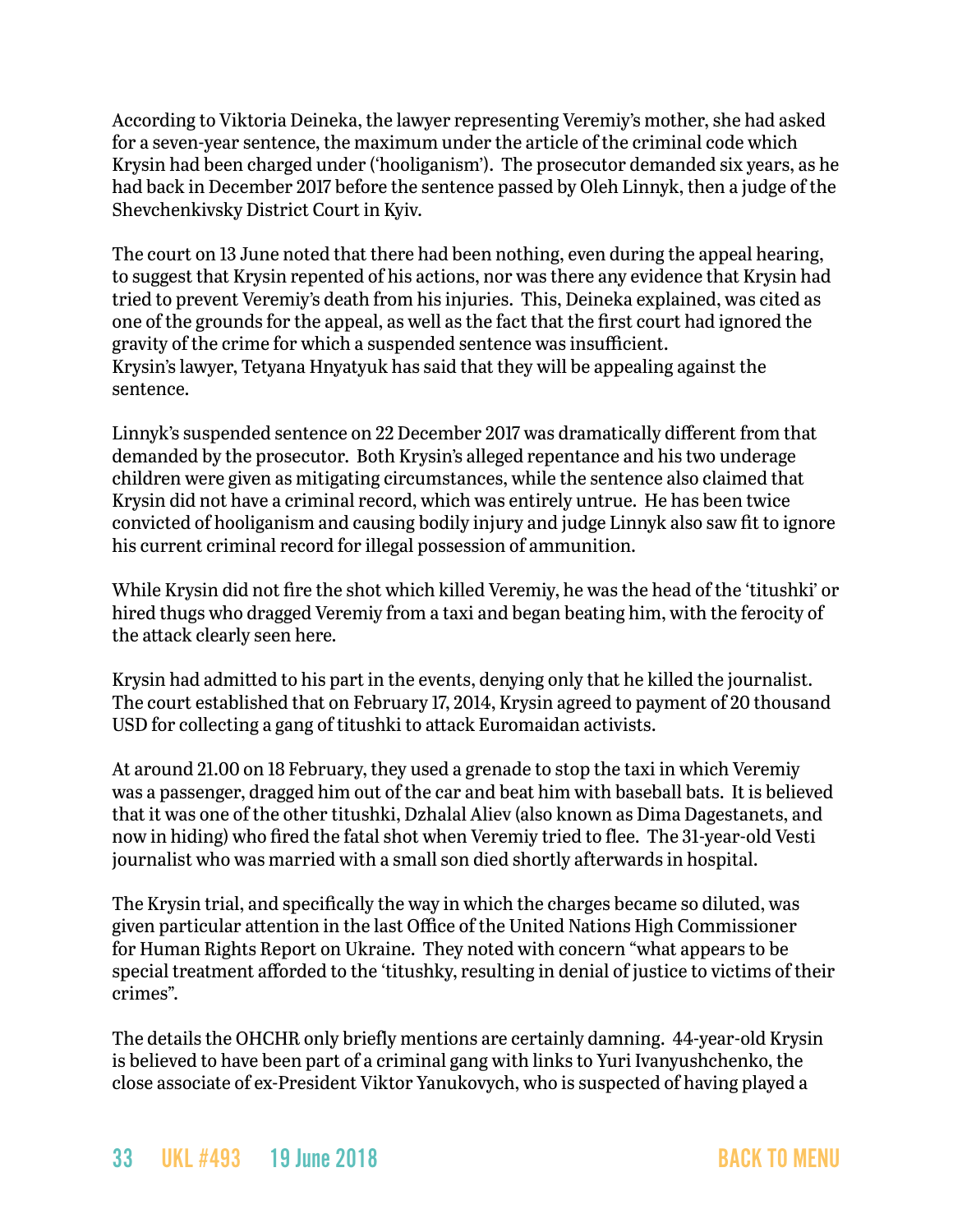major role in providing the gangs of titushky who committed numerous crimes against Maidan activists.

Krysin was arrested in remanded in custody on March 29, 2014 over the Veremiy killing charges, however was released into house arrest by a Prosecutor General's Office investigator Yevhen Kotets after Krysin, his wife and lawyer claimed that he was in danger of being killed in SIZO [the remand prison]. The 'threats' and elaborate extortion allegations were supposed to form the subject of a criminal investigation, however the lawyer representing Veremiy's family constantly ran up against a brick wall when he asked for details about the 'investigation', and by December that year it transpired that none had been initiated.

The alleged threats were also used as an excuse to hold the court trial over Veremiy's murder behind closed doors. That in turn made it easier to conceal certain other worrying developments. The most dramatic of these was the quiet disappearance of the murder charges in June 2014, with Prosecutor General's Office [PGO] prosecutor Yevhen Krasnozhon instead initiating new proceedings in which Krysin was charged only with 'hooliganism'.

In August 2014, Krasnozhon supported Krysin's lawyer's application to the court to have his house arrest withdrawn. This was supposedly because Krysin had admitted guilt, had good character references and a pregnant wife and son. At a closed court hearing on Oct 14, 2014 judge Oleh Linnyk allowed the application and released Krysin on only a signed undertaking not to abscond.

Despite public outrage, Krysin remained at liberty until his next arrest on extortion charges in May 2015. Although he had been under a restraint order on serious criminal charges when he committed the new offences, on March 17, 2016, he was convicted of possession of ammunition and given a suspended sentence.

Although the promised criminal investigation into the alleged threats used to justify Krysin's release from custody had never eventuated, he seems to have been under police protection when he committed his next violent crime in August 2016.

In ordinary cases, such a formidable crime record during the trial would have led to Krysin being taken back into custody, or would at least have been viewed as aggravating circumstances when passing sentence. Instead Linnyk passed a suspended sentence.

On 29 March, 2018 Krysin was remanded in custody on different charges which could carry a 10-year sentence.

He and Serhiy Chernes are facing charges over four episodes. Krysin is accused of abetting and encouraging people to abduct and torture a person on 21-22 January 2014; of hurling explosive devices at Maidan activists' barricades on 18 February 2014 (several hours before the killing of Veremiy); of obstructing the protests through the use of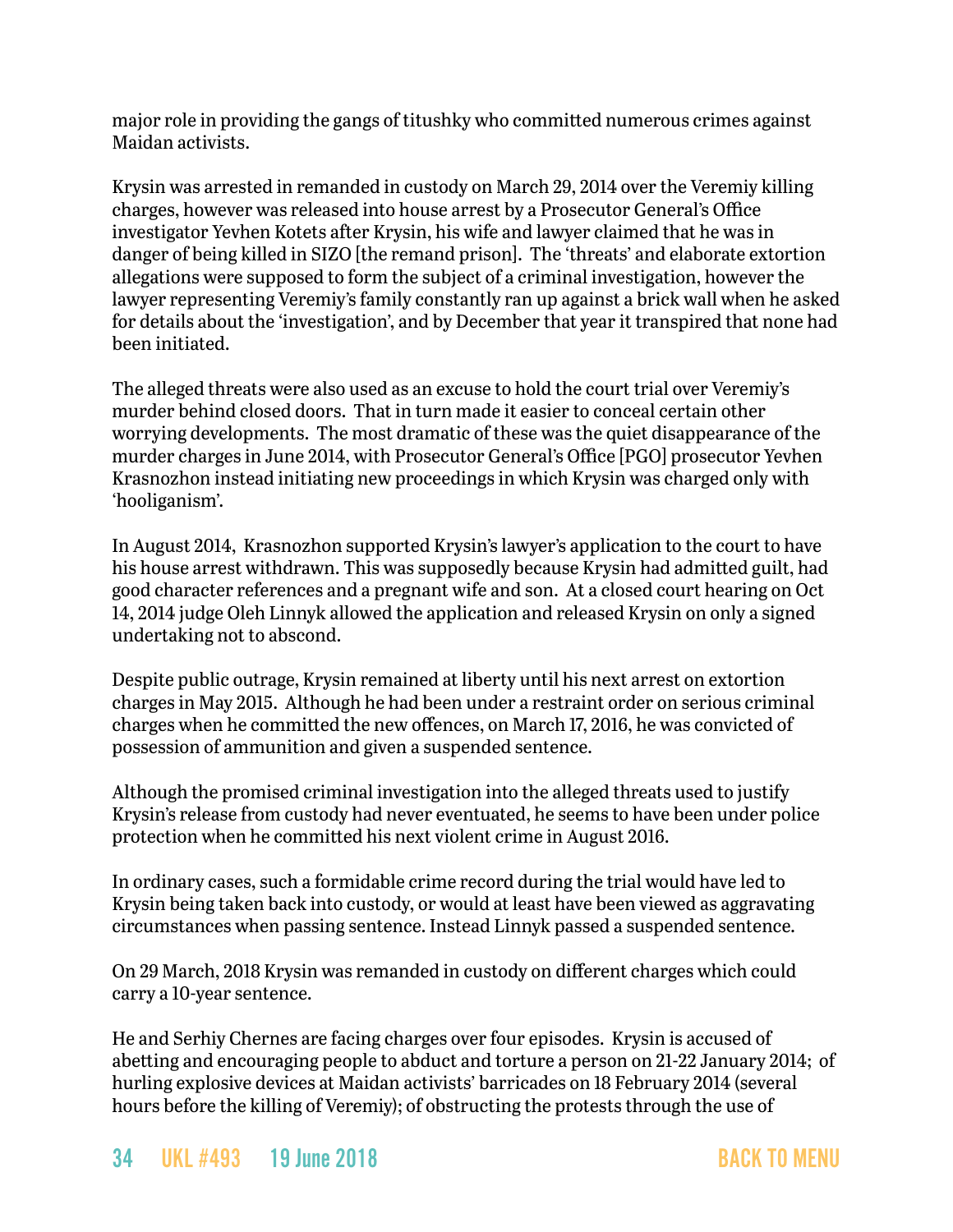indiscriminate violence. The fourth charge mainly concerns Chemes who is accused of having, on Krysin's instructions, forced Veremiy to the ground and held him there until the other titushki ran up.

Linnyk resigned on 25 May, in order to pre-empt a hearing by the High Council of Justice into a motion for his dismissal.

Maria Tomak, Head of the Media Initiative for Human Rights and one of the journalists who has probed deepest into Krysin's past and his connections, once commented that Krysin has a magic effect on judges. He has only to turn up and they're ready to release him. That appears to have changed, though time will turn.

## <span id="page-34-0"></span>#16

## Anastasiya Stanko, Ukraine

- - - - - - - - - - - - - - - - - - - - - - - - - - - - - - - - - - - - - - - - - - - - - - - - - - - - - - - - - - - - - - - - - - - - - - - - - - - - - - - - - -

[International Press Freedom Awards](https://cpj.org/awards/) Committee to Protect Journalists, June 2018 <https://bit.ly/2HP7SOZ>

CPJ is honored to present its 2018 International Press Freedom Award to Ukrainian journalist Anastasiya "Nastya" Stanko.

Anastasiya Stanko is a Ukrainian journalist and TV presenter and a member of the "Stop censorship" movement, an anti-censorship group made up of journalists and media organizations in Ukraine. In 2013, she co-founded the independent media channel Hromadske, which is registered as a non-governmental organization. She previously had worked for the national TV channels Pershiy and TVI.

Since the early days of the Maidan Revolution--anti-government demonstrations in late 2013 and early 2014 that led to the ouster of President Viktor Yanukovych--Stanko covered the protests in Kiev, streaming hours of video.

In March 2014, Stanko was in Crimea covering the referendum and annexation of the peninsula. Two months later, she became a war correspondent, reporting on the conflict in the Donbass area of eastern Ukraine. In June 2014, she and her cameraman were taken hostage by the so-called Luhansk People's Republic and held in the basement of a building in Luhansk city. Two days later, they were freed.

Stanko has produced various video reports and articles about the war, with an emphasis on civilians living in and around the conflict zone. She started a project called "Hromadske.East," which focuses on the stories around the conflict. She has also authored several investigations about the mass shooting on Maidan Square in early 2014, which feature interviews with the police's special forces unit who were charged with killing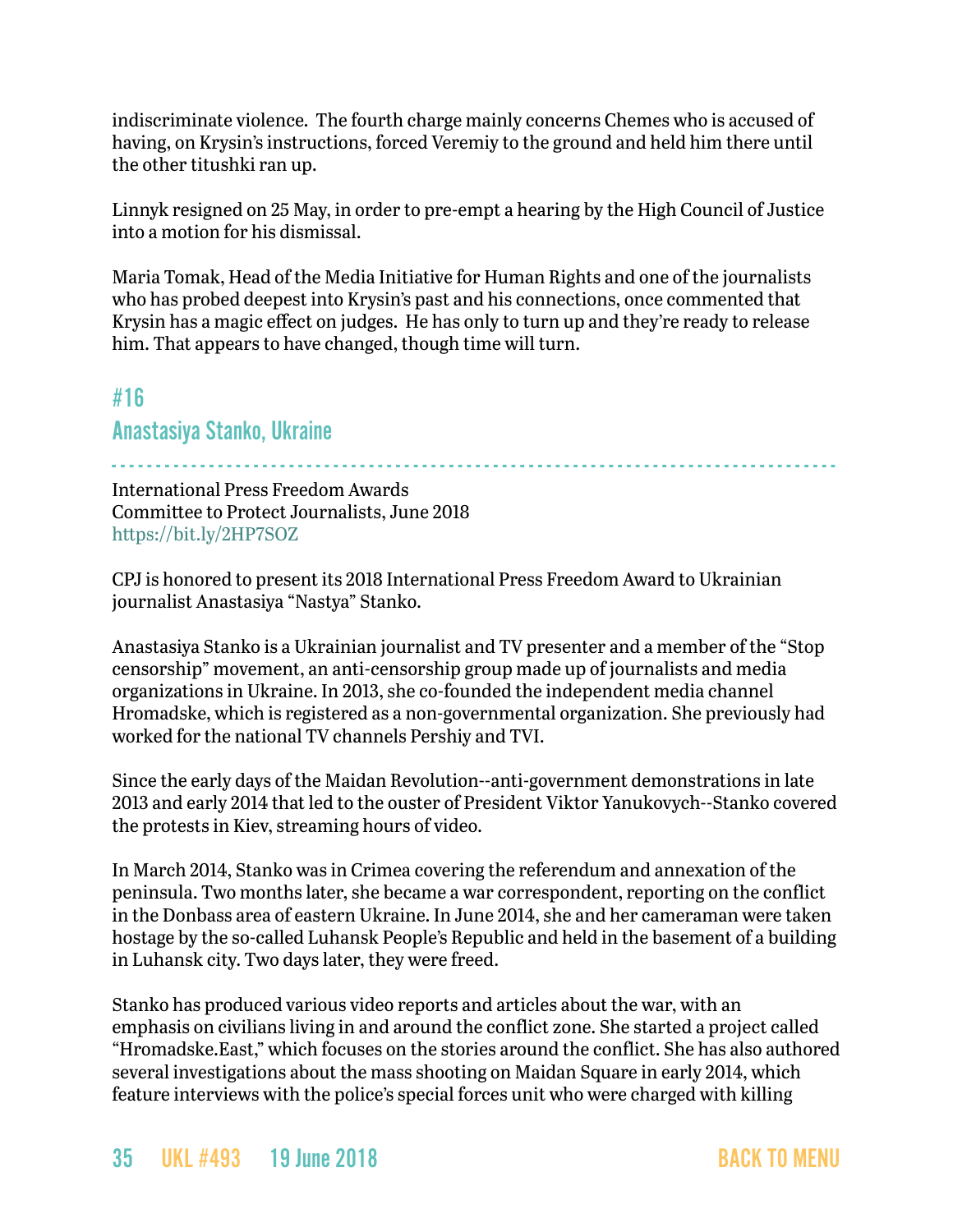unarmed protesters. As a result of these works, Stanko won the main prize at the 2016 Mezhyhirya Festival and was a finalist at another journalism competition.

Stanko continues to report on human rights violations by the police and Ukraine's Security Service in the conflict zone. Her latest documentary, "The Secret Compound," is about people illegally detained by Ukraine's Security Service.

## <span id="page-35-0"></span>#17

Newly Mapped Data Leads to New Insights

- - - - - - - - - - - - - - - - - - - - - - - - - - - - - - - - - - - - - - - - - - - - - - - - - - - - - - - - - - - - - - - - - - - - - - - - - - - - - - - - - - Harvard Ukrainian Research Institute, 11 June 2018 <https://bit.ly/2JE7aJQ>

After working on the MAPA's Revolution of Dignity in the 2016-2017 academic year, the MAPA team returned to the Great Famine project (Holodomor) for the Spring 2018 term. The previous stage of the Famine project had already produced important insights, and adding new, highly nuanced data promised to facilitate even deeper analysis.

Returning to the Famine project was a natural choice for MAPA, given the Holodomor's importance in Ukrainian history and its research priority status for the Ukrainian Research Institute at Harvard. Not only did the MAPA program begin with the Famine project, HURI has a long tradition of supporting research on the Holodomor, from Robert Conquest's The Harvest of Sorrow to Anne Applebaum's Red Famine: Stalin's War on Ukraine. Many research fellows have also carried out research on the Great Famine during their time at HURI.

As part of its effort to enrich the Famine web map with more data, HURI brought in demographer Nataliia Levchuk (Ptoukha Institute of Demography and Social Studies, Kyiv) as a HURI MAPA Project Research Fellow for the academic year 2017-1018. The contribution of demographers – in addition to historians – is part of what makes MAPA's Holodomor research unique, and Levchuk has long been a part of this team.

During her first fellowship at HURI in 2013, Levchuk worked with MAPA Project Manager Kostyantyn Bondarenko and MAPA Director Serhii Plokhii to provide estimates of 1932-34 Holodomor losses in terms of excess deaths at a regional (oblast) level, further classifying by urban versus rural areas. To estimate 1933 population losses at the raion level, Nataliia Levchuk and a team of demographers, Oleh Wolowyna, Omelian Rudnytskyi and Alla Kovbasiuk, made population reconstructions of raions for the pre-Famine period 1926- 1930 and the year of the famine 1933. They calculated excess deaths as the difference between all deaths in 1933 and expected number of deaths that would have occurred had there been no Famine.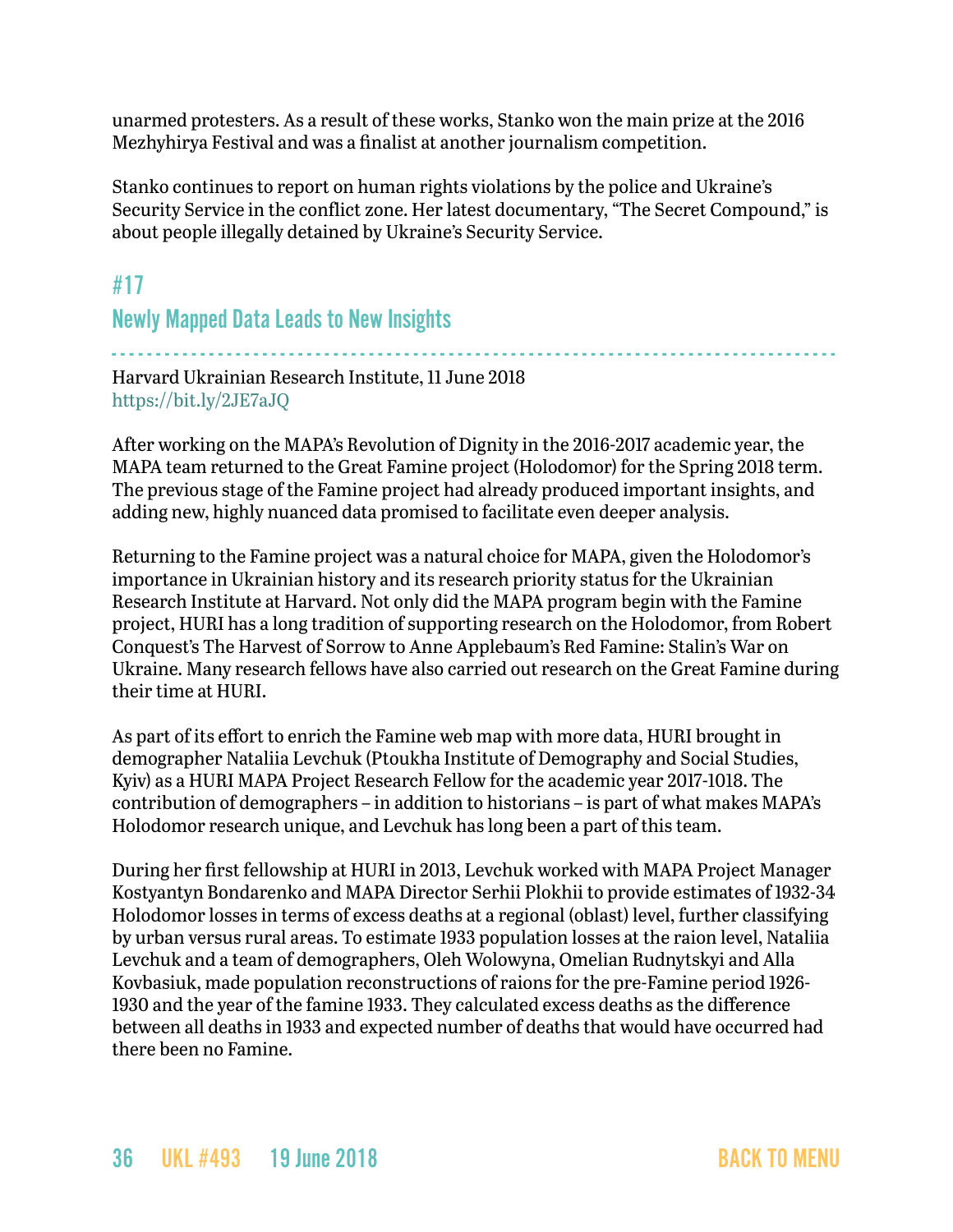When the estimated values were mapped, the result came as a surprise to the MAPA team. With the 391 raions colored according to the number of excess deaths, they saw that the areas hit hardest by the Holodomor were not areas that specialized in growing grain – as is the case for natural famines. This changed the thinking on the Holodomor. "Our estimates showed a very surprising pattern, in terms of the geographic distribution of losses," Levchuk recalled. "Contrary to expectations, the highest losses were found not in the southern steppe regions of Ukraine (Odesa or Dnipropetrovsk), but in the north-central Kyiv and Kharkiv oblasts, which are not the prime grain-growing regions of Ukraine. It was a bit of a puzzle."

**Nuanced data for advanced analysis**

To work on solving this puzzle, the MAPA team needed to examine how numerous variables differed across raions. During Levchuk's 2018 fellowship, they added variables at the raion level, allowing for a much more nuanced analysis. "This time, my task was to try to explore a regional distribution of the 1933 rural population losses at the raion level, and to find possible determinants that might have contributed to such regional differences. We collected a lot of social economic variables and indicators from different statistical publications of that time."

The new data effectively tripled the number of map layers available in the MAPA atlas for researchers to use, includes population statistics, such as rural population density and ethnic structure; economic indicators, such as grain procurement quotas, planned grain quotas, actual grain quotas, and percentage of fulfillment; geographical information about wheat crops, such as the percentage of land used for wheat, the percentage of crop area owned by independent farmers, collective, or state farms; and collectivization rates.

With these resources in the Famine web map, researchers and other MAPA users can see a more fine-tuned representation of how famine losses varied throughout Ukraine and explore which factors were significant causes of starvation in specific areas.

"Data visualization is a very promising way for us to comprehend quickly a large amount of data and then try to identify spatial patterns and relationships between variables," Levchuk said. "This is not easy when you have a large data set in tables, but when you create maps, the picture is immediately clear. The MAPA project provides a new and effective aid in finding the answer to complex questions."

By the end of her fellowship at HURI, Levchuk developed a few preliminary hypotheses. "What we see is that something unique was happening, especially in the central parts of the Kyiv and Kharkiv oblasts. The highest excess deaths were mostly found in the central forest steppe zone of Ukraine, not in Odesa and Dnipropetrovsk, which are the prime grain-growing regions. When we looked at the grain procurement variables, it turned out that in 1932 Kyiv and Kharkiv oblasts got a large reduction in their grain procurement plan."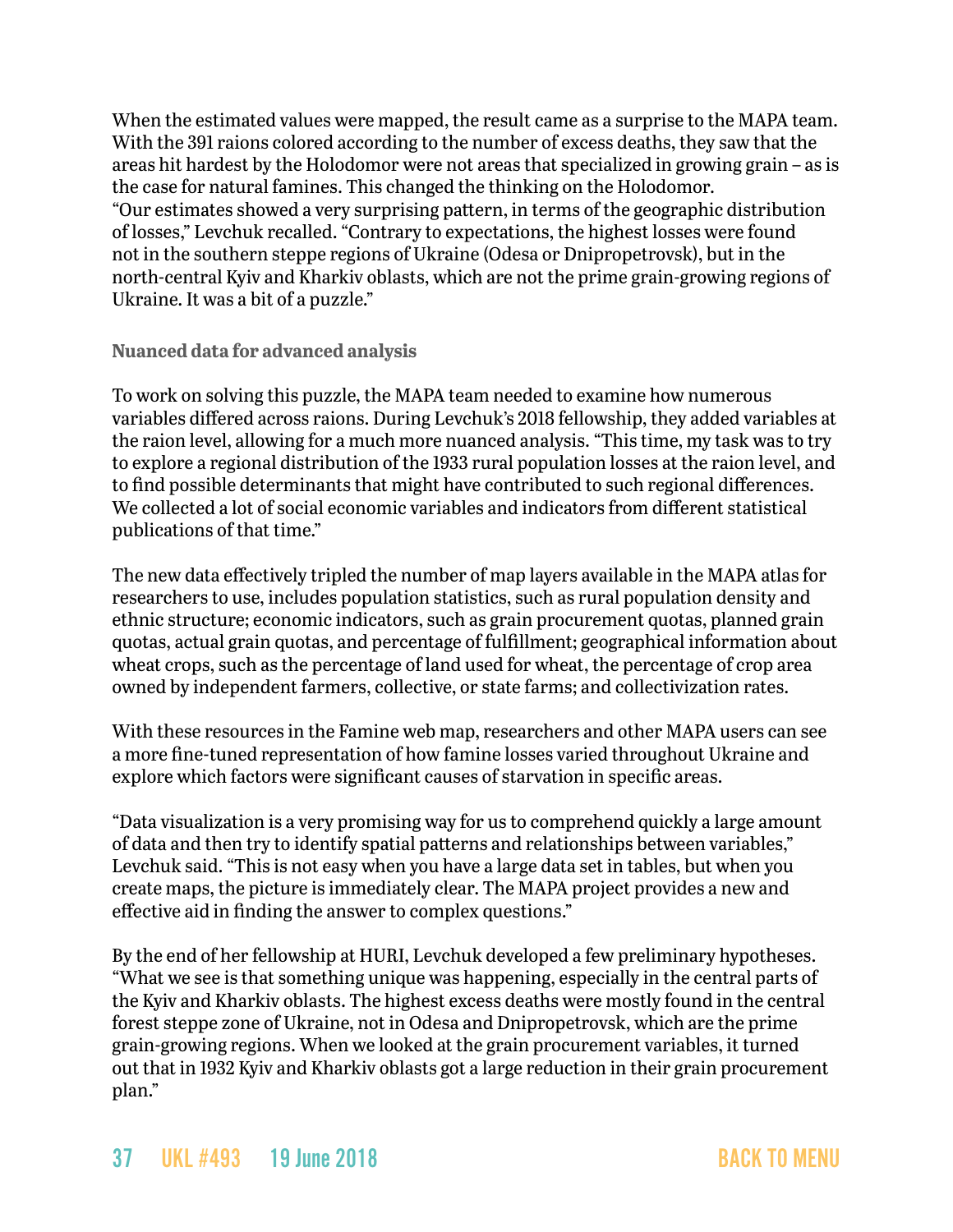The MAPA team was then faced with the question of why these areas had such extreme famine losses when they'd received a reduction in their procurement quotas. It turned out that the origins of the regional distributions of 1933 excess deaths started much earlier than in 1933: the period 1930-32 is very important for understanding what was happening in 1933. "Many raions in Kyiv, Kharkiv and Vinnytsia oblasts had a very good harvest in 1930, fulfilling or even over-fulfilling their quotas. The Soviet government decided to force an increase in their quotas for 1931, likely due to the success of 1930," Levchuk explained.

Notably, changes in grain procurement between 1930 and 1932 varied drastically across Ukraine. In 1931, the government did not intend to collect more grain from the most productive Odesa region but targeted the less productive Kharkiv, Kyiv and Vinnytsia. While quotas increased on average by nine percent throughout the country, raions in Kharkiv, Kyiv and Vinnytsia saw their quotas doubled, whereas the majority of raions in Odesa oblast and some raions of Dnipropetrovsk oblast (the prime grain-growing areas) had a reduction in their quotas.

Moreover, we found that the distribution of the largely increased 1931 grain quotas in Kharkiv and Kyiv oblasts by raion was very uneven and unjustified because it was done disproportionally to the percentage of wheat sown area and their potential grain capacity" said Levchuk. Not surprisingly, Kharkiv and Kyiv were not able to fulfill such unrealistic quotas, possibly triggering the shortage of food by the end of 1931 and the early start of the famine in 1932 in these regions. The high concentration of famine deaths despite the 1932 reduction of quotas for these regions is less surprising given the extreme increase in 1931.There is a strong and significant correlation of 1933 excess deaths in Kyiv oblast with grain procurement quotas in 1930-1932. Other factors in quota decisions could include weather shock and collectivization rates, which Levchuk is beginning to examine now. "Our preliminary analysis shows that there was more procurement pressure on collective farms in less collectivized raions of Kyiv, Vinnytsia and Kharkiv and on independent farmers in more collectivized raions of Odesa oblast" she said.

She's also working on a statistical model that will classify the 391 raions in Ukraine into smaller, homogenous groups based on famine-related data. This model will also help her identify which variables, such as grain procurement quotas, had the biggest influence on famine losses, explaining the variation in excess deaths across Ukraine. Levchuk recently shared some of her insights with the HURI community at an event titled, "Mapping the Great Famine in Ukraine: Giving Voice to the Voiceless," which is available for viewing on YouTube and includes an overview of the new resources available in the Famine web map. Levchuk also presented at the Association for the Study of Nationalities convention, which took place May 3-5, 2018 at Columbia University in New York, to the Ukrainian community in Boston later in May, and at the Holodomor Research and Education Centre in Kyiv in June. These efforts help to spread factual information about the famine while also introducing a powerful tool that researchers can use on their own to study the Holodomor. Encouragingly, recent website statistics show an increase in visitors to the MAPA site.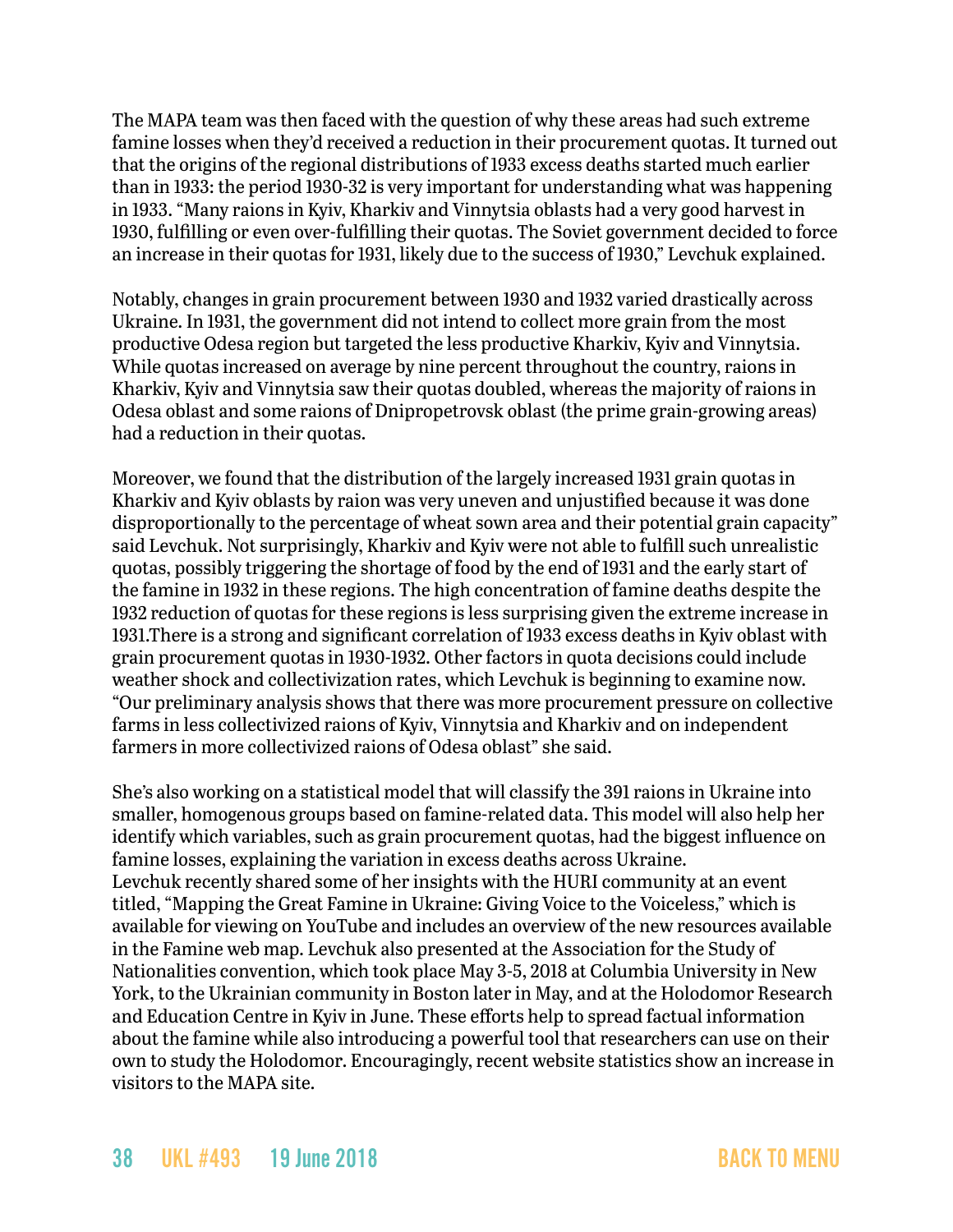**Complex causes, devastating outcomes**

In addition to a research tool, MAPA serves as a powerful teaching device. Maps can be exported for use in presentations, and the statistics found in the project drive home the magnitude and complexity of the tragedy.

"There are some regions in Ukraine where more than 40 percent, and even more than 50 percent, died due to the famine," Levchuk noted. "For instance, there are two raions, Tetiiv raion in Kyiv oblast and Hlobyne raion in Kharkiv oblast, where excess deaths constitute more than 50 percent of the rural population. It's huge. I can't imagine." The large increase in quotas in 1931 was not enough to lead to such a massive famine," Levchuk emphasized. "We need to distinguish famine caused by excessive grain procurement from famine caused by all kinds of food requisition, which happened since the end of 1932 when most oblasts lagged behind in their grain fulfillment. The Soviet regime started a series of very severe repressive measures against peasants to push them to fulfill their quotas. These measures were spread almost across the whole territory of Ukraine."

One such measure was a "black board." When a raion, collective farm, or other entity was listed on a black board, the area was completely blocked. All goods were taken away and no goods were supplied anymore.

"People were essentially condemned to death because everything was taken away. There was no food. Leaders started a requisition of all grain, all reserves, all seed to fulfill these quotas. Finally, they implemented fines in kind, which meant food of any type was taken away," she explained.

In January 1933, the Soviet authorities sealed the borders of Ukraine. No one was allowed to move away to find food. The peak of the famine was in the first half of 1933. Eightyfive percent of the 3.9 million famine deaths in Ukraine occurred in the six months that followed.

"Overall, grain requisition alone does not account for this famine. Even if all of the grain were taken away, all peasants had some reserves," Levchuk concluded. "If all food was taken away and people were prevented from leaving… only this can lead to such severe and massive famine."

The MAPA team invites researchers to use the MAPA tools for their own work, and to get in touch with questions or to share discoveries.